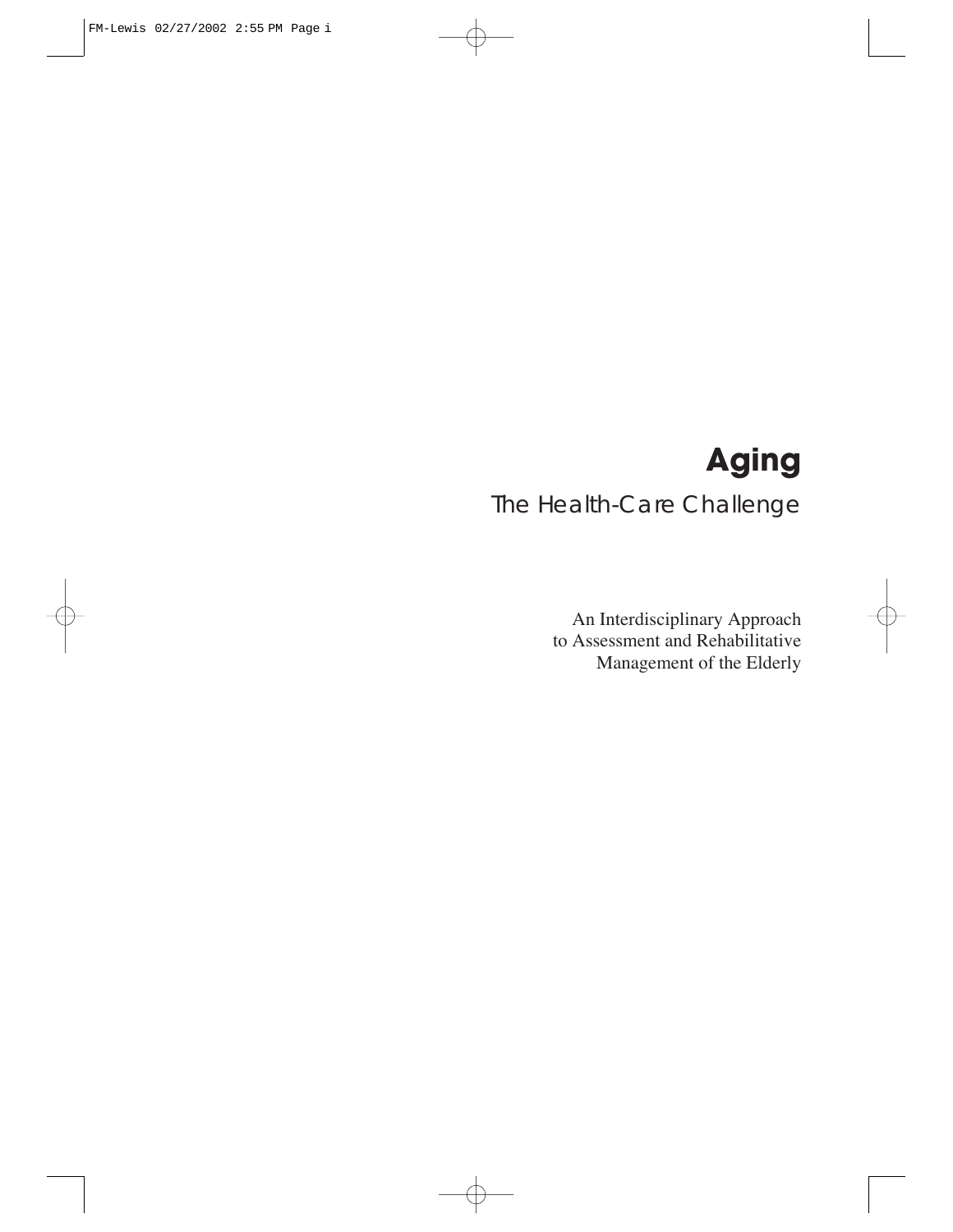# **Aging** The Health-Care Challenge

Fourth Edition

An Interdisciplinary Approach to Assessment and Rehabilitative Management of the Elderly

**Carole Bernstein Lewis,** PhD, PT, GCS, MSG, MPA President, Physical Therapy Services of Washington, DC, Inc

> Associate Professor of Clinical Medicine George Washington University College of Medicine Washington, DC



F.A. Davis Company • Philadelphia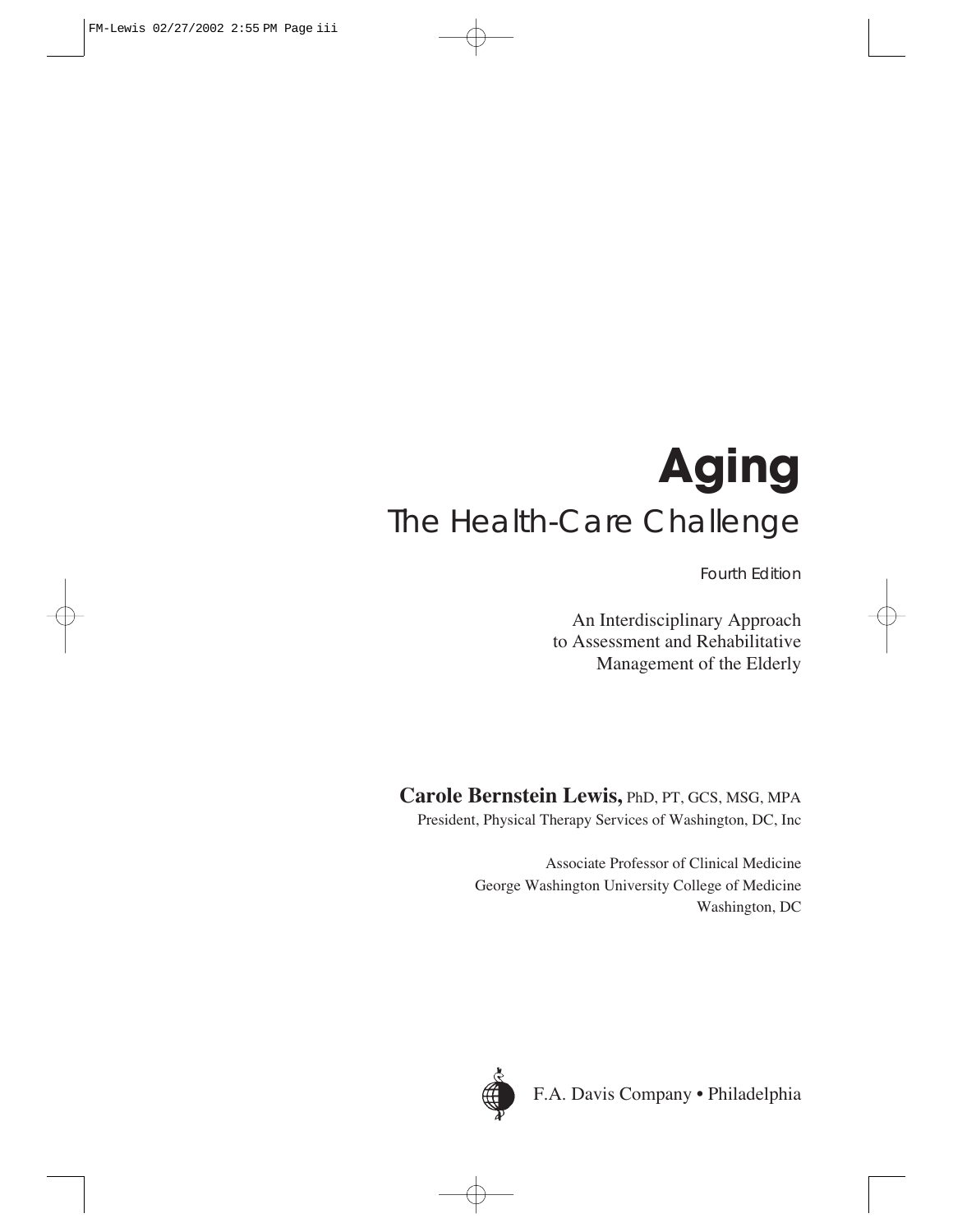F. A. Davis Company 1915 Arch Street Philadelphia, PA 19103 www.fadavis.com

#### Copyright © 2002 by F. A. Davis Company

Copyright © 1985, 1990, 1996. All rights reserved. This book is protected by copyright. No part of it may be reproduced, stored in a retrieval system, or transmitted in any form or by any means, electronic, mechanical, photocopying, recording, or otherwise, without written permission from the publisher.

Printed in the United States of America

Last digit indicates print number: 10 9 8 7 6 5 4 3 2 1

*Acquisitions Editor: Margaret Biblis Developmental Editors: Rose Foltz, Kristen Kirchner Production Editor: Nwakaego Fletcher-Perry Cover Designer: Louis Forgione*

As new scientific information becomes available through basic and clinical research, recommended treatments and drug therapies undergo changes. The author(s) and publisher have done everything possible to make this book accurate, up to date, and in accord with accepted standards at the time of publication. The author(s), editors, and publisher are not responsible for errors or omissions or for consequences from application of the book, and make no warranty, expressed or implied, in regard to the contents of the book. Any practice described in this book should be applied by the reader in accordance with professional standards of care used in regard to the unique circumstances that may apply in each situation. The reader is advised always to check product information (package inserts) for changes and new information regarding dose and contraindications before administering any drug. Caution is especially urged when using new or infrequently ordered drugs.

#### **Library of Congress Cataloging-in-Publication Data**

Aging : the health-care challenge / [edited by] Carole Bernstein Lewis—4th ed. p. cm. Includes bibliographical references and index. ISBN 0-8036-0834-9 (pbk. : alk. Paper) 1. Aged—Disease. 2. Aged—Rehabilitation. 3. Aged—Medical care. I. Lewis, Carole Bernstein.

RC952.5 .A48 2002 362.19897—dc21

#### 2002017491

Authorization to photocopy items for internal or personal use, or the internal or personal use of specific clients, is granted by F. A. Davis Company for users registered with the Copyright Clearance Center (CCC) Transactional Reporting Service, provided that the fee of \$.10 per copy is paid directly to CCC, 222 Rosewood Drive, Danvers, MA 01923. For those organizations that have been granted a photocopy license by CCC, a separate system of payment has been arranged. The fee code for users of the Transactional Reporting Service is:  $8036 - 0834 / 020 + $.10$ .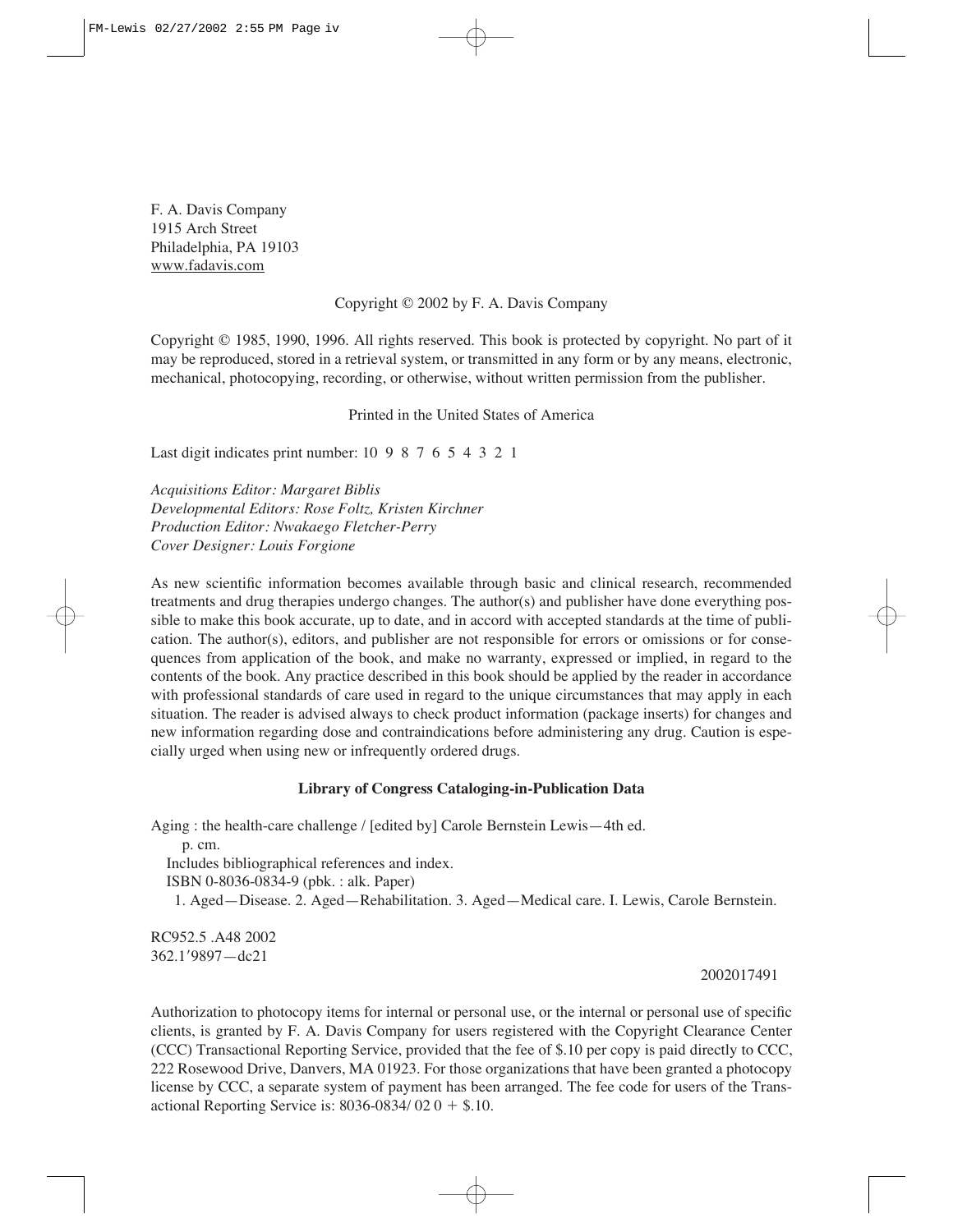*Previous editions of this book have been dedicated to parents, grandparents, and mentors. These people are long-lived role models and, sometimes, are even heroes.*

*This edition is dedicated to a different group of heroes: to the many people whose lives were cut short through accident, illness, or tragedy.* 

*In particular, this book is dedicated to the memory of the thousands of innocent victims who lost their lives as a result of the horrific attack on the United States of America.* 

*September 11, 2001 will be remembered.*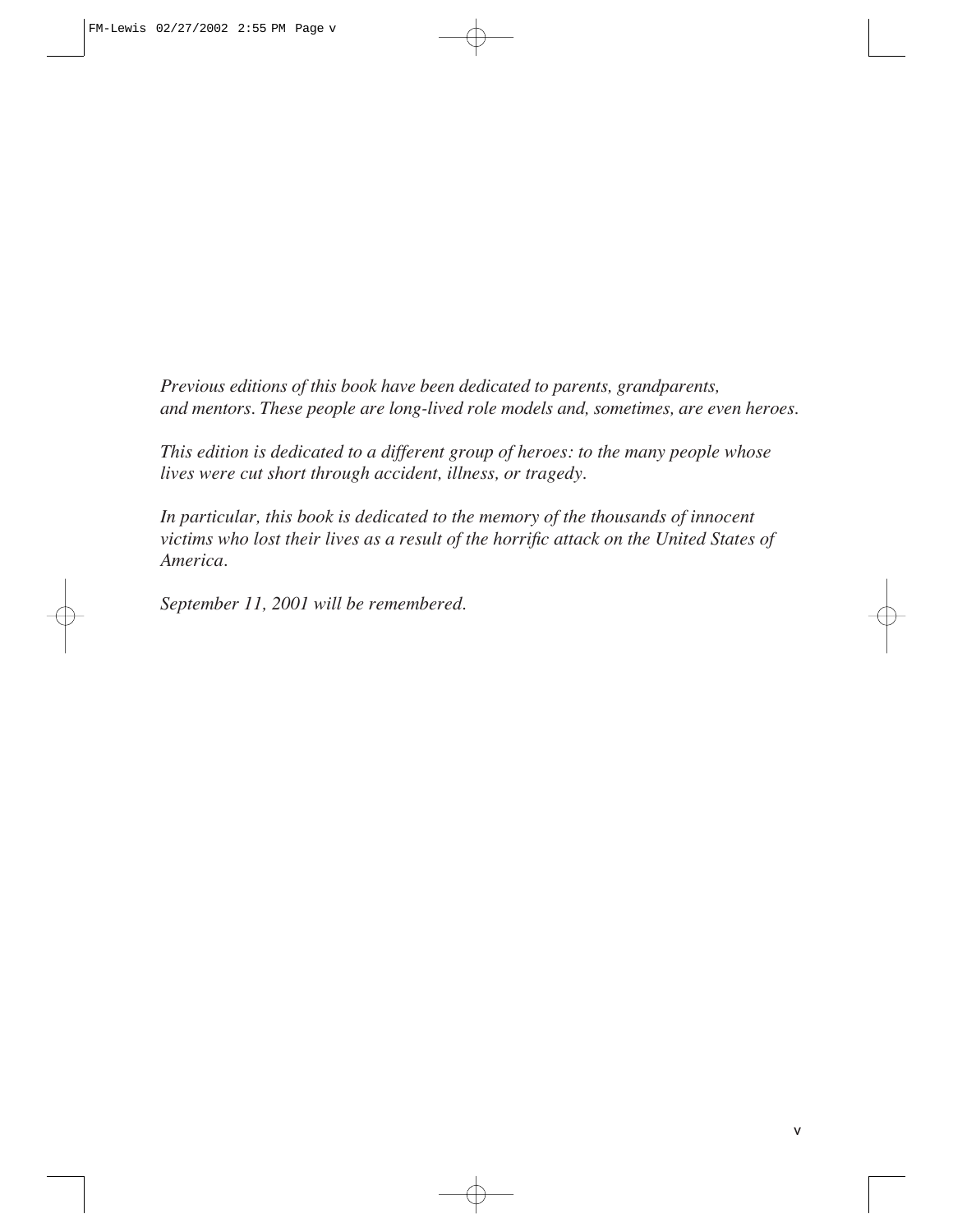# ■■ Preface

The title of this book, *Aging: The Health-Care Challenge,* fourth edition, accurately sums up the contents of this comprehensive textbook for the rehabilitation professional: It was written to meet the needs of practitioners and students working in the field of geriatric rehabilitation. The first edition was the first text of its kind; now there are several textbooks on the topic, but this remains one of the few written for the entire allied health team.

Clinicians will appreciate this book because of the clinical emphasis in each chapter. Each author provides fundamental concepts, explanations, and case studies that pull the clinical chapters together. The students will appreciate the clear explanations of intervention techniques and examination tools. Background information is provided to help students develop a strong foundation for working with older patients and clients.

This book covers a wide variety of topics that are directly applicable to clinical practice, as well as to those that are peripheral. All topics covered have an important impact on the health-care management of the older person. The topics are divided into three sections describing internal variables, physical aspects, and external variables. Each chapter can stand by itself as a specific course unit or can be used as a specific study tool for the practicing clinician. Behavioral objectives for each area of clinical study provide the reader with a list of what follows in each chapter. All chapters describe normal and pathological changes as well as examination and intervention strategies commonly seen in geriatric rehabilitation practices. Each author is nationally recognized for his or her expertise and has provided a clear, concise chapter.

The fourth edition has been expanded to include more information on home care and new intervention concepts under managed care for institutionalized older persons. Case studies have also been included in each clinical chapter, as well as a new look at death, dying, and theories of aging. In this edition, each chapter has been completely revamped with the newest information available in the literature. For example, the musculoskeletal chapter provides specific norms for strength in older persons to use while performing dynamometry testing. This particular edition not only focuses on issues of the year 2002, but also focuses on anticipated issues that will arise in the years to come. In addition, the terminology used in this text reflects that of the most recently published *Guide to Physical Therapist Practice.*<sup>1</sup>

To get the most from the textbook, readers should have a basic understanding of rehabilitation and current rehabilitation procedures. Each chapter focuses on how these basic procedures can be modified for use with older persons. For clinicians currently practicing in rehabilitation, this book should be easy to understand and should expand their current knowledge base.

By the end of Part I, "Theories and Psychological Aspects of Aging", the reader will have a grasp of classical theories of aging and knowledge of the most recent theoretical developments. This section also includes a chapter on psychosocial changes and other nonorganic aging dysfunctions commonly encountered in rehabilitation settings.

Part II, "Physical Aspects of Aging", is a review of the body systems with which rehabilitation professionals work directly, including the musculoskeletal, cardiopulmonary, neuromuscular, and sensory systems. In addition, several chapters deal with important elements of life that are affected by the physical aspects of aging. Each author cites normal and pathological changes, as well as detailed intervention strategies for the practicing clinician and student.

Part III, "External Aspects of Aging: The Current Status", is an investigation of important issues in geriatric rehabilitation. The topics of health promotion, stress, nutrition, sexuality, dying, research, medications, home care, and the special considerations in a changing health-care environment are all discussed in terms of the older population. The contributors have covered the clinical implications of all these topics in detail and have provided comprehensive summaries of current programs and bibliographies.

When one enters the realm of geriatric rehabilitation, intervention strategies change. This book provides a strong foundation for clinical expertise in this area, as well as information for further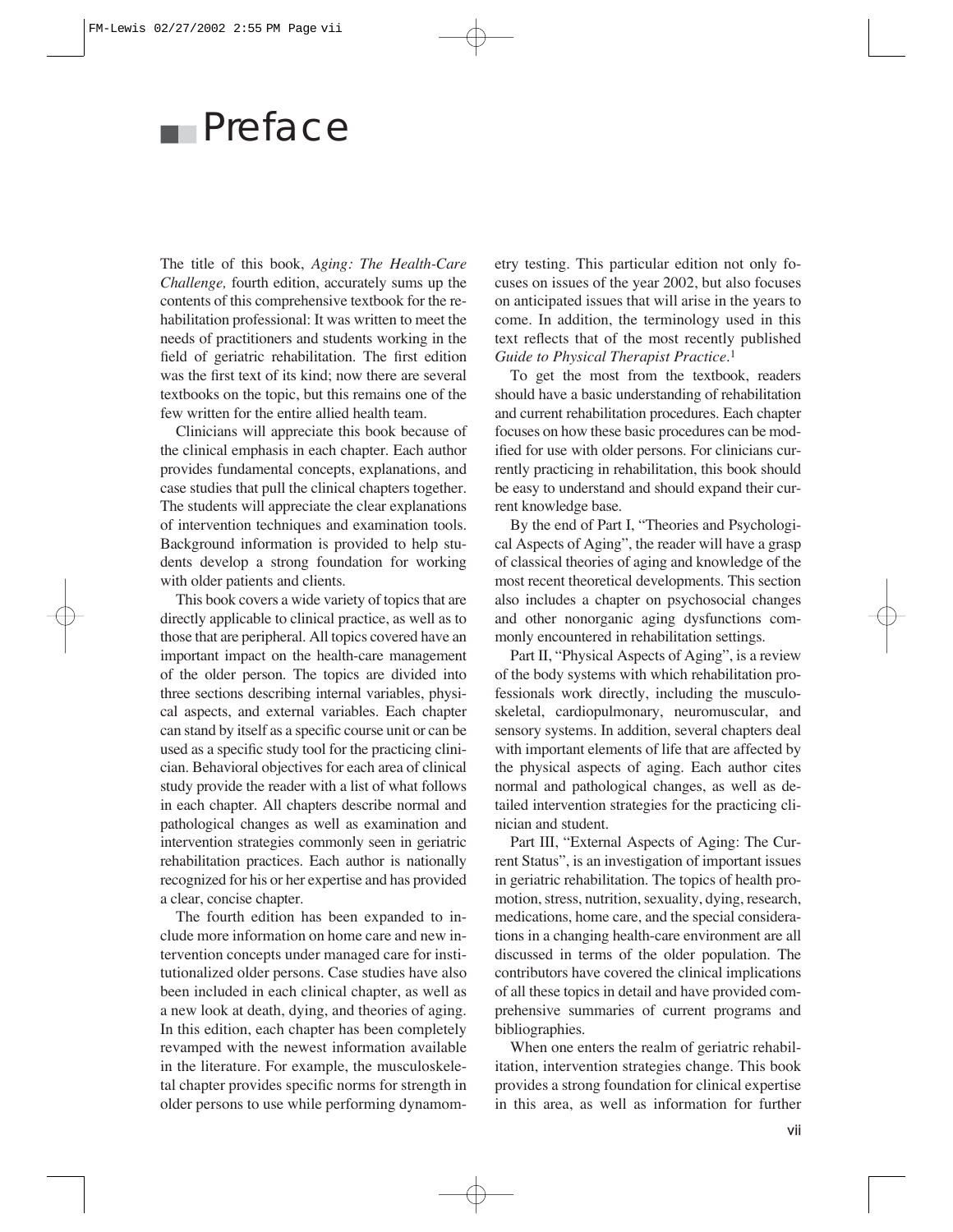study. The topic of geriatrics can confuse students because so much information must be extrapolated to meet the needs of the older person.

The editor has selected experts, not generalists, as contributors for this text, so that the reader has access to a high level of information. Specific intervention protocols encompassing current theories in various areas of rehabilitation are discussed in depth.

To be a good clinician in the geriatric field, it is important to know every aspect of geriatric intervention techniques. This book has taught me a great deal, and it is my hope that the reader will feel the same sense of challenge, excitement, and rewards to be gained from working with older people that are felt by its contributors.

#### C.B.L.

1. Guide to Physical Therapist Practice, ed 2. Phys Ther 81:9–744, 2001.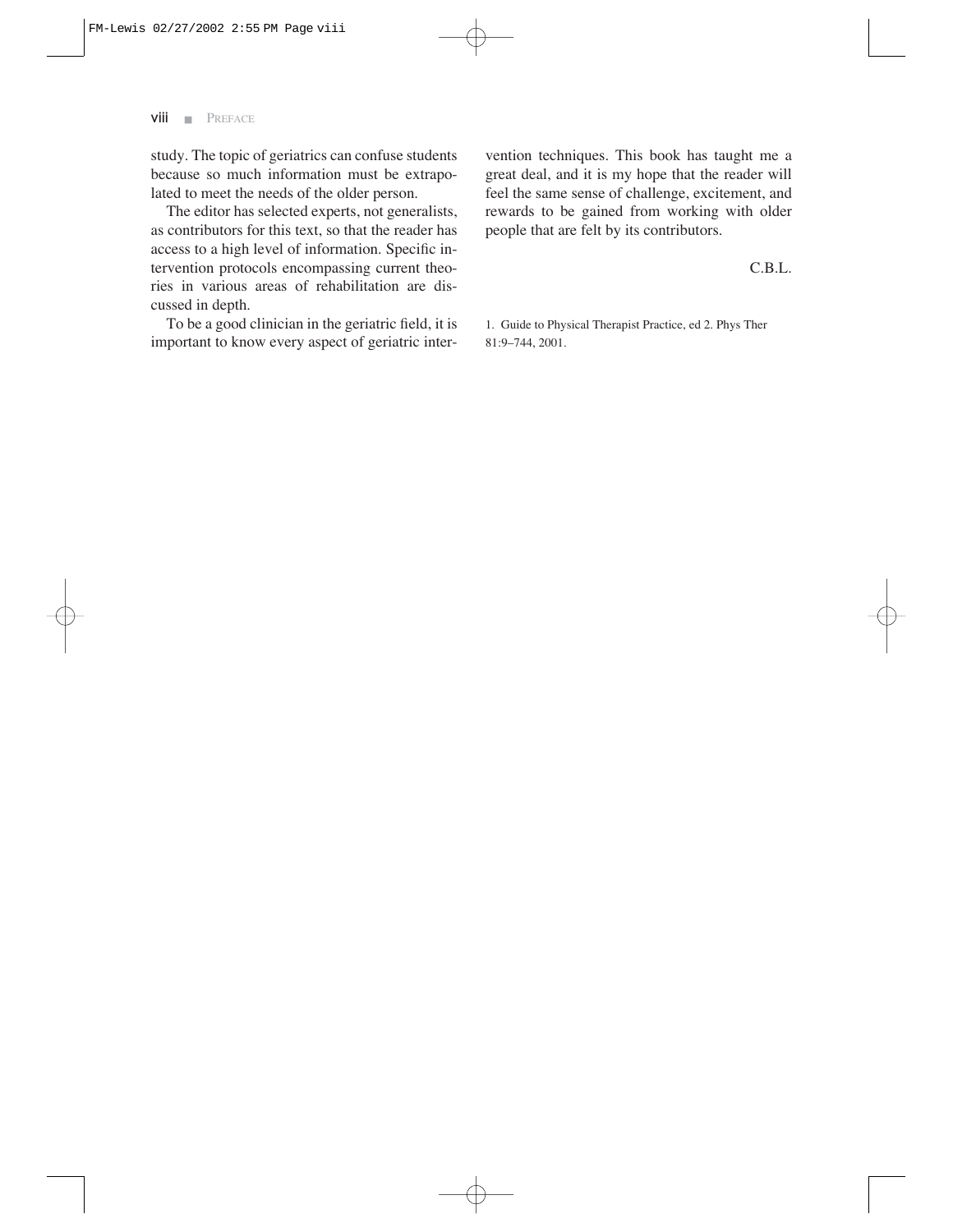# ■■ Acknowledgments

I would like to extend my deepest appreciation to those who helped make this book possible. The outstanding contributors, who have been patient and understanding and have come through so dependably on their timelines, made the task easier. I recognize that health care is much more difficult now than when the first edition of this book was published: To come up with completely new and innovative chapters when everyone has experienced this time crunch is commendable and deeply appreciated.

In addition, I would like to thank the new authors for providing such strong, exciting chapters. My thanks are also extended to Jean-Francois Vilain at F.A. Davis Company, for his support in producing this fourth edition. I really appreciate that he very much left me on my own for this edition, but was there for very gentle prodding. I would also like to acknowledge the staff at Physical Therapy Services of Washington, DC, Inc, including Taunya Everett and Sidney Jackson. Special thanks to Shari Kellems and Jean-Marie McAndrew for helping me contact authors, organize the manuscript, and for being supportive throughout this process. In addition, I would like to thank my wonderful children for understanding that their crazy mother gets up at 4:30 A.M. to write books. Thank you, Madison and Gerald, for being such sweet, wonderful children and for allowing me the time to meet the deadlines to publish professionally.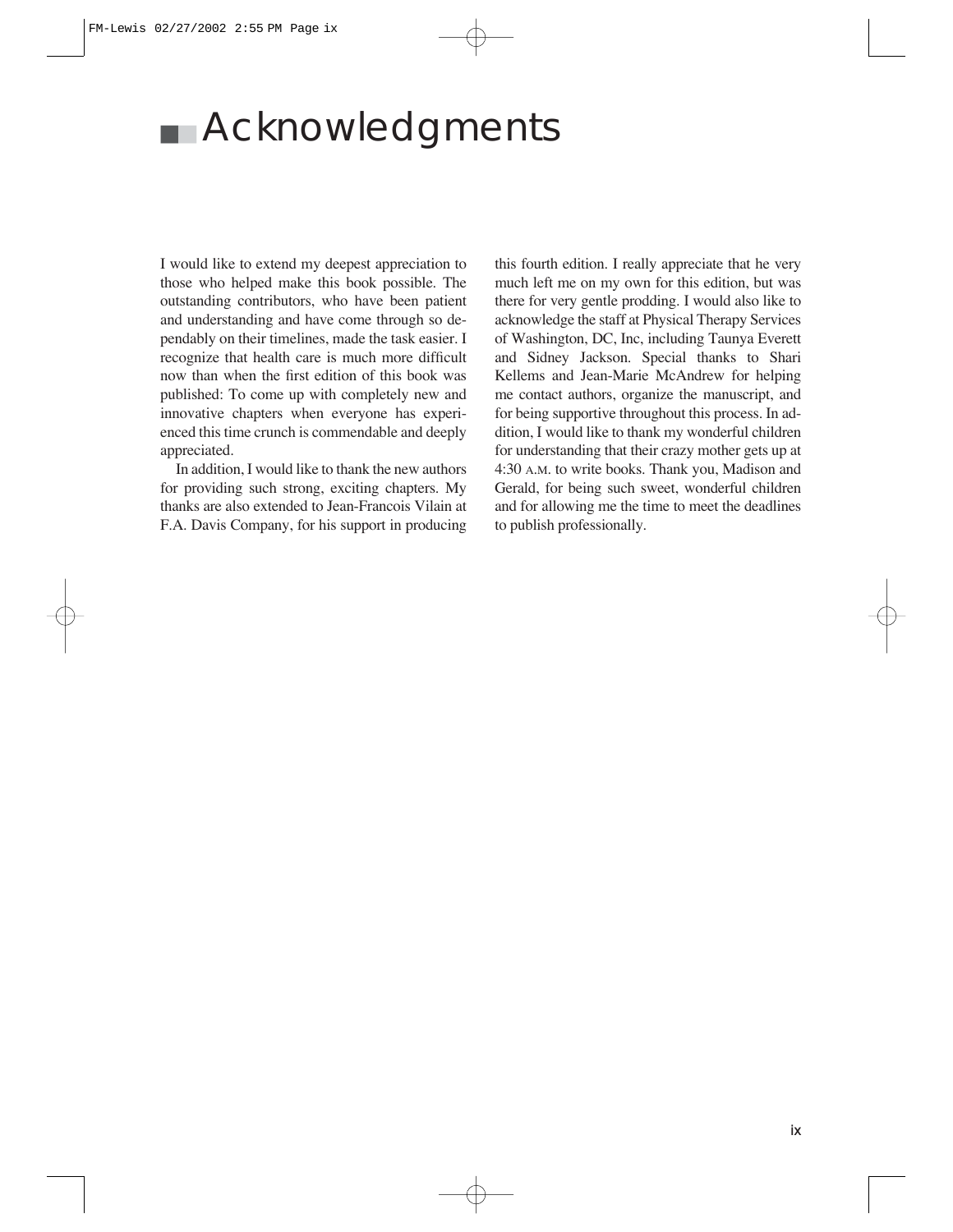# ■■ Contributors

#### **BARBARA KOPP MILLER,** PHD

Medical College of Ohio Toledo, Ohio

#### **KATHLEEN A. CEGLES,** PT, DED, GCS

Associate Professor Department Head and MPT Program Director Angelo State University College of Sciences Department of Physical Therapy San Angelo, Texas

#### **GAIL ANN HILLS,** PHD, OTR, FAOTA

Professor, Occupation Therapy Department College of Health and Urban Affairs Florida International University Miami, Florida

**LEORA REIFF CHERNEY,** PHD, BC-NCD, CCC/SLP Associate Professor, Physical Medicine and Rehabilitation Northwestern University Medical School and Clinical educator, Communicative Disorders Rehabilitation Institute of Chicago Chicago, Illinois

#### **JEROME F. SINGLETON,** PHD, CTRS Professor Leisure Studies Division School of Health and Human Performance Dalhousie University Halifax, Nova Scotia, Canada

**SHARI KELLEMS,** ATC Bethesda, Maryland

**RICHARD BOHANNON,** EDD, PT, NCS West Hartford, Connecticut

#### **CATHERINE M. CERTO,** PHD, PT Associate Professor and Chairman Department of Physical Therapy University of Hartford West Hartford, Connecticut

#### **STEPHEN A. GUDAS,** PHD, PT Department of Anatomy Medical College of VA Hospital Richmond, Virginia

#### **MARY BELMONT,** EDD, RN, GNP

Research Coordinator Department of Surgery Weill Cornell Medical College New York, New York

#### **ALONA HARRIS,** EDD, RN

Professor of Nursing St. Joseph's College Portland, Maine

#### **JEAN MARIE MCANDREW,** MPT, MSG, GTC

Executive Director GREAT Seminars and Books, Inc. Jessup, Philadelphia

#### **RONNI CHERNOFF,** PHD, RD, FADA

Associate Director, GRECC for Education and Evaluation Central Arkansas Veterans Healthcare System; Director, Arkansas Geriatric Education Center; and Professor, Nutrition and Dietetics University of Arkansas for Medical Sciences Little Rock, Arkansas

#### **BARBARA W. K. YEE,** PHD

Associate Professor Department of Aging and Mental Health Louis de la Parte Florida Mental Health Institute University of South Florida Tampa, Florida

#### **BETTY WILLIAMS,** PHD

Department of Pharmacology University of Texas Medical Branch Galveston, Texas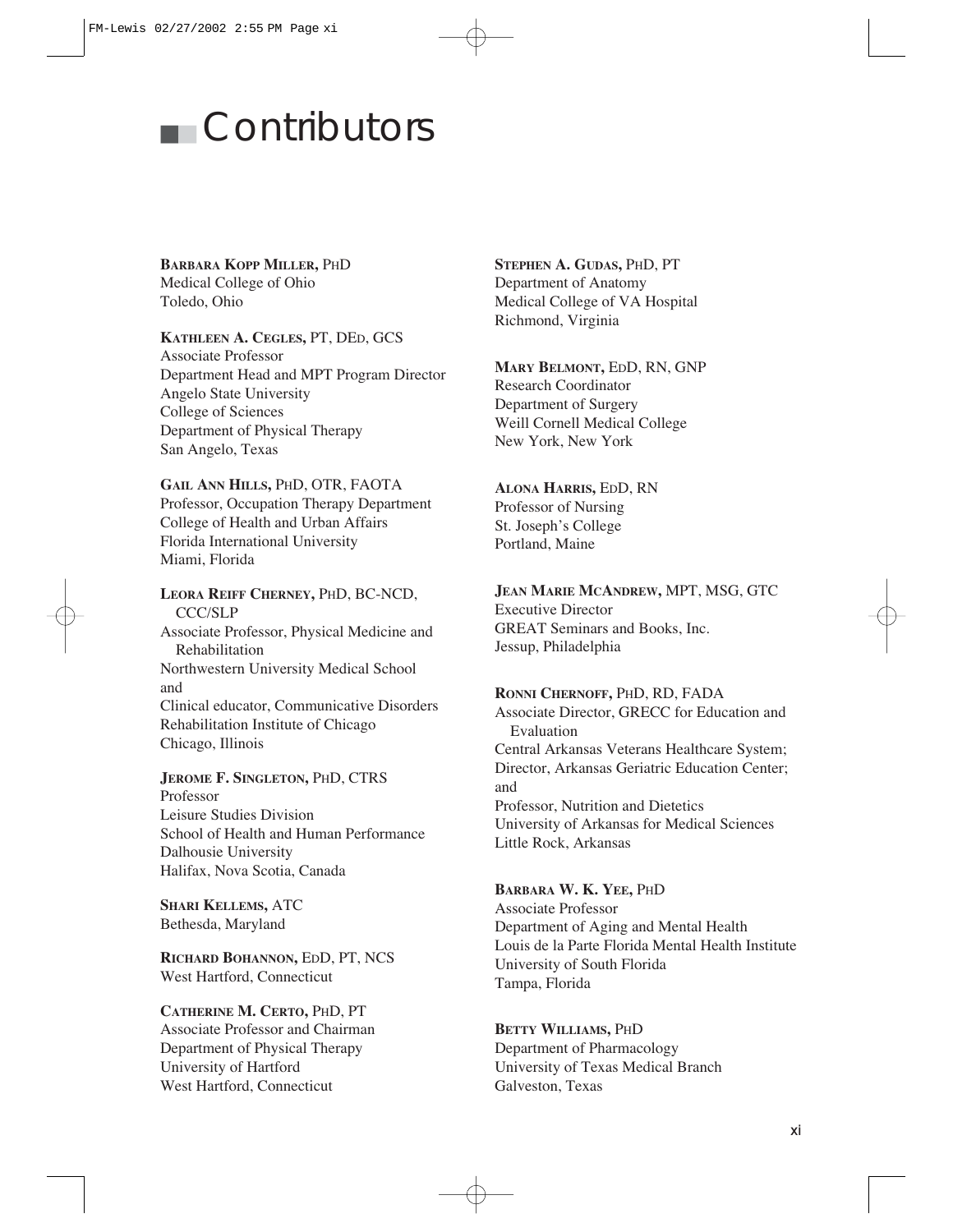**MOLLY LAFLIN,** PHD Professor School of Family and Consumer Sciences Bowling Green State University Bowling Green, Ohio

**NORALYN JACQUES,** MS, OTR Associate Lecturer Occupational Therapy Department University of Wisconsin-Milwaukee Milwaukee, Wisconsin

**SIDNEY JACKSON,** BS Physical Therapy Services of Washington DC Washington, DC

**ROBERT L. THOMAS, JR.,** PT, MS Director of Ancillary Services Avamere Health Services Wilsonville, Oregon and Adjunct professor, School of Physical Therapy Pacific University Forest Grove, Oregon

**MICHAEL BILLINGS,** PT, MS Director of Operations Avamere Rehabilitation Services Wilsonville, Oregon and Adjunct professor, School of Physical Therapy Pacific University Forest Grove, Oregon

**MICHELLE E. MOFFA-TROTTER,** PT, GCS, GTC, CWT Home-care Therapist Clearwater, Florida

**WENDY ANEMAET,** PT, GCS, GTC, ATC, CWT Rehabilitation Coordinator Nease Continuing Care Dunedin, Florida

**CAROLE BERNSTEIN LEWIS,** PHD, PT, GCS, MSG, MPA President Physical Therapy Services of Washington, DC, Inc and Associate Professor of Clinical Medicine, George Washington University College of Medicine Washington, DC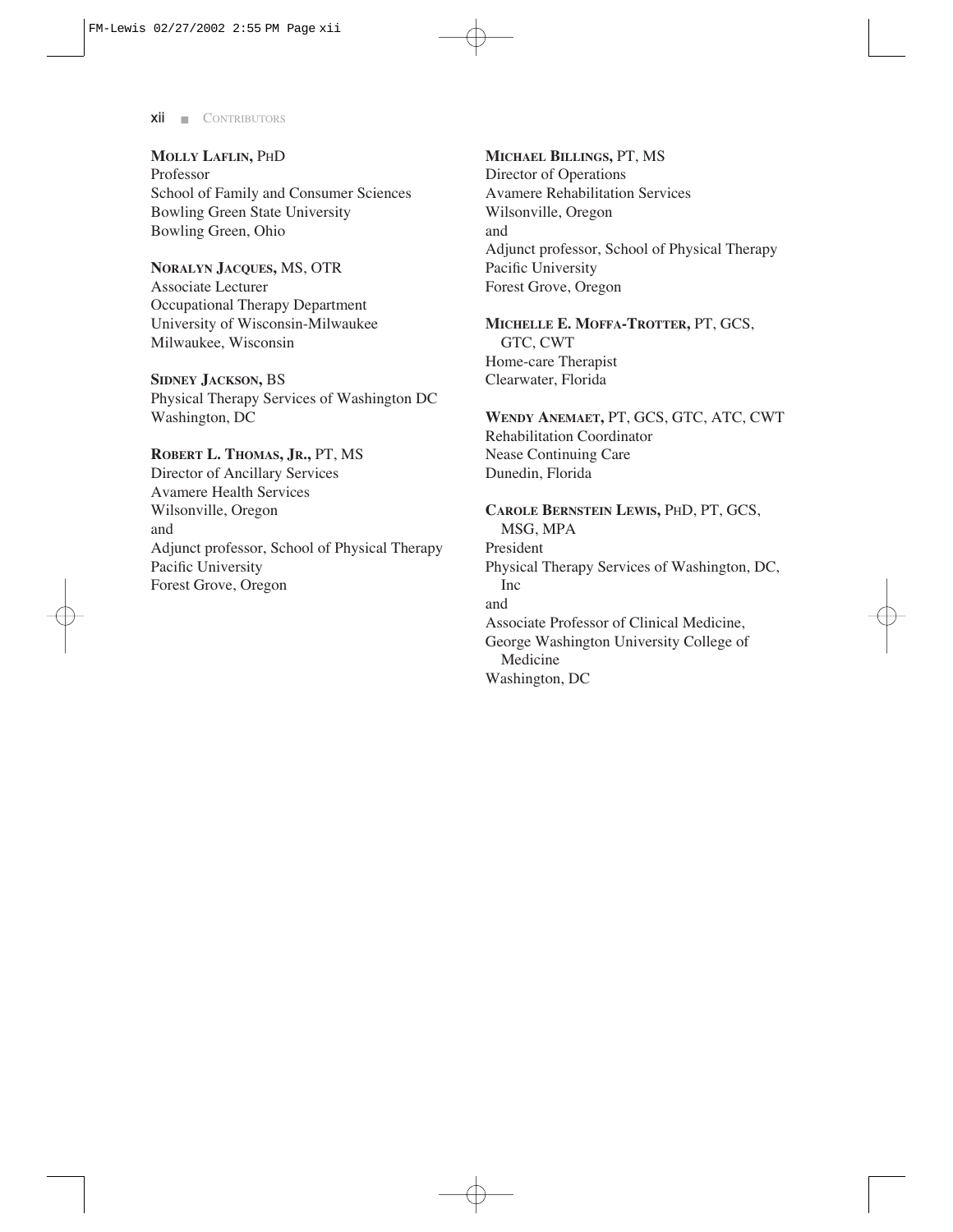# ■■ Contents

# PART I **Theories and Psychological Aspects of Aging**

### 1. THEORIES OF AGING 3

*Barbara Kopp Miller, PhD* Basic Assumptions 4 Categories of Aging Theories 4 Theories of Aging 5 Theoretical Implications 9 Summary 9 References 9

### 2. PSYCHOSOCIAL ASPECTS OF AGING 11

*Kathleen A. Cegles, PT, DEd, GCS* Fundamental Concepts of Aging 12 Theories of Successful Aging 14 Age-Related Changes and Patterns of Psychological Dysfunction 15 Psychosocial Summary 20 Supportive Interventions for the Elderly Client 20 Summary 21 Case Study 21 References 22

## PART II **Physical Aspects of Aging** 25

## **3.** ACTIVITIES OF DAILY LIVING 27

*Gail Ann Hill, PhD, OTR, FAOTA*

Measuring Independence 29 Screening 39 Common Functional Problems for the Elderly 42 Energy Conservation and Work Simplification Techniques 43 Practical Suggestions for ADL Problems 45 References 45

### 4. THE EFFECTS OF AGING ON COMMUNICATION 48

*Leora Reiff Cherney, PhD, BC-NCD, CCC/SLP* Communication Changes Associated with Normal Aging 49 Hearing and Aging 52 Nonlanguage Factors that Affect Communication 54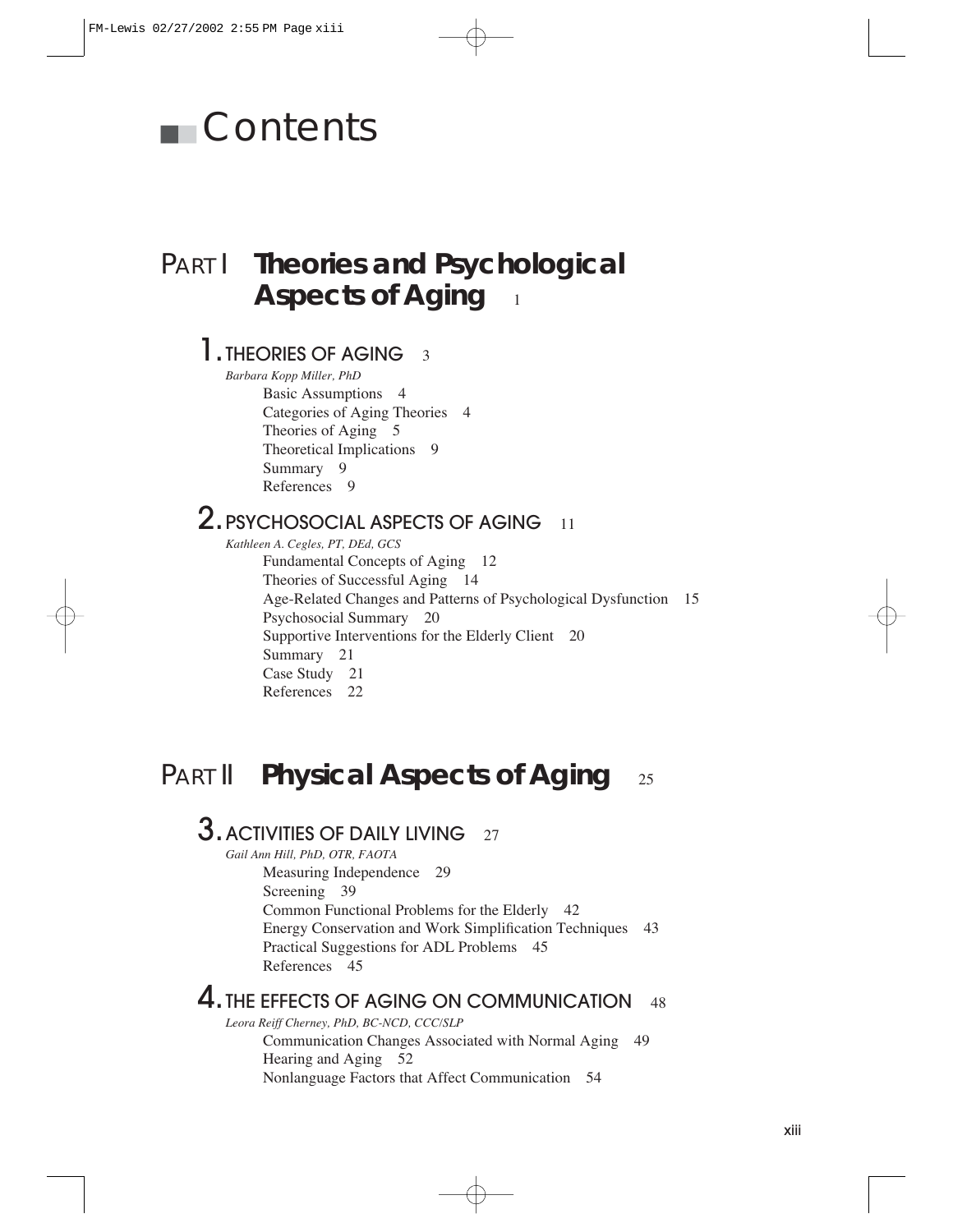Pathologic Age-Related Communication Disorders 55 Summary 61 Case Study 62 References 62 Appendix: Strategies for Improving Communication 65

### $5.$  LEISURE SKILLS  $67$

*Jerome F. Singleton, PhD, CTRS* Environmental Factors 68 Development of Leisure Patterns 69 Planning Recreational Opportunities for the Elderly 71 Activity Analysis Using Bowling as an Example 74 Application of Process to a Specific Group of Older Individuals 75 Volunteers 77 Summary 77 Case Study 78 References 79

### **6. THE CHANGING REALM OF THE SENSES** 83

*Gail Ann Hills, PhD, OTR, FAOTA*

Vision 84 Hearing 92 Taste and Smell 97 Touch 99 Summary 99 Case Study 100 References 100

### 7.MUSCULOSKELETAL CHANGES WITH AGE: CLINICAL IMPLICATIONS 104

*Carole B. Lewis, PhD, PT, GCS, MSG, MPA Shari Kellems, ATC* Loss of Flexibility 106 Loss of Strength 109 Poor Posture 113 Changes in Gait 116 Pain 121 Summary 124 Case Study 124 References 124

### 8.CLINICAL IMPLICATIONS OF NEUROLOGIC CHANGES DURING THE AGING PROCESS 127

*Richard W. Bohannon, EdD, PT, NCS* Deterioration of Neurologic Performances with Age 128 Further Deterioration of Neurologic Performance with Neurologic Pathology 130 Intervention for Neurologic Limitations Resulting from Age and Neurologic Pathology 132 Somatosensation 133 Balance 134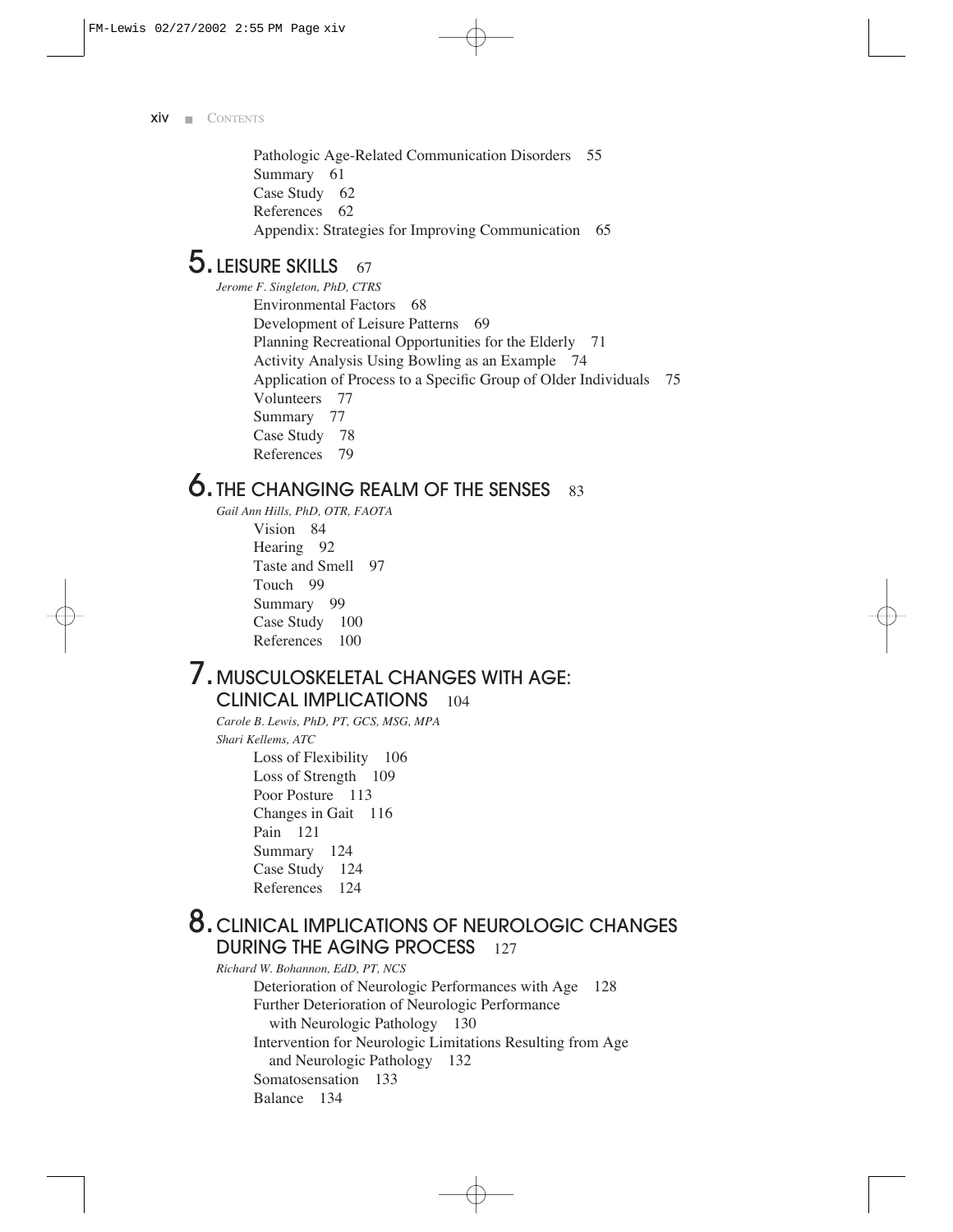Summary 135 Case Study 136 References 136

### **9. CARDIOPULMONARY REHABILITATION OF THE** GERIATRIC PATIENT AND CLIENT 143

*Catherine Certo, PhD, PT*

Cardiopulmonary Changes that Occur with Normal Aging and with Pathology 145 Aerobic Training and Strength Training in Elderly Individuals 149 So Where Are We Now? 152 Guidelines for Exercise Prescription 153 Program Progression and Proper Monitoring of Physical Activity 160 Pharmacological Management 162 Summary 163 Case Study 164 References 164

# 10. IMPLICATIONS OF ONCOLOGY IN ELDERLY ADULTS 168

*Stephen A. Gudas, PhD, PT* 

Cancer in Elderly Adults 169 Summary 187 Case Study 188 References 188

### 11. HEALTH PROMOTION FOR ELDERLY CLIENTS 193

*Mary F. Belmont, EdD, RN, GNP Alona Harris, EdD, RN* Evolving Forms of Health Promotion 193 Cost of Health Care 194 National Health Goals for the 21st Century 196 Special Health-Promotion Concerns of the Aged 197 Assisted-Living Arrangements 200 A Plan for Promoting Healthy Behaviors 200 The Ethics of Health Promotion 202 Case Study 202 References 203

## PART III **External Aspects of Aging: The Current Status** 205

### 12. STRESS AND AGING 207

*Jean Marie McAndrew, MPT, MSG, GTC* Stress and the Stress Response 208 Stressors: The Source of Stress 210 Coping Mechanisms and Adjustment to the Stressors of Aging 213 Stress Management in the Clinical Setting 216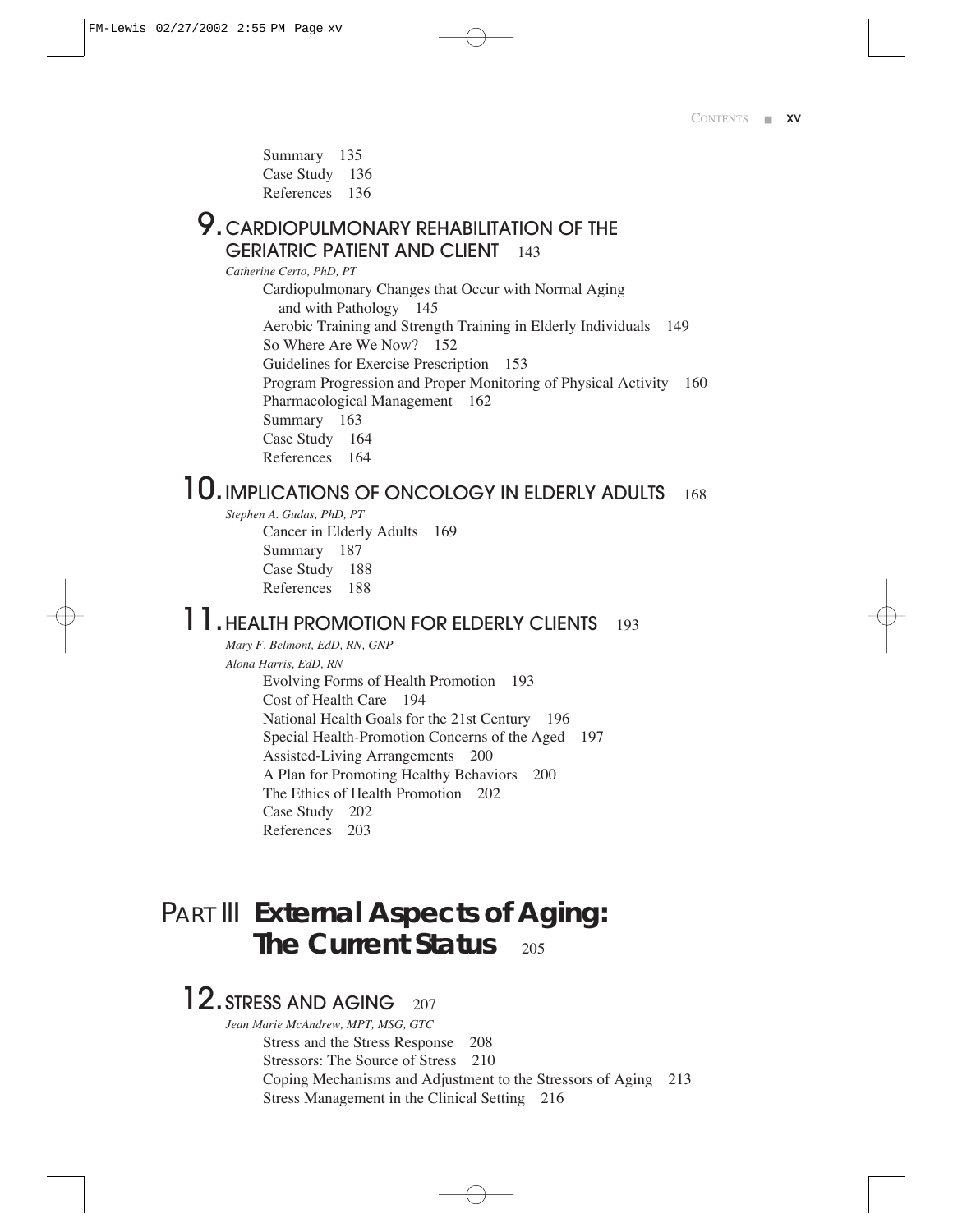Summary 223 References 223

# 13. NUTRITIONAL REHABILITATION AND ELDERLY INDIVIDUALS 226

*Ronni Chernoff, PhD, RD, FADA* Nutritional Rehabilitation and Elderly Individuals 227 Nutritional Needs of Elderly Clients 229 Weight Loss and Cachexia 233 Protein–Energy Malnutrition in Elderly Persons 234 Cancer: A Chronic Disease 236 Stroke: A Chronic Disease 237 Other Chronic Conditions 237 Summary 238 Case Study 238 References 239

### 14. MEDICATION MANAGEMENT AND APPROPRIATE SUBSTANCE USE FOR ELDERLY INDIVIDUALS 243

*Barbara W.K. Yee, PhD Betty J. Williams, PhD* Internal Factors 245 External Factors 251 Common Drug Therapies 255 Compliance Issues 262 Alcohol and Substance Abuse Issues Among Elderly Persons 265 Case Study 269 References 270 Appendix 14–1: Checklist for Elderly Consumers and Their Caregivers 275 Appendix 14–2: Resources 276

# 15. SEXUALITY AND ELDERLY INDIVIDUALS 278

*Molly Laflin, PhD*

Role of Rehabilitation Specialists 280 Age and Sexual Response 281 Menopause and Estrogen Replacement Therapy 282 Erectile Dysfunction 285 Lack of Partner 286 Sex and Illness 286 Sex and Drug Use 294 Sex in Nursing Homes 295 Summary 296 Case Study 296 References 297

# 16. WORKING WITH THE DYING OLDER PATIENT 301

*Noralyn Davel Jacques, MS, OTR* Hospice 302 The Dying Process 303 Grief and Bereavement 304 The Professional Caregiver 305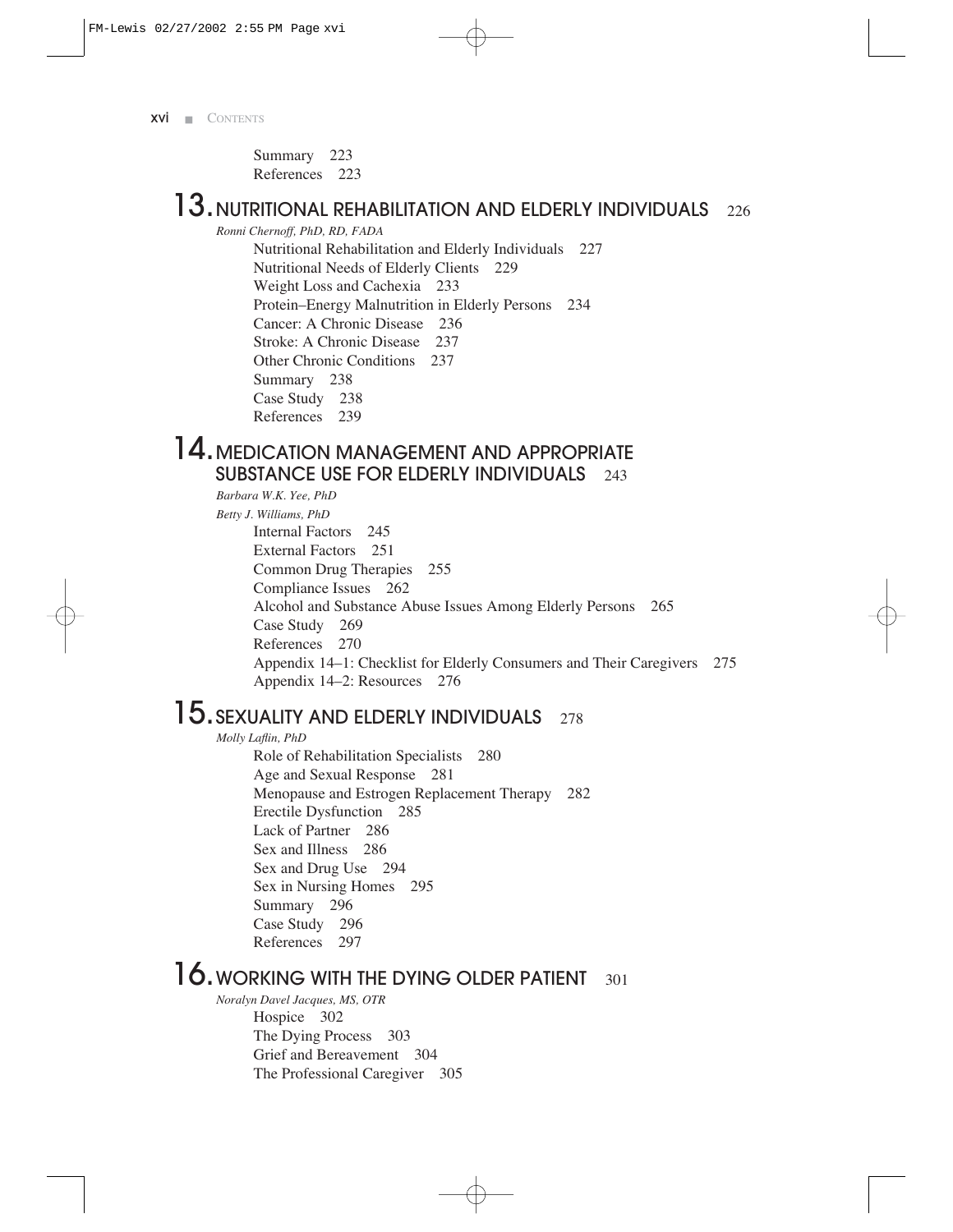Summary 306 Case Study 306 References 307 Resources 308

# 17. CLINICAL RESEARCH IN GERIATRICS 309

*Richard W. Bohannon, EdD, PT, NCS* Reputable Information 310 Researchable Questions 312 Research Methods 315 Research Dissemination 320 Summary 321 References 321

### $18.$  MEDICARE DOCUMENTATION: THE PAPERWORK CHALLENGE 323

*Carole B. Lewis, PhD, PT, GCS* 

*Sidney R. Jackson, BS*

The Development of Medicare 324 Basics of the Medicare Program 324 Services Provided 324 Administration 325 Medicare Part A 325 Medicare Part B 327 Components of Successful Documentation 329 The Denial 334 The Appeal 335 Summary 338 References 338 Appendix A 339 Appendix B 341

# 19. FRAIL AND INSTITUTIONALIZED ELDERLY CLIENTS 343

*Robert L. Thomas, MS, PT Carole Bernstein Lewis, PhD, PT, MGCS, MSG, MPA Contributor: Michael Billings, MS, PT* The Frail Elderly 344 Issues of the Institutionalized Elderly 345 Comprehensive Assessment of Elderly Clients and the Minimum Data Set 354 Prospective Payment System (PPS) 360 Continuum of Care and Alternative Living for Frail Elderly Clients 363 The Future of Providing Care to Frail Elderly Clients 364 References 366

## 20. HOME CARE 368

*Michelle Moffa-Trotter, PT, GCS, GTC, CWT Wendy Anemaet, PT, GCS, GTC, ATC, CWT* Types of Home-Care Services 369 Types of Home-Care Agencies 369 Types of Direct Service Providers in Home Care 371 Users of Home-Care Services 371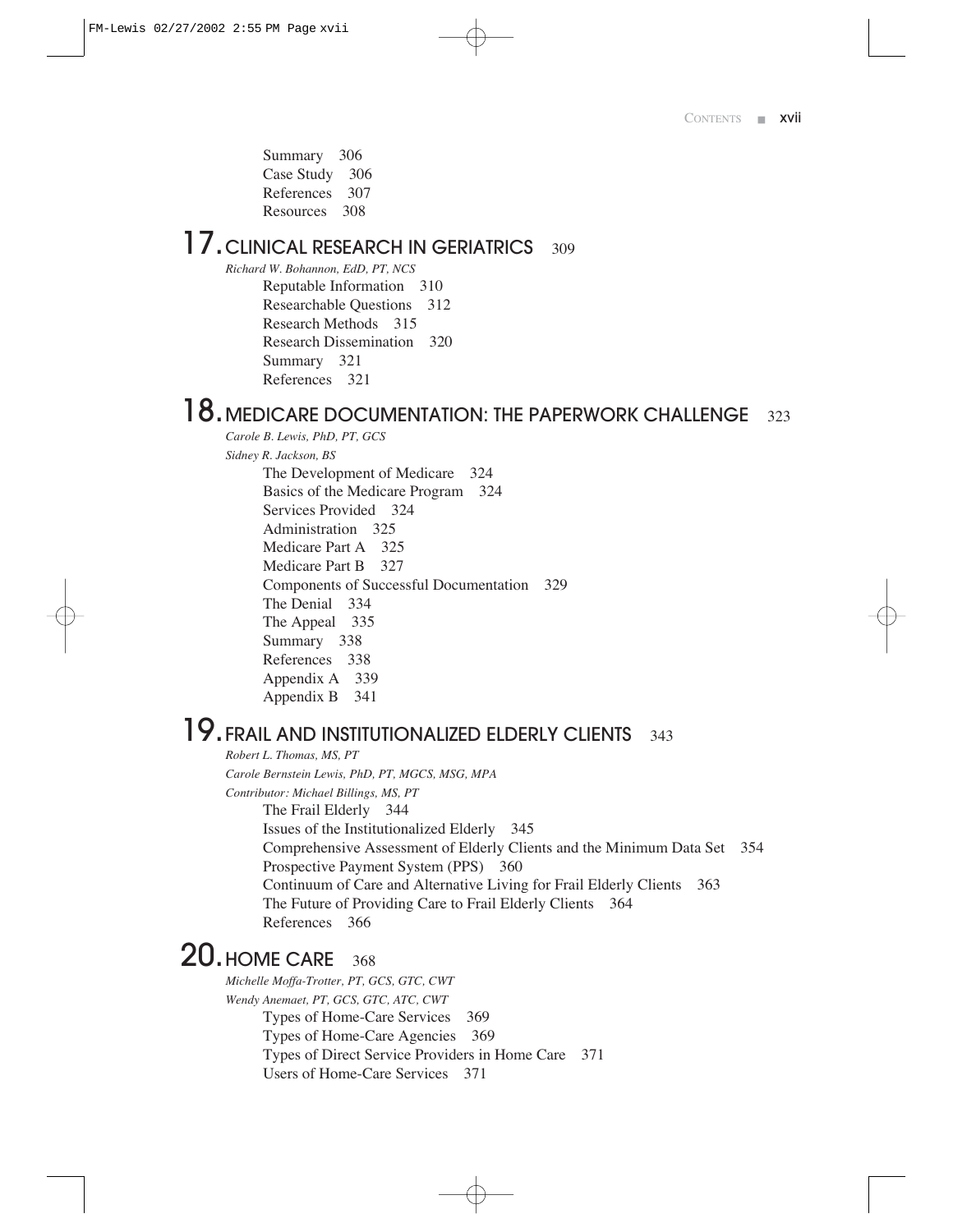Rehabilitation Role in Home Care 371 Specific Documentation for Home-Health Care 374 Future Directions for Home Care 376 Case Study 376 References 377

GLOSSARY 379

INDEX 383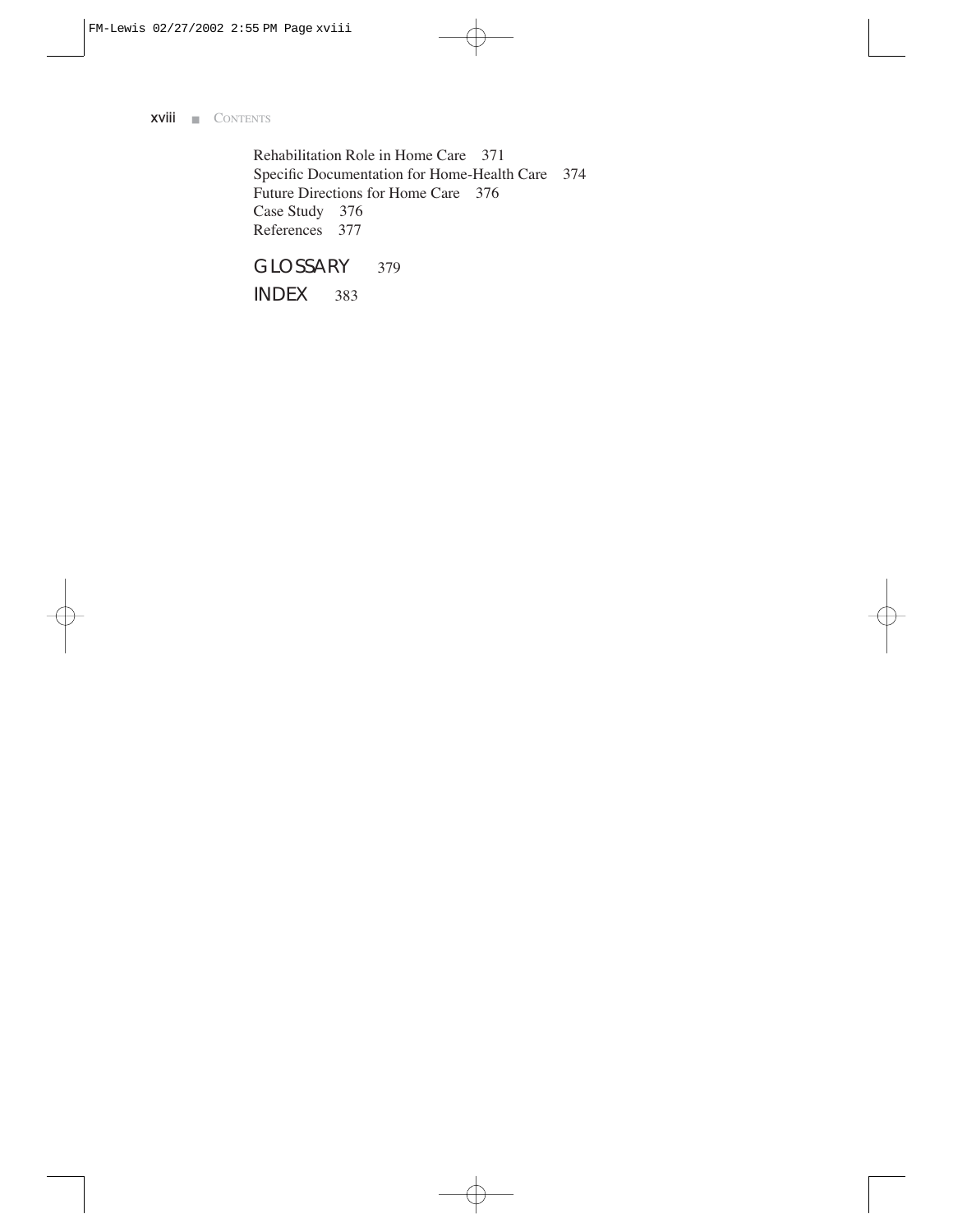

# Musculoskeletal Changes with Age: Clinical Implications

*Carole B. Lewis, PT, GCS, MSG, MPA, PhD Shari Kellems, ATC*

#### **BEHAVIORAL OBJECTIVES**

*On completion of this chapter, the reader will be able to:*

- 1. Define hypokinesis.
- 2. List three normal and pathologic causes for changes in strength, flexibility, posture, and gait.
- 3. Identify limitations a geriatric patient or client may have in a musculoskeletal rehabilitation program.
- 4. Suggest specific intervention modifications for musculoskeletal problems encountered by older patients and clients.
- 5. Describe how older patients and clients may differ from younger patients and clients in musculoskeletal parameters.
- 6. Design an examination and intervention protocol for a geriatric patient or client with a musculoskeletal disability or as a preventative measure.
- 7. Identify nutritional elements that play a significant role in muscle function.

#### LOSS OF FLEXIBILITY

Collagen: A Biologic Cause Hypokinesis: A Functional Cause Arthritis: A Pathologic Cause LOSS OF STRENGTH Biologic Causes Functional Causes Pathologic Causes

#### POOR POSTURE

Biologic Causes Functional Causes Pathologic Causes CHANGES IN GAIT Biologic Causes Functional Causes Pathologic Causes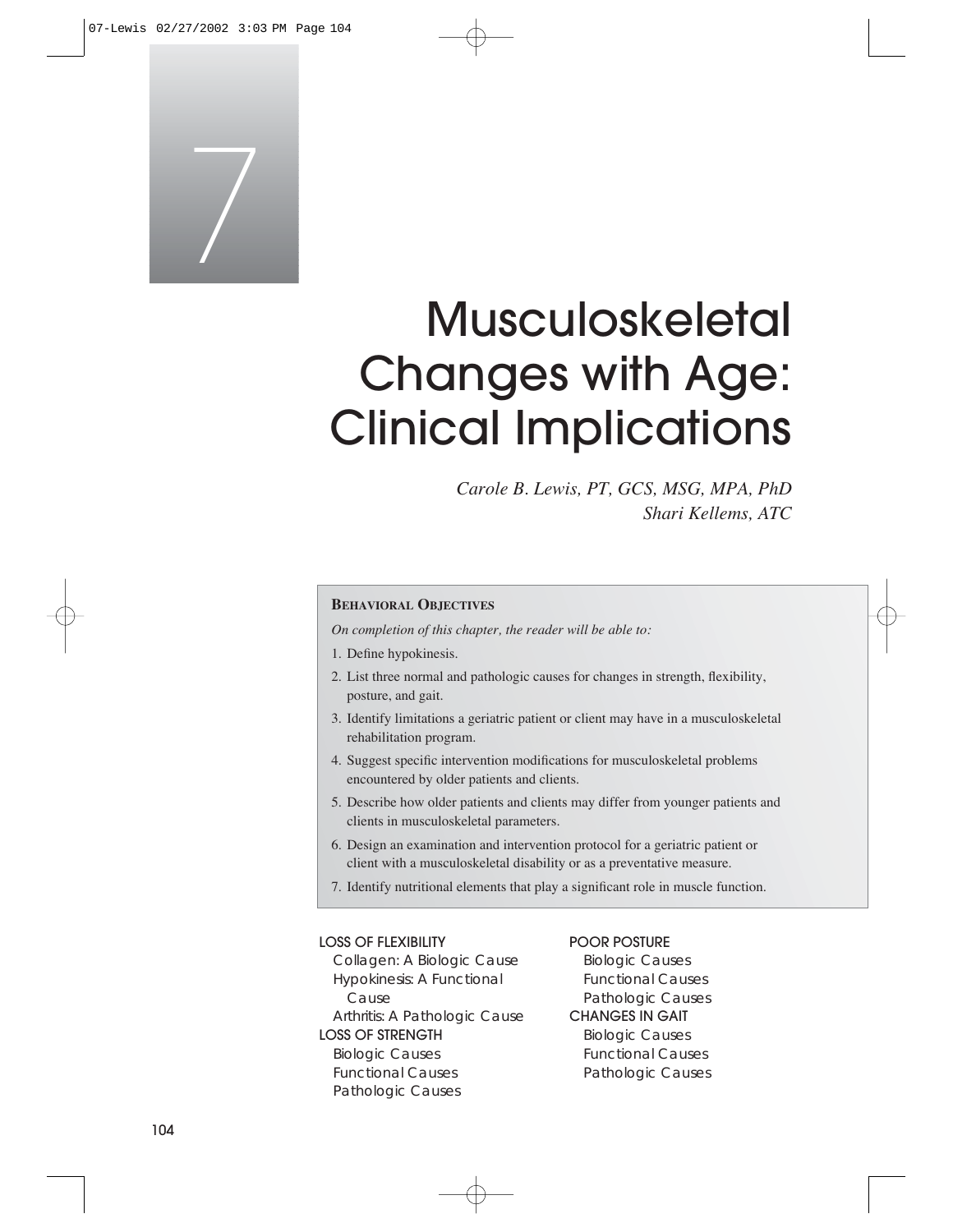#### PAIN

Biologic Causes Functional Causes Pathologic Causes SUMMARY CASE STUDY **REFERENCES** 

There is a close similarity between the biologic changes of the musculoskeletal system attributed to the "process of aging" and those seen in the disuse phenomena. The coincidence of these two circumstances across a wide range of whole-body to subcellular changes suggests that perhaps those changes attributed to aging are correctable and ultimately preventable. Physical exercise as well as good nutrition has been found to hold promise for sustained health.<sup>1</sup>

Extremes of musculoskeletal functioning are clearly seen in aging. Chronological age has little usefulness in explaining individual differences. The stereotypical institutionalized elderly person is decrepit, frail, and confused. Yet there are those like Larry Lewis, who, at age 101, broke the world's record for athletes over 100 years of age by finishing the 100-yard dash in 17.8 seconds.2 Variability is the key in dealing with the aging musculoskeletal system. Let us look at a more typical clinical scenario:

Emily, a fragile-looking woman in her 80s, fractured her hip 1 week ago. She is sitting in your office for examination and intervention. Next to her is Rachel, a 20-year-old, athletic-looking woman. Rachel also has a week-old hip fracture. Their diagnoses are the same. Both have had this injury for the same period of time. Both are women waiting for you to provide them with the best rehabilitation program. However, they are very different.

If we were to look inside each of them, we would see different musculoskeletal pictures. Rachel is at the point in life when bone density in humans is the greatest, between ages 20 and 30 years.3 After the age of 30, a gradual decrease in bone density occurs; this decrease is greater for women than for men. A general name for this decrease in bone mass is osteoporosis. Characteristic of osteoporosis is a decrease in total skeletal mass; however, the shape, morphology, and composition of the bone is normal. Emily is a candidate for osteoporosis simply because she is a woman older than 50 years. Other contributing factors to this general bone condition are hormonal, nutritional, and circulatory. After menopause, women lose large amounts of bone. This loss is linked to the decrease in hormonal levels, specifically a lack of estrogen.4 The older person who has a history of poor nutrition will also be a prime candidate for osteoporosis. Low-calcium, high-phosphorus diets have been implicated as causative factors of osteoporosis.2 In addition, fasting or dieting and high alcohol consumption also contribute to the increased resorption of bony tissue. Finally, decreased circulation as a result of bed rest has been shown to cause osteoporosis in even young and healthy populations.<sup>5</sup> Osteoporosis is usually asymptomatic. However, it can be a major cause of pain, fractures, and posture changes.6

Therefore, a closer look at Emily and Rachel reveals distinct biologic differences in their seemingly similar bone structure—age being the cause of orthopedic problems. The way Emily and Rachel appear and act reveals their outward differences. The differences are a result of biologic, functional, or pathologic causes, or a combination of these.

For example, Emily reaches slowly and with much effort for a magazine, but Rachel easily reaches across the table. Note the difference in their flexibility. Differences in strength become apparent when Rachel jumps from her chair to the upright posture in the parallel bars. Meanwhile, Emily methodically, cautiously, and with tremendous effort, pushes on her arms to stand upright in the parallel bars. You notice the variations in their standing postures. The two women begin their jaunt down the parallel bars for your examination. Rachel's steps are long and sure. Emily walks in a hesitating, scuffling manner. As the two pass in the adjacent parallel bars, they discuss the pain they are experiencing. Even in the area of pain, they have different outcomes and perceptions. Flexibility, strength, posture, gait, and pain are functional criteria for independence in daily living. Yet all of these criteria change considerably with age.

Biologic aging and disease influence the changes in flexibility, strength, posture, gait, and pain internally. In addition, functional changes in the lifestyle of the older person can also influence flexibility, strength, posture, gait, and pain. Emily demon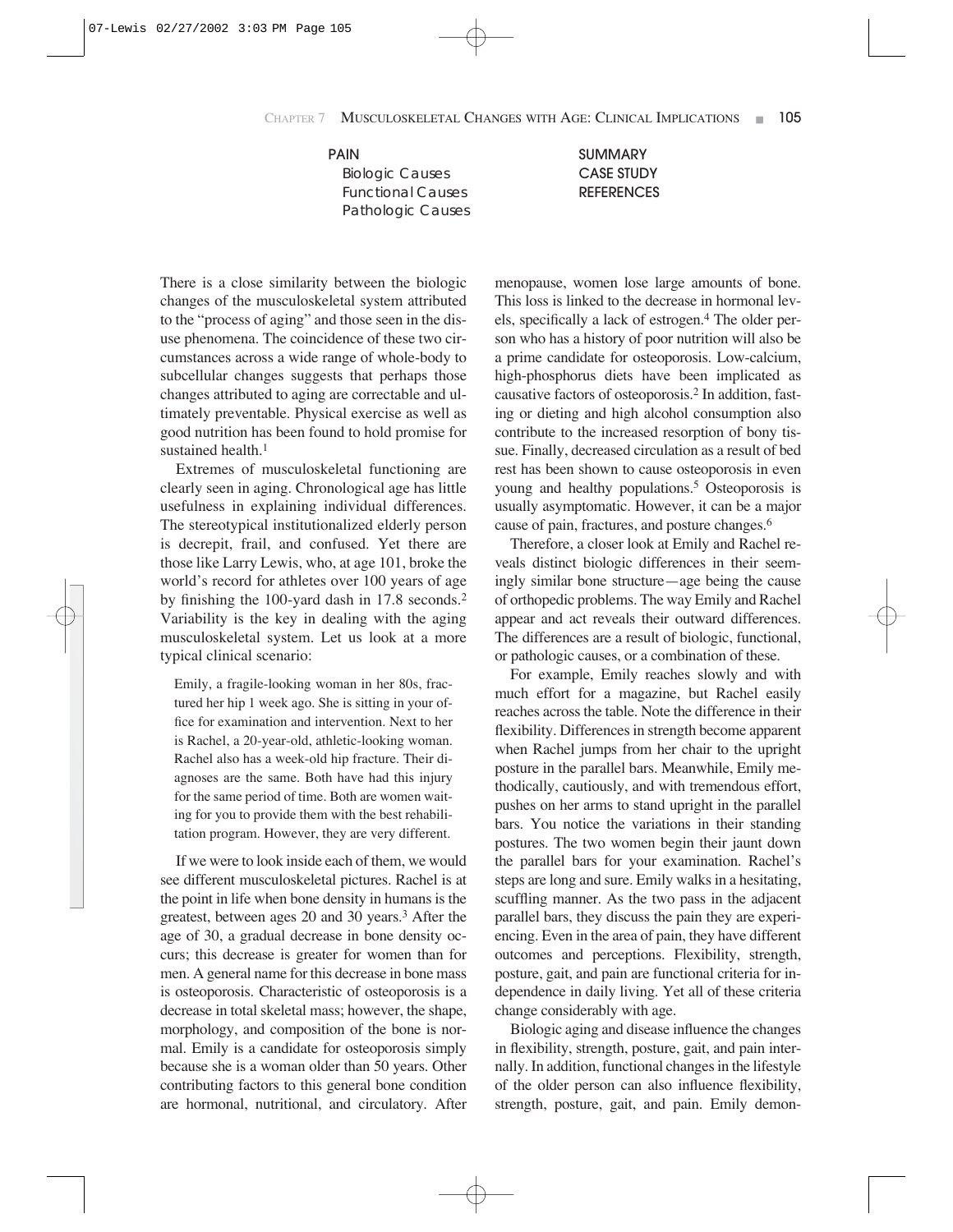strated large differences in these criteria on simple observation. Exploring biologic, nutritional, functional, and pathologic causes in detail, along with modifications for examination and intervention, will provide us with the tools to design the best rehabilitation program for someone like Emily.

### **LOSS OF FLEXIBILITY**

The first difference we noticed in our observation of Rachel and Emily was in flexibility. The change in flexibility as one ages can be the result of the change in collagen, dietary deficits, *hypokinesis* (decreased activity), the effects of arthritis, or a combination of these. The loss of flexibility compounds problems such as difficulty in walking, difficulty in accomplishing daily activities, pain, and ability to improve strength.

#### **Collagen: A Biologic Cause**

*Collagen* is defined as "the main supportive protein in skin, tendon, bone, cartilage, and connective tissue."7 These fibers become irregular in shape owing to cross-linking, which increases as a person ages.8 The fibers are less likely to be in a uniform parallel formation in the elderly than in young people. This closer meshing and decreased linear pull relationship in the collagen tissue is one reason for the decreased mobility in the body's tissues.9 Poor nutrition may also contribute to collagen changes. For example, vitamin C has been found to be a vital component of normal collagen formation.10,11 Fibrous elements of connective tissue, including collagen and elastin, undergo qualitative and quantitative changes in the process of biologic aging. There are changes in collagen turnover with age; less collagen is degraded and synthesized. A deficiency of vitamin C appears to interfere with normal tissue integrity and could therefore affect muscle functioning and collagen elasticity. Symptoms associated with vitamin-C deficiency include weakness, fatigue, and stiff aching joints and muscles.12 Muscles, skin, and tendons are not as flexible and mobile in older people compared with younger people. In addition, the spine is less flexible because of collagen changes in the annulus and decreased water content of nucleus pulposa. These changes result in a decreased disk size and a more inflexible spine. Osteoporotic changes of the vertebral bones may cause wedge fractures of the vertebrae, further increasing collagen density and scarring, thus changing the biomechanics of the spine and contributing to decreased flexibility.

Time is an important treatment consideration in working with tightness caused by collagenous adhesions. Collagen in older persons is less mobile and slower to respond to stretch, but with time it does stretch. The older person can gain flexibility with some compensation for time, just as the younger person can.13 An effective intervention modification is to provide slow, prolonged stretching activities, either individually or in group exercise classes. Table 7–1 illustrates a stretching protocol for contractures.14

Elderly people with flexibility decrements require longer rehabilitation programs than do young persons, and these are not always possible given insurance reimbursement restrictions. An older person with a frozen shoulder, for example, can usually gain full function range of motion (ROM) if given enough time to progress slowly through an exercise program. Insurance companies do not always recognize the need for this longer rehabilitation period and limit reimbursement for services. Therefore, the basic intervention strategy should emphasize home exercise from the beginning, thus limiting the need for lengthy clinical care.

Functional exercises and ways of measuring improvement should be the core of the home exercise program. An example of this is having the elderly person with shoulder limitations work on reaching objects in the cupboard. The method of evaluating improvement for this person is comparing heights of objects reached. Elderly persons can also perform daily tasks that encourage functional motion. For instance, in the case of shoulder limitations, if a person is able to reach for light switches or to dust cabinets, these activities can be given as exercises.

#### TABLE 7-1 **PROTOCOL FOR STRETCHING CONTRACTURES**

- Place the limb in the most lengthened position to be stretched.
- Place hot pack on muscles to be stretched while in position 1 for 10 minutes.
- Add weight (0.5% of patient's body weight) to distal part of limb in position 1 with heat still on for 5 minutes.

Remove heat and return part to neutral position for 1 minute. Repeat steps 1–4 two more times.

*Source:* From Lewis, C, and Bottomley, J: Geriatric Physical Therapy: A Clinical Approach. Appleton & Lange, Norwalk, Conn., 1994, p 378, with permission.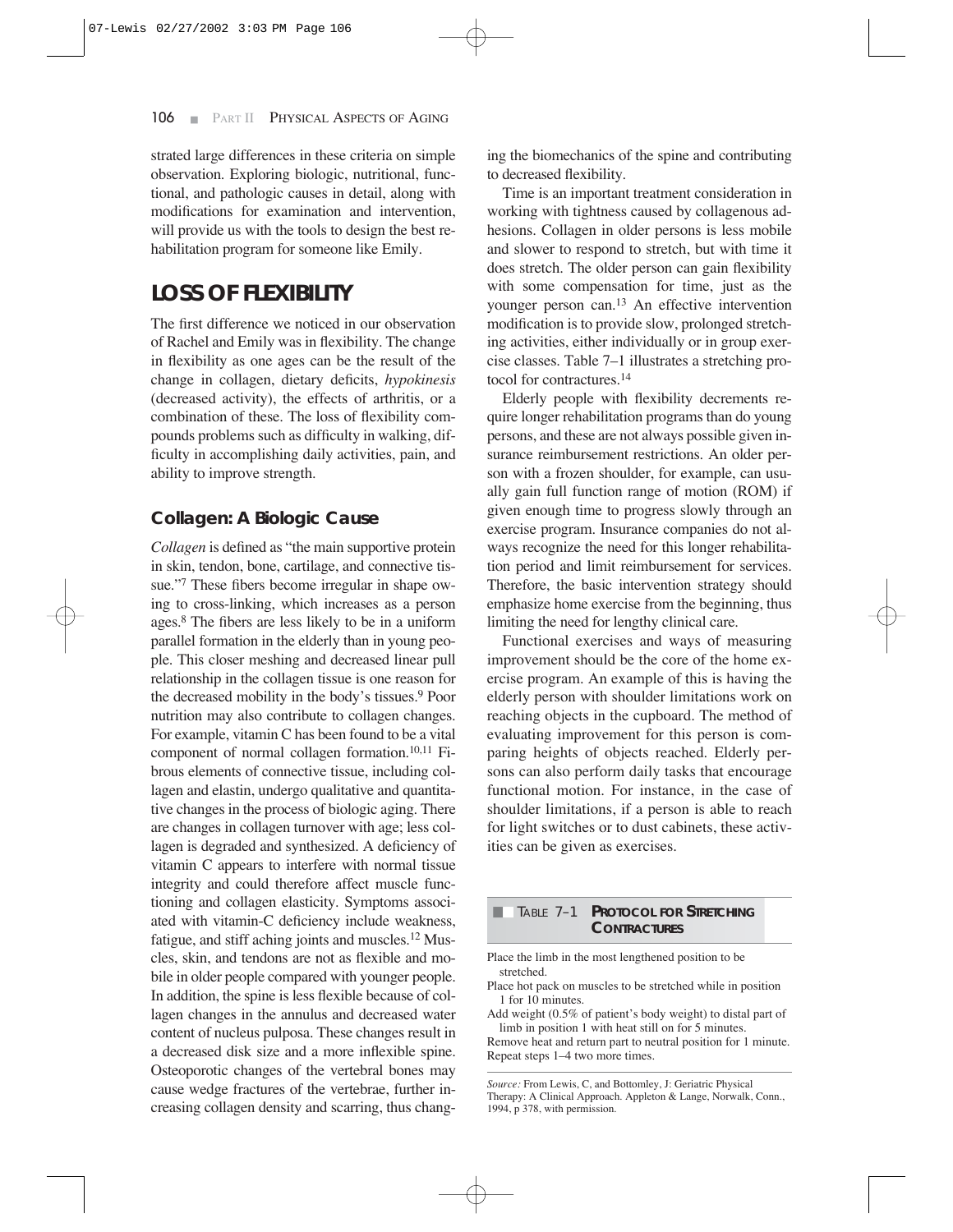#### **Hypokinesis: A Functional Cause**

*Hypokinesis,* or decreased activity, can also cause an older individual to become less flexible. Elderly people generally sit for longer periods of time than do younger people. This increase in sitting time can cause an older person to have tightness in many of the body's flexor muscles. These flexor muscles, when put into a shortened position for long periods of time, may more easily develop the previously mentioned collagenous adhesions. The hip and knee flexor muscles are commonly tight in an older person. The rotators of the hip also may become tighter because of decreased use in functional activities.

Many times older persons are thought to lose ROM in various joints, particularly the shoulders and hips. However, on closer examination, these joints reveal a very adequate functional ROM, raising the question of which joints are losing flexibility and need rehabilitation intervention. The answer is to consider functional independence in an older person and not to strive for "normal" ROM as one would for a younger patient or client. Figure 7–1 is a graphic representation of lower-extremity ROM for persons between 70 and 85 years of age.15 Figure 7–2 shows, for several activities of daily living (ADLs),<sup>16</sup> the smallest ROM at which older respondents were able to perform without difficulty.

An assessment of the person's daily activities and how these relate to flexibility should be noted. Although an older person may appear independent and display muscular flexibility, there may be a tightness problem that is manifesting itself in another way. Tightness in the hip rotators may be reflected in an older person's gait pattern or hip stabilization. Therefore, when these problems are seen, a simple ROM test should be done. Gait difficulties and problems of daily inertia may relate directly to tight knee and hip flexors because of the strength needed to overcome the tightness.

Decreased flexibility occurs along any muscle that is put in its shortened state for a long period of time. The intervention for this is simply to break up the periods during which the muscles are in a shortened state. Older people need to be encouraged to stand up, walk around, lift their arms, rotate their hips, and turn and straighten their legs a minimum of three times per day.



■ FIGURE 7-1. Lower extremity ROMs for persons ages 70 to 85 years. (From James and Parker,15 with permission.) (*CONTINUED* )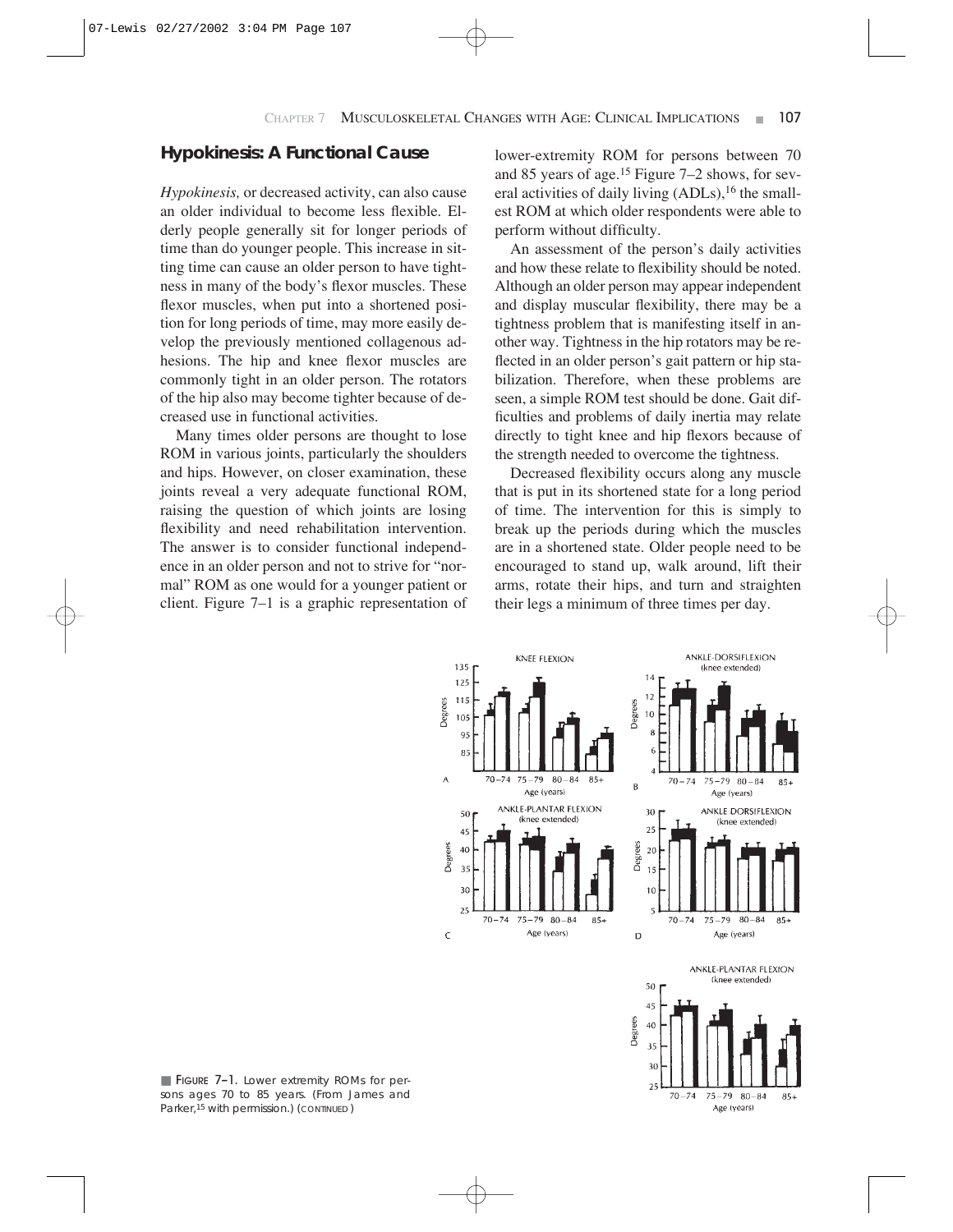

**FIGURE 7-1. (CONTINUED)** 

Decreased flexibility in an older person that is clearly a result of hypokinetics does not require intense rehabilitation measures. The rehabilitation professional should act as a consultant to activity programs that will help change a hypokinetic older person into a more active individual. Instruction to members of the health-care team and family about flexibility and exercise can be the starting point for daily programs encouraging increased movement. One excellent way to encourage increased motion for home clients is to instruct the person to stand, stretch, and shift weight at intervals such as during every television commercial.



■ FIGURE 7-2. Smallest ROMs for (A) shoulder abduction; (B) shoulder adduction at which a respondent had no difficulty performing specific ADL tasks. (From Young,16 with permission.)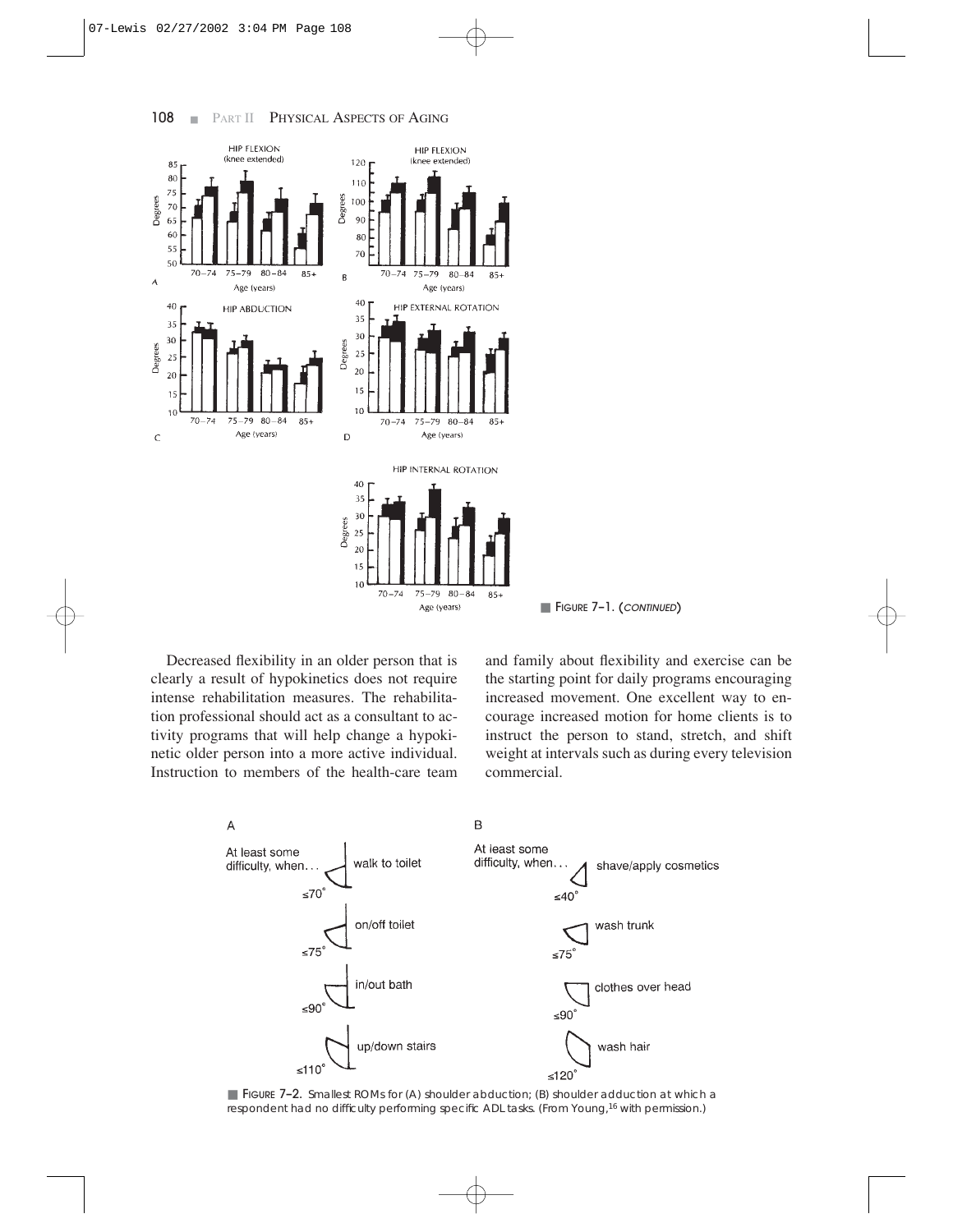Finally, prevention of tightness through activity needs to be encouraged with older persons. Involvement in activities at frequent intervals in the day to maintain ROM, along with education about the deleterious effects of a sedentary lifestyle and poor nutrition on muscular flexibility, provides important tools for intervention in this area.

#### **Arthritis: A Pathologic Cause**

There are numerous forms of arthritis that can affect any age group. Osteoarthritis, rheumatoid arthritis, and polymyalgia rheumatica are discussed here because they can frequently cause limitations in elderly patients.

Osteoarthritis is an extremely common, noninflammatory, progressive disorder of movable joints, particularly weight-bearing joints, and is characterized pathologically by deterioration of articular cartilage and formation of new bone in the subchondral areas and at the margins of the joint.17 The areas most involved in older persons that affect function are the knees, hips, and distal interphalangeal joints.

The limitations in motion observed with osteoarthritis may be caused by an acute synovitis due to minute fragments of articular cartilage that appear in the synovial fluid, or by the inability of joint surfaces to slide smoothly owing to deterioration of this particular cartilage. Muscle spasms secondary to pain can also cause limitations of motion. The physical presence of osteophytes that form at joint margins may cause limitations. These structures may also cause pain because they stretch the periosteum, which in turn limits motion. Weakness of muscles owing to disuse may also inhibit a joint's full motion.

The intervention modifications for limitation in motion caused by osteoarthritis are first to identify the source of limitation (that is, pain, weakness, or physical limitation). Pain and weakness can easily be identified with the administration of a pain questionnaire and a muscle test.

A physical limitation caused by osteophytes can be identified by feeling the bony end at the point of limitation and looking at x-ray films.

The appropriate intervention modifications for what has been previously described are proper individualized exercise instruction and programming. Exercise is extremely important and should be carefully taught. Frequent exercise, rather than large numbers of repetitions, is important to teach to an older person. An average program of instruction should include taking the limited joint through the ROM 2 to 3 times a session, 3 times a day.

Analyzing the cause of flexibility changes as a person ages and then using effective intervention planning can improve a situation that may be interfering with an older person's independent functioning. Carefully searching for the biologic, pathologic, metabolic, or functional cause may reveal that a simple intervention can give someone like Emily more independence.

### **LOSS OF STRENGTH**

Of course, joint ROM is a factor in independence, but strength is also necessary to perform motion.

#### **Biologic Causes**

The obvious decrease in muscular hypertrophy and change in muscular function that occur in elderly persons are a result of complex interactions among a variety of factors. There is a reduction in strength with advanced age due to a decrease in the number and size of muscle fibers.18 The number of muscle motor units also declines with age, influencing functional patterns by decreasing coordination and speed of muscle contraction. The ability of the cardiovascular system to deliver raw materials to the working muscles is reduced, and subsequent alterations in the chemical composition of the muscle fibers occur.2

The cardiovascular system loses some of its efficiency with age.2 As a consequence, important elements such as various proteins are not delivered to the muscle tissues in the same quantity as they are with younger persons. Glycoproteins are small molecules that produce an osmotic force important in maintaining the fluid content of tissues. The reduction of this molecule (as in aging) results in an increased difficulty for the tissues to retain their normal fluid content.<sup>19</sup> This results directly in muscle hypertrophy differences in older persons.

In a study of younger and older men in a strengthtraining program of the quadriceps muscle, it was found after 2 months that both groups had increased in strength to the same level. The interesting point is that the older group increased in girth by only 1 to 2 percent, whereas the younger group increased by 12 percent.20

The clinical implications of this concept are twofold. First, rehabilitation specialists need to be aware that an older person does have the potential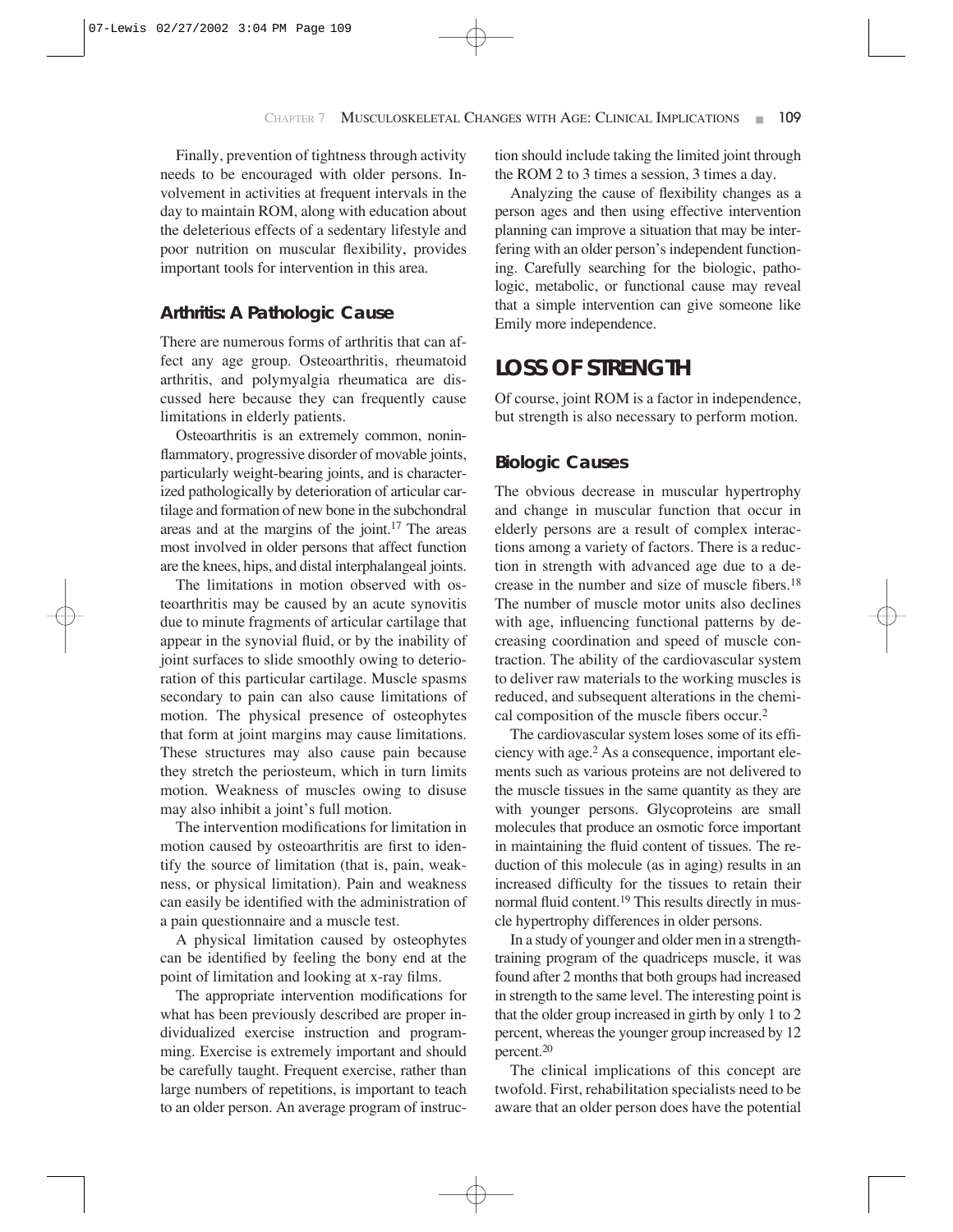to increase significantly in strength as a result of treatment interventions. Second, in elderly persons, increasing girth muscle measurement is not a good indicator of improved muscle strength. Assessment of an individual's ability to carry out functional activities without muscle fatigue or evaluation of workload achieved in an exercise program (that is, measuring increase in weight per exercise) is a better indicator of an older person's performance.

Chemically, the greatest change with age is a decrease in efficiency of the muscle cells' selectively permeable membrane.20 Certain chemicals—particularly potassium, magnesium, and phosphate ions—are in high concentration in the sarcoplasm, but other materials—such as sodium, chloride, and bicarbonate ions—are largely prevented from entering the cell under resting conditions. A characteristic feature of senescent muscle is a shift from this normal pattern. The concentration of potassium is particularly reduced. Lack of potassium ions in aging muscles reduces the maximum force of contraction that the muscle is capable of generating. Tiredness and lethargy in elderly persons may result from reduction of potassium ion content in the tissue. The clinical implication is that you will need to check for potassium deficiencies if a person complains of excessive tiredness or lethargy. Attempting exercises with someone who has potassium depletion will only fatigue him or her more. Therefore, it is imperative to check the tired person's electrolytes before beginning exercises.

The nutritional status of the muscle is rarely considered in exercise or activity prescriptions. Little is known about the nutritional needs of aging muscle.

Aging causes distortions and deteriorations in the integrative homeostatic mechanisms that stimulate and sustain a human being.21,22 In considering the effects of nutrition on functional activity capabilities, it is important to remember that aging may change nutrient intake, increase the need for specific nutrients, and interfere with absorption, storage, and utilization of specific nutrients.

No concrete information identifies nutritional factors as influencing selective erosion of muscle tissue with aging. Several elements, however, have been shown to promote overall health and homeostasis of muscle tissue.

Nutritionally, vitamin C is of interest; in vitro studies with frog muscle have shown that vitamin C enhances contraction and delays the onset of fatigue.23 Subsequent studies using human muscle tissue revealed the same result.24 Vitamin C appears to be important in maintaining the physiologic health of muscle tissue while clearly not functioning independently. It is considered an important energizer and assists the body to tolerate both heat and cold; this ability to tolerate changing temperatures declines with age and results in poor tolerance to physical demands.25

Zinc, a nutritional element often found to be deficient in the aged population, functions in muscle homeostasis for needed growth and normal muscle's longevity.26 High concentrations of zinc have been found in muscles following physical exertion,26,27 and recent research suggests its importance in enhancing muscle function and strength of muscle contraction.28,29

Although this chapter does not allow intensive study of the effects of nutrition on muscle function, these examples clearly support the need for proper nutritional consideration in exercise and activity prescriptions for aged patients and clients.

#### **Functional Causes**

Numerous studies show a decline in strength as a person ages, especially after age 60. Some studies have shown a loss of up to 40 percent of maximum force by age 65, whereas others indicate losses of up to 18 to 20 percent.<sup>30</sup>

The areas most likely to show a decrease in muscle strength are the active antigravity muscles, such as the quadriceps, hip extensors, ankle dorsiflexors, latissimus dorsi, and triceps.31 These muscles are used frequently in daily activity; however, they are used to a much greater extent when a person is engaged in vigorous work or athletic activities. An older person may no longer engage in these strenuous activities and therefore may have comparatively less maximum strength in these muscles.

Strength norms are difficult to obtain for older persons because they are written in terms that are not as functional as ROM norms. A good screening tool that is more functional for lower-extremity strength and balance is the one-legged standing balance test, developed by Richard Bohannon.<sup>32</sup> Bohannon found that people older than 70 are able to stand for 14.2 seconds on one leg with their eyes open and 4.3 seconds with their eyes closed. This 14.2-second norm will give therapists a general idea as to whether an elderly patient or client has strength and balance deficits or not.32,33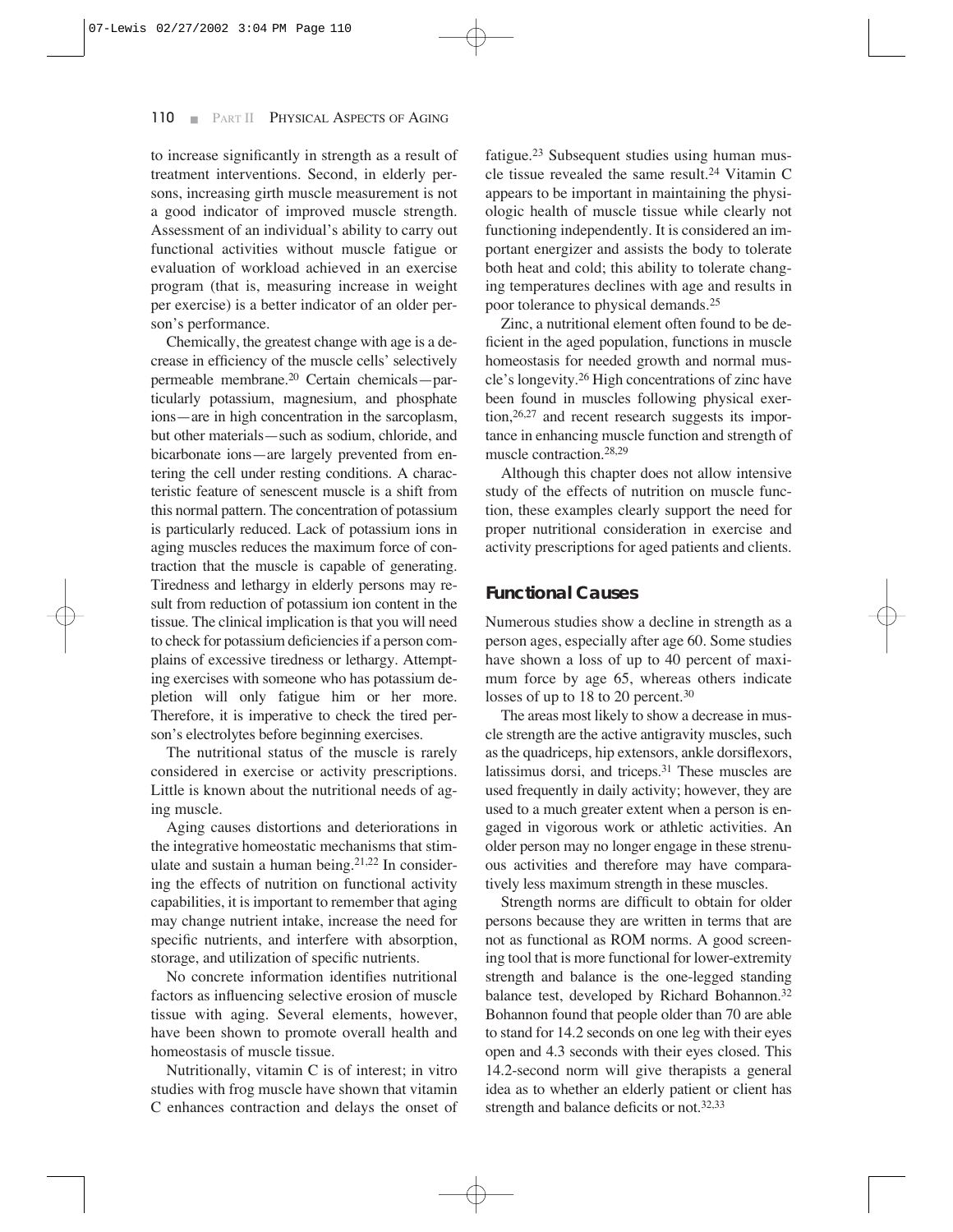Another good screening tool for lowerextremity strength is the time needed to stand up 10 times from a standard chair without armrests. Csuka and McCarty34 have reported the norms listed in Table 7–2. Although both of these tests may be too advanced for a very frail patient or client, standing on one leg or rising from a chair without armrests may be considered when using functional strength measures.

Handheld dynamometry testing is becoming a clinical "must" in evaluating an older person's strength losses and gains. Normative values for muscle actions in older persons with which therapists most commonly work are found in Table 7–3.35

An effective approach to examining the functional limitations caused by a decrease in strength is to evaluate the person in a situation that closely resembles the difficult functional activity. The muscles involved can then be strengthened in a close resemblance of the functional activity. Specificity of exercise for functionally strengthtraining an older person is extremely important because, in many older persons, tolerance for activity is decreased. It is imperative not to waste an older person's ability to improve in strength with meaningless exercises.

To improve strength, the clinician must first evaluate the strength an older person already has. One of the most effective ways to do this is by calculating a 1 Repetition Maximum (1 RM), followed by constructing a strength training program according to the Oddvar Holten Diagram. This is done with the following example:

#### **Calculation of 1 Repetition Maximum**

1. Select the corresponding percentage on the graph with the number of repetitions completed.

|             | <b>TABLE 7-2 TIME NEEDED TO STAND UP 10</b><br>TIMES FROM AN 18-INCH<br><b>CHAIR SFAT</b> |           |  |  |
|-------------|-------------------------------------------------------------------------------------------|-----------|--|--|
| Age (Years) | Women (Sec)                                                                               | Men (Sec) |  |  |
| 65          | 18.4                                                                                      | 17.6      |  |  |
| 70          | 19.3                                                                                      | 18.5      |  |  |
| 75          | 20.1                                                                                      | 19.5      |  |  |
| 80          | 20.9                                                                                      | 20.5      |  |  |
| 85          | 21.8                                                                                      | 21.5      |  |  |

Source: From Csuka and McCarty,<sup>34</sup> with permission.

| <b>REFERENCE VALUES FOR FORCE</b><br>TABLE $7-3$<br><b>OBTAINED WITH HANDHELD</b><br><b>DYNAMOMETERS AS REPORTED</b><br>BY MUSCLE ACTION, DECADE,<br><b>GENDER, AND SIDE</b> |                           |                                  |              |                |                      |
|------------------------------------------------------------------------------------------------------------------------------------------------------------------------------|---------------------------|----------------------------------|--------------|----------------|----------------------|
| <b>Decade</b>                                                                                                                                                                | Gender                    |                                  | <b>Side</b>  |                | Force                |
|                                                                                                                                                                              | <b>SHOULDER FLEXION</b>   |                                  |              |                |                      |
| $50 - 59$                                                                                                                                                                    | М                         | N(23)                            | 57.3         | D(25)          | 60.2                 |
|                                                                                                                                                                              | F                         | N(25)                            | 33.6         | D(25)          | 36.3                 |
| $60 - 69$                                                                                                                                                                    | М                         | N(25)                            | 50.0         | D(26)          | 52.1                 |
| $70 - 79$                                                                                                                                                                    | F                         | N(29)                            | 31.6         | D(29)          | 33.2                 |
|                                                                                                                                                                              | М<br>F                    | N(25)<br>N(25)                   | 46.8<br>27.1 | D(26)<br>D(25) | 48.9<br>27.4         |
|                                                                                                                                                                              | <b>SHOULDER EXTENSION</b> |                                  |              |                |                      |
| $50 - 59$                                                                                                                                                                    | M                         | N(25)                            | 68.0         | D(25)          | 72.1                 |
|                                                                                                                                                                              | F                         | N(24)                            | 38.9         | D(25)          | 40.6                 |
| $60 - 69$                                                                                                                                                                    | М                         | N(26)                            | 60.8         | D(26)          | 63.0                 |
|                                                                                                                                                                              | F                         | N(29)                            | 33.0         | D(29)          | 34.4                 |
| $70 - 79$                                                                                                                                                                    | М<br>F                    | N(26)<br>N(25)                   | 56.5<br>31.3 | D(26)<br>D(25) | 59.2<br>32.9         |
|                                                                                                                                                                              | <b>SHOULDER ABDUCTION</b> |                                  |              |                |                      |
| $50 - 59$                                                                                                                                                                    | М                         | N(24)                            | 49.9         | D(25)          | 53.5                 |
|                                                                                                                                                                              | F                         | N(24)                            | 28.1         | D(25)          | 30.4                 |
| $60 - 69$                                                                                                                                                                    | М                         | N(25)                            | 43.5         | D(26)          | 45.1                 |
|                                                                                                                                                                              | F                         | N(29)                            | 25.7         | D(29)          | 28.1                 |
| 70–79                                                                                                                                                                        | М                         | N(24)                            | 41.7         | D(26)          | 43.2                 |
|                                                                                                                                                                              | F                         | N(25)                            | 24.4         | D(24)          | 24.1                 |
|                                                                                                                                                                              |                           | <b>SHOULDER LATERAL ROTATION</b> |              |                |                      |
| $50 - 59$                                                                                                                                                                    | М                         | N(22)                            | 34.2         | D(25)          | 35.1                 |
|                                                                                                                                                                              | F                         | N(24)                            | 21.6         | D(25)          | 22.6                 |
| $60 - 69$                                                                                                                                                                    | М                         | N(25)                            | 29.5         | D(26)          | 31.3                 |
|                                                                                                                                                                              | F                         | N(29)                            | 19.2         | D(29)          | 19.9                 |
| 70–79                                                                                                                                                                        | М                         | N(25)                            | 29.1         | D(26)          | 29.9                 |
|                                                                                                                                                                              | F                         | N(25)                            | 17.9         | D(25)          | 18.5                 |
|                                                                                                                                                                              |                           | <b>SHOULDER MEDIAL ROTATION</b>  |              |                |                      |
| $50 - 59$                                                                                                                                                                    | М                         | N(25)                            | 41.0         | D(25)          | 43.4                 |
|                                                                                                                                                                              | F                         | N(25)                            | 22.7<br>35.1 | D(25)          | 22.9                 |
| $60 - 69$                                                                                                                                                                    | М<br>F                    | N(25)<br>N(29)                   | 20.2         | D(26)<br>D(29) | 36.7<br>20.8         |
| $70 - 79$                                                                                                                                                                    | М                         | N(25)                            | 33.7         | D(26)          | 34.1                 |
|                                                                                                                                                                              | F                         | N(25)                            | 18.9         | D(25)          | 19.3                 |
| <b>ELBOW FLEXION</b>                                                                                                                                                         |                           |                                  |              |                |                      |
| 50–59                                                                                                                                                                        | M                         | N(25)                            | 61.2         | D(24)          | 65.7                 |
|                                                                                                                                                                              | F                         | N(25)                            | 36.0         | D(25)          | 37.5                 |
| $60 - 69$                                                                                                                                                                    | Μ                         | N(25)                            | 55.8         | D(26)          | 58.2                 |
|                                                                                                                                                                              | F                         | N(29)                            | 33.9         | D(29)          | 35.2                 |
| 70–79                                                                                                                                                                        | Μ                         | N(26)                            | 52.0         | D(26)          | 53.1                 |
|                                                                                                                                                                              | F                         | N(25)                            | 31.8         | D(25)          | 31.1                 |
| <b>ELBOW EXTENSION</b>                                                                                                                                                       |                           |                                  |              |                |                      |
| 50–59                                                                                                                                                                        | Μ                         | N(25)                            | 39.9         | D(25)          | 42.2                 |
|                                                                                                                                                                              | F                         | N(25)                            | 23.5         | D(25)          | 24.4                 |
| $60 - 69$                                                                                                                                                                    | Μ                         | N(26)                            | 35.4         | D(26)          | 36.7                 |
| 70–79                                                                                                                                                                        | F<br>М                    | N(29)<br>N(25)                   | 21.7<br>34.4 | D(29)          | 21.6                 |
|                                                                                                                                                                              | F                         | N(25)                            | 20.3         | D(26)<br>D(25) | 34.6<br>20.7         |
| <b>WRIST EXTENSION</b>                                                                                                                                                       |                           |                                  |              |                |                      |
| 50–59                                                                                                                                                                        | Μ                         | N(25)                            | 31.1         | D(25)          | 33.5                 |
|                                                                                                                                                                              | F                         | N(25)                            | 18.6         | D(24)          | 20.4                 |
|                                                                                                                                                                              |                           |                                  |              |                | ( <i>continued</i> ) |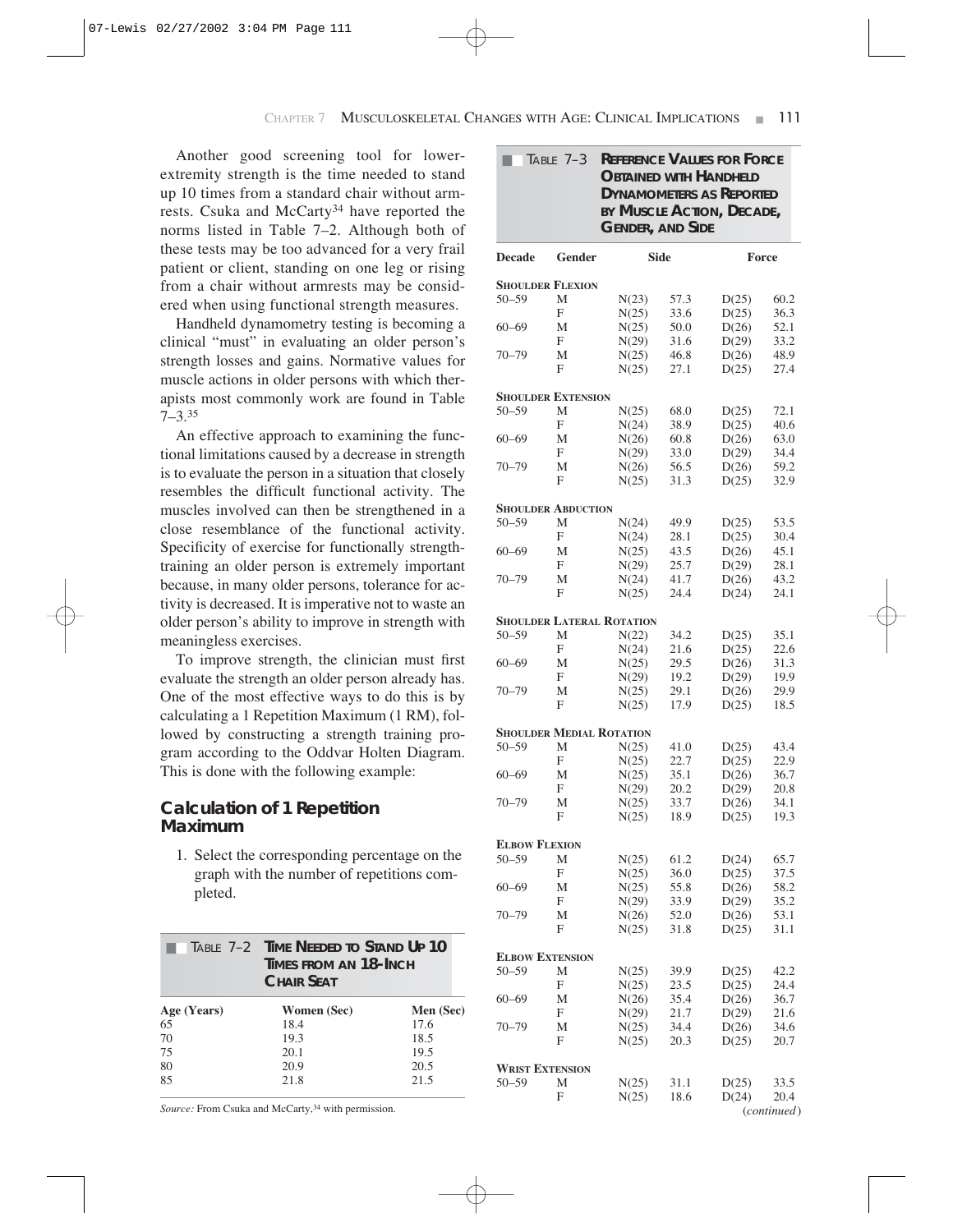| <b>REFERENCE VALUES FOR FORCE</b><br>TABLE 7-3<br><b>OBTAINED WITH HANDHELD</b><br><b>DYNAMOMETERS AS REPORTED</b><br>BY MUSCLE ACTION, DECADE,<br><b>GENDER, AND SIDE</b><br>(CONTINUED) |                           |       |             |       |       |
|-------------------------------------------------------------------------------------------------------------------------------------------------------------------------------------------|---------------------------|-------|-------------|-------|-------|
| <b>Decade</b>                                                                                                                                                                             | Gender                    |       | <b>Side</b> |       | Force |
| $60 - 69$                                                                                                                                                                                 | M                         | N(25) | 27.3        | D(26) | 29.6  |
|                                                                                                                                                                                           | F                         | N(29) | 15.8        | D(29) | 17.8  |
| $70 - 79$                                                                                                                                                                                 | М                         | N(25) | 27.0        | D(26) | 28.1  |
|                                                                                                                                                                                           | F                         | N(25) | 16.0        | D(29) | 17.8  |
| <b>HIP FLEXION</b>                                                                                                                                                                        |                           |       |             |       |       |
| $50 - 59$                                                                                                                                                                                 | М                         | N(25) | 46.3        | D(25) | 45.4  |
|                                                                                                                                                                                           | F                         | N(25) | 28.9        | D(25) | 30.3  |
| $60 - 69$                                                                                                                                                                                 | M                         | N(26) | 41.4        | D(26) | 41.0  |
|                                                                                                                                                                                           | F                         | N(29) | 27.3        | D(29) | 27.6  |
| $70 - 79$                                                                                                                                                                                 | М                         | N(26) | 36.2        | D(26) | 36.6  |
|                                                                                                                                                                                           | F                         | N(25) | 22.9        | D(25) | 23.3  |
| <b>HIP ABDUCTION</b>                                                                                                                                                                      |                           |       |             |       |       |
| $50 - 59$                                                                                                                                                                                 | M                         | N(25) | 66.1        | D(25) | 68.2  |
|                                                                                                                                                                                           | F                         | N(25) | 44.9        | D(25) | 45.5  |
| $60 - 69$                                                                                                                                                                                 | М                         | N(26) | 60.1        | D(26) | 58.6  |
|                                                                                                                                                                                           | F                         | N(29) | 42.1        | D(29) | 42.4  |
| $70 - 79$                                                                                                                                                                                 | М                         | N(26) | 53.9        | D(26) | 56.5  |
|                                                                                                                                                                                           | F                         | N(25) | 36.1        | D(24) | 38.6  |
| <b>KNEE FLEXION</b>                                                                                                                                                                       |                           |       |             |       |       |
| $50 - 59$                                                                                                                                                                                 | М                         | N(25) | 54.5        | D(25) | 56.4  |
|                                                                                                                                                                                           | F                         | N(25) | 38.1        | D(25) | 38.0  |
| $60 - 69$                                                                                                                                                                                 | М                         | N(24) | 50.6        | D(26) | 52.3  |
|                                                                                                                                                                                           | F                         | N(29) | 34.5        | D(29) | 35.3  |
| $70 - 79$                                                                                                                                                                                 | М                         | N(26) | 46.4        | D(26) | 48.6  |
|                                                                                                                                                                                           | F                         | N(25) | 31.8        | D(24) | 30.8  |
| <b>KNEE EXTENSION</b>                                                                                                                                                                     |                           |       |             |       |       |
| $50 - 59$                                                                                                                                                                                 | M                         | N(25) | 98.7        | D(25) | 100.6 |
|                                                                                                                                                                                           | F                         | N(25) | 66.1        | D(25) | 67.0  |
| $60 - 69$                                                                                                                                                                                 | М                         | N(23) | 85.1        | D(25) | 81.5  |
|                                                                                                                                                                                           | F                         | N(28) | 55.7        | D(29) | 57.8  |
| $70 - 79$                                                                                                                                                                                 | М                         | N(25) | 81.9        | D(26) | 80.3  |
|                                                                                                                                                                                           | F                         | N(24) | 50.6        | D(24) | 50.7  |
|                                                                                                                                                                                           | <b>ANKLE DORSIFLEXION</b> |       |             |       |       |
| $50 - 59$                                                                                                                                                                                 | М                         | N(25) | 63.8        | D(25) | 65.4  |
|                                                                                                                                                                                           | F                         | N(25) | 42.5        | D(25) | 43.7  |
| $60 - 69$                                                                                                                                                                                 | М                         | N(24) | 54.5        | D(25) | 52.9  |
|                                                                                                                                                                                           | F                         | N(29) | 39.9        | D(29) | 38.5  |
| $70 - 79$                                                                                                                                                                                 | М                         | N(24) | 47.3        | D(24) | 49.8  |
|                                                                                                                                                                                           | F                         | N(25) | 34.5        | D(25) | 35.9  |
|                                                                                                                                                                                           |                           |       |             |       |       |

M=Male, F=Female; N=Nondominant, D=Dominant

- 2. Divide the weight at which the repetitions were performed by the corresponding percentage. This equals 1 RM.
- 3. Multiply the 1 RM by the percentage of desired repetitions to give the exercise weight.
- 4. For 3 sets, subtract an additional 15–20% from the number of repetitions.

#### **Oddvar Holton Diagram**

100% 1 repetition 95% 2 90%——4 Strength ⇒ Power Lifting  $85% - - -7$ 80% — — — — — 11 ⇒ Body Builders  $75\%$  — — — — — —  $-$  16 Strength/Endurance  $70\%$  — — — — — — —  $-22$  $65\%$  — — — — — — — — — — 25 Endurance  $60\%$ ———————————30 Less than  $60\%$  — — — — — —  $\rightarrow$  Frequency

#### **Example: A patient is able to lift 2 pounds for 11 repetitions. What resistance would equal 1 RM?**

$$
\frac{X \text{ lb}}{1 \text{ RM}} = 2 \text{ lb}
$$
  
 
$$
80\% \text{ 1 RM}
$$
  
 
$$
X \text{ lb} = 2 \text{ lb} \times 1 \text{ RM}
$$
  
 
$$
80\% \text{ 1 RM}
$$
  
 
$$
\times \text{ lb} = 2.5 \text{ lb}
$$

**To exercise at 60% of 1 RM:**

 $2.5 \text{ lb} \times 0.60 = 1.5 \text{ lb}$ 

#### **To perform 3 sets of exercise at 60% of 1 RM, 20% would be removed from the repetitions. Therefore, the individual would perform the exercise at 1.5 lb, 3 sets of 24 repetitions.**

After 1 RM has been calculated, an effective strength training program can be established within the parameters of an older person's ability. Progressive resistive exercise has been shown to be beneficial for strength as well as cardiovascular improvements and is not dangerous when properly prescribed and monitored.<sup>36,37</sup> Evans<sup>38</sup> has looked at strength training for all ages and has developed parameters for strength training specific to elderly persons. Previously, strength training programs consisted of determining the 1 RM and then having the client work out at 3 sets of 10 repetitions. Elderly patients should rest for 2 to 5 minutes between sets, which means the program would take 10 to 15 minutes to complete for each muscle group. This may be difficult for older persons and brings into question the mythical standard of 3 sets of 10 repetitions. Starkey's<sup>39</sup> findings indicate that 1 set consisting of between 8 and 12 repetitions can accomplish strength training. With this revised approach, each muscle group can be worked efficiently and quickly, putting less burden on the client. A guide for this program is as follows: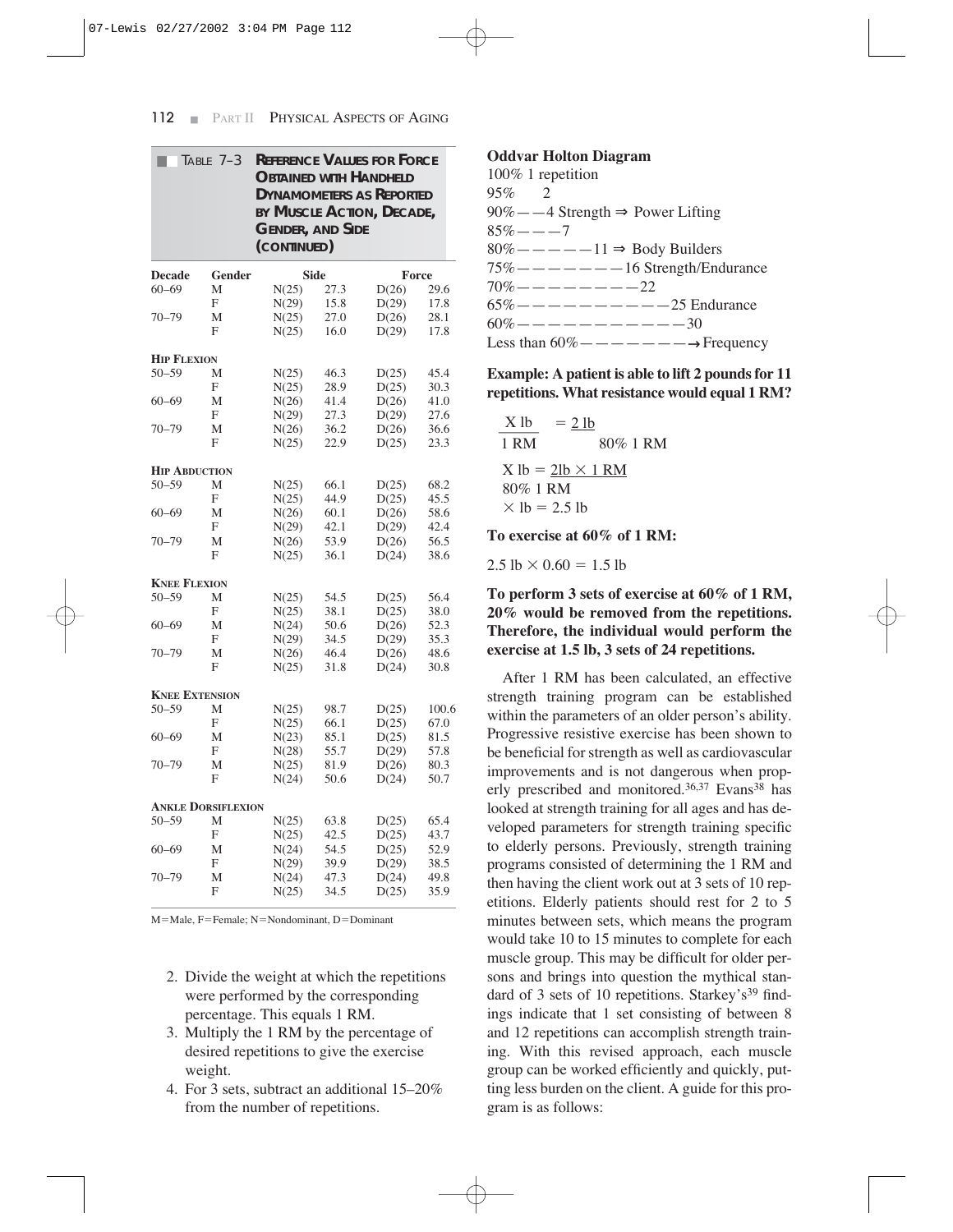#### **Protocol for Strength Training in Older Persons**

#### **Week 1**

- **Rx 1 Assess 1 RM**
- **Rx 2 Exercise at 50–80% (e.g., 7 lb) 1 RM 12 times**
- **Rx 3 Exercise at 50–80% 1 RM 14 times**

#### **Week 2**

- **Rx 4 Exercise at 50–80% 1 RM 16 times**
- **Rx 5 Exercise at 50–80% 1 RM 18 times**
- **Rx 6 Exercise at 50–80% 1 RM 20 times**

#### **Week 3**

- **Rx 7 Reassess 1 RM or increase 10–15% (e.g., 8 lb)**
- **Rx 8 Exercise at 8 lb 12 times**
- **Rx 9 Exercise at 8 lb 14 times**

#### **Week 4**

**Rx 10 Exercise at 8 lb 16 times**

**Rx 11 Exercise at 8 lb 18 times**

**Rx 12 Exercise at 8 lb 20 times**

#### **Week 5**

**Rx 13 Reassess 1 RM or increase 10–15% (e.g., 9 lb)**

#### **Rx 14 Progress as above**

Persons do best when strength training is scheduled 2 to 3 times per week,  $38,39$  and although it is important to coach our older patients and clients to exercise, it is imperative not to let them overdo it. Older muscles take longer to heal from fatiguing contractions, and doing a true strength training program to the same muscle group daily can do more harm than good.

As soon as an individualized 1 RM program has been established, weight can be increased 10 to 15 percent each week.<sup>38</sup> The suggested timing of lifting weights is a 2- to 3-second lift and a 4 to 6-second lower. An older person should inhale before a lift, exhale during the lift, and inhale again as the weight is lowered.38

If traditional progressive resistive exercise is the preferred method for strength training, considerations for isometric and isotonic strength training in older individuals are listed in Table 7–4.40,41

#### **Pathologic Causes**

Numerous strength-altering diseases affect all segments of the population. These causes of muscle weakness may contribute to an older person's loss of strength. One strength-altering disease of older

#### **EXECUTE: THE 7-4 HOW TO TRAIN ELDERLY PATIENTS FOR STRENGTH**

#### *Isometric*

|  | 1. Near maximum effort |  |
|--|------------------------|--|
|  |                        |  |

- 2. 6–10 second hold (to recruit all fibers)
- 3. 5–10 repetitions
- 4. At least 3 times a day for maximum of 5 weeks
- 5. 10-second rest in between

*Isotonic*

- 1. Determine 1 RM (maximum amount a person can lift)
- 2. Exercise at 60–80% of 1 RM
- 3. Reevaluate RM each week
- 4. 3 sets of 8–10 reps
- 5. 1–2 minute rest between sets
- 6. Three times a week for minimum of 8 weeks

people that has no neurologic basis, can be detected easily, and can be treated effectively is polymyalgia rheumatica.

*Polymyalgia rheumatica* is a syndrome occurring in older individuals characterized by pain, weakness, and stiffness in proximal muscle groups along with fever, malaise, weight loss, and very rapid erythrocyte sedimentation rate. The areas most affected in these persons are the neck, back, pelvis, and shoulder girdle.42

The origin of this disease is not known, and it affects both men and women, mostly those older than 65. The most important aspect of this disease is that it responds dramatically and almost completely to corticosteroid therapy.42 Therefore, corticosteroid therapy is not only the best intervention but also a diagnostic tool.

The rehabilitation professional should be aware of this disease as a possible cause for weakness, limitation, and pain in an older person. The professional should also realize that the only effective treatment in the acute phases is cortisone. Stretching and strengthening exercises may be useful later, along with heat (after the acute phase), if the older person has any residual weakness or limitation. When weakness is related to pathologic causes, additional symptoms may be present. Table 7–5 lists clues to diagnosing the cause of weakness in elderly patients.43

#### **POOR POSTURE**

A decline in strength and flexibility will lead to poor posture. One of the most noticeable orthopedic changes with age is in posture. Normal or good posture traverses a plumb line of the individual in the standing position (Fig.  $7-3$ ).<sup>44</sup> The lateral view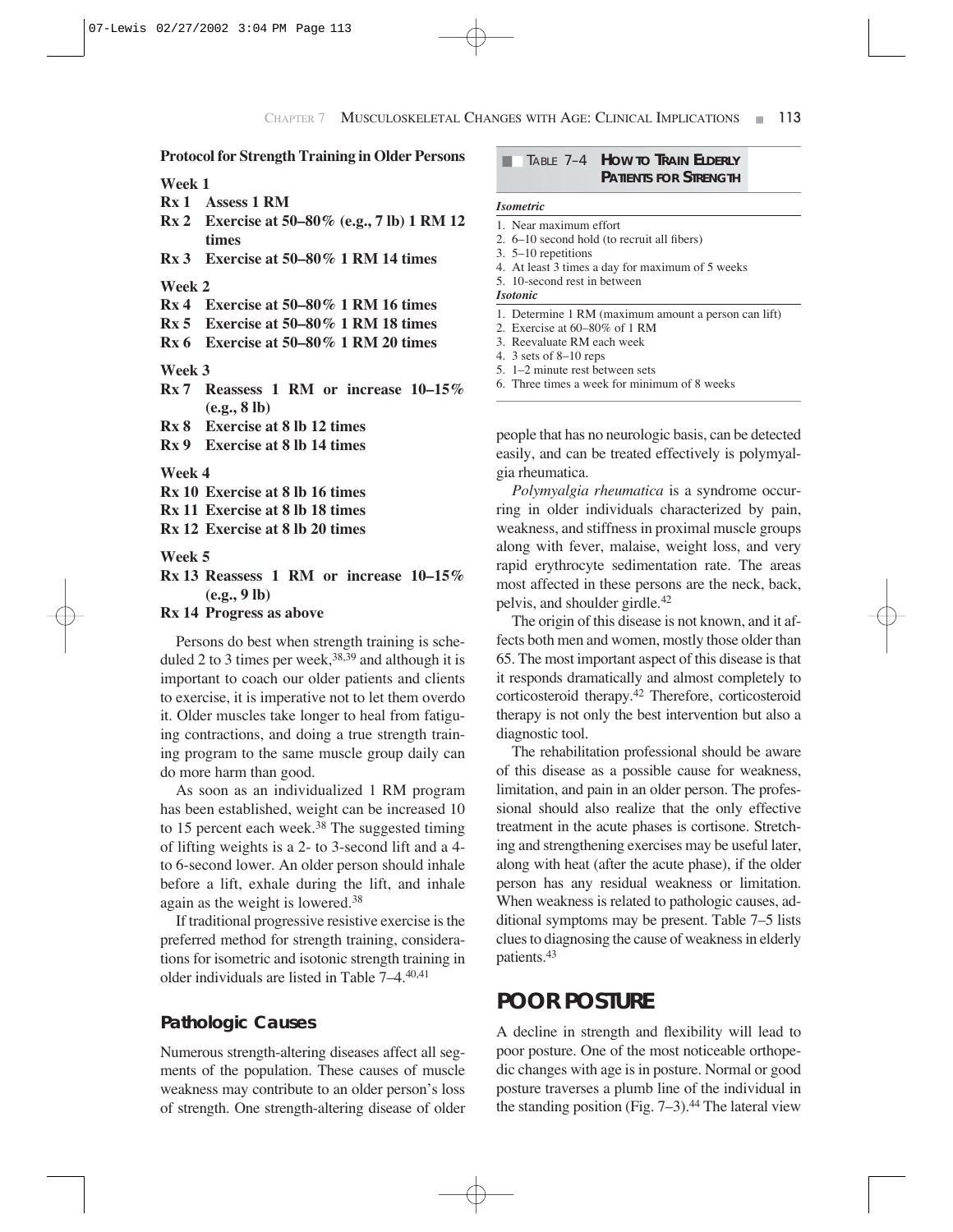|                                                                                  | TABLE 7-5 CLUES TO DIAGNOSING THE<br><b>CAUSE OF WEAKNESS IN</b><br><b>ELDERLY PATIENTS</b>                                                                                                                                      |                                          |
|----------------------------------------------------------------------------------|----------------------------------------------------------------------------------------------------------------------------------------------------------------------------------------------------------------------------------|------------------------------------------|
| <b>Symptoms</b><br>Shortness of breath                                           | <b>Diagnostic Possibilities</b><br>Painless myocardial<br>ischemic disease<br>Interstitial pulmonary                                                                                                                             |                                          |
| Pain                                                                             | disease<br>Subclinical bronchospastic<br>disease<br>Arthritis                                                                                                                                                                    |                                          |
| Paresthesia<br>Dizziness<br>Visual impairment                                    | Peripheral vascular disease<br>Neuromuscular disorder:<br>subdural hematoma;<br>cerebral TIAs; amyotro-<br>phic lateral sclerosis;<br>peripheral neuropathy due<br>to diabetes mellitus or<br>alcoholism; Shy-Drager<br>syndrome |                                          |
| Asymmetry of neuro-<br>muscular symptoms                                         | Drug reaction<br>Autoimmune disorder<br>Vasculopathy                                                                                                                                                                             |                                          |
| Depression                                                                       | Temporal arthritis with<br>polymyalgia rheumatica                                                                                                                                                                                |                                          |
| Weight loss<br>Muscle aches and pains<br>Fever<br>High ESR                       |                                                                                                                                                                                                                                  |                                          |
| Gait disturbance<br>Inability to turn and rise<br>from chair                     | Parkinsonism                                                                                                                                                                                                                     | ateo                                     |
| Weakness of arms when<br>reaching over head<br>Excessive fatigue when<br>walking | Myasthenia gravis                                                                                                                                                                                                                | The<br>cha<br>and                        |
| Poor visual accommodation                                                        |                                                                                                                                                                                                                                  | she                                      |
| Fear of fainting or falling<br>Lack of motivation or<br>interest in surroundings | Occult cardiac arrhythmia<br>Medication                                                                                                                                                                                          | of c                                     |
| Loss of appetite<br>Difficulty sleeping                                          | Depression                                                                                                                                                                                                                       | <b>Bic</b>                               |
| Weakness with cough                                                              | Tuberculosis<br>Other causes of weakness:<br>medication, interaction,<br>overdoses, side effects;<br>hypoadrenalism; hypo-<br>thyroidism or hyper-<br>thyroidism; unrecognized<br>or uncontrolled diabetes<br>mellitus           | The<br>bro<br>pos<br>and<br>crea<br>of c |

*Source:* Gordon,<sup>38</sup> with permission.

of normal posture has the ear, acromion, greater trochanter, posterior patella, and lateral malleolus in a straight line. In an older person, these landmarks and various body curves change their position around the line. An older person's head tends to extend forward; shoulders may be rounded, and the upper back will have a slight kyphosis. Populations of older persons who tend to sit for longer periods of time overall have flatter lumbar spines. The lordotic curve may be flatter or more accentu-



**FIGURE 7-3.** Posture changes with age.

d. The knees and hips will be in slight flexion. ere are two major reasons for these changes: the inging structure of the intervertebral disk (IVD) hypokinetics.<sup>45</sup> The REEDCO posture score et is an excellent tool for evaluating the posture older persons (Fig.  $7-4$ ).<sup>46,47</sup>

#### **Biologic Causes**

e IVD is composed of two parts: the annulus fisis and the nucleus pulposus. The nucleus pulsus is composed mainly of water. In the sixth seventh decades, intracellular water is deased by 30 percent.<sup>45</sup> The annulus is composed collagen, which becomes less elastic as a person ages. The decreased water in the nucleus and the increased fibrousness of the annulus cause the older person to have a flatter and less resilient disk. This structurally different disk can cause the spine's natural curves to become accentuated or more flexed because of the less resistant disk succumbing to the continued forces of gravity and muscle pull of the spine, along with the osteoporotic vertebrae crumbling as a result of pressure.

Intervention modifications of improving posture in an older person are based on exercise and education. An older person must learn the components of good posture. The patient or client should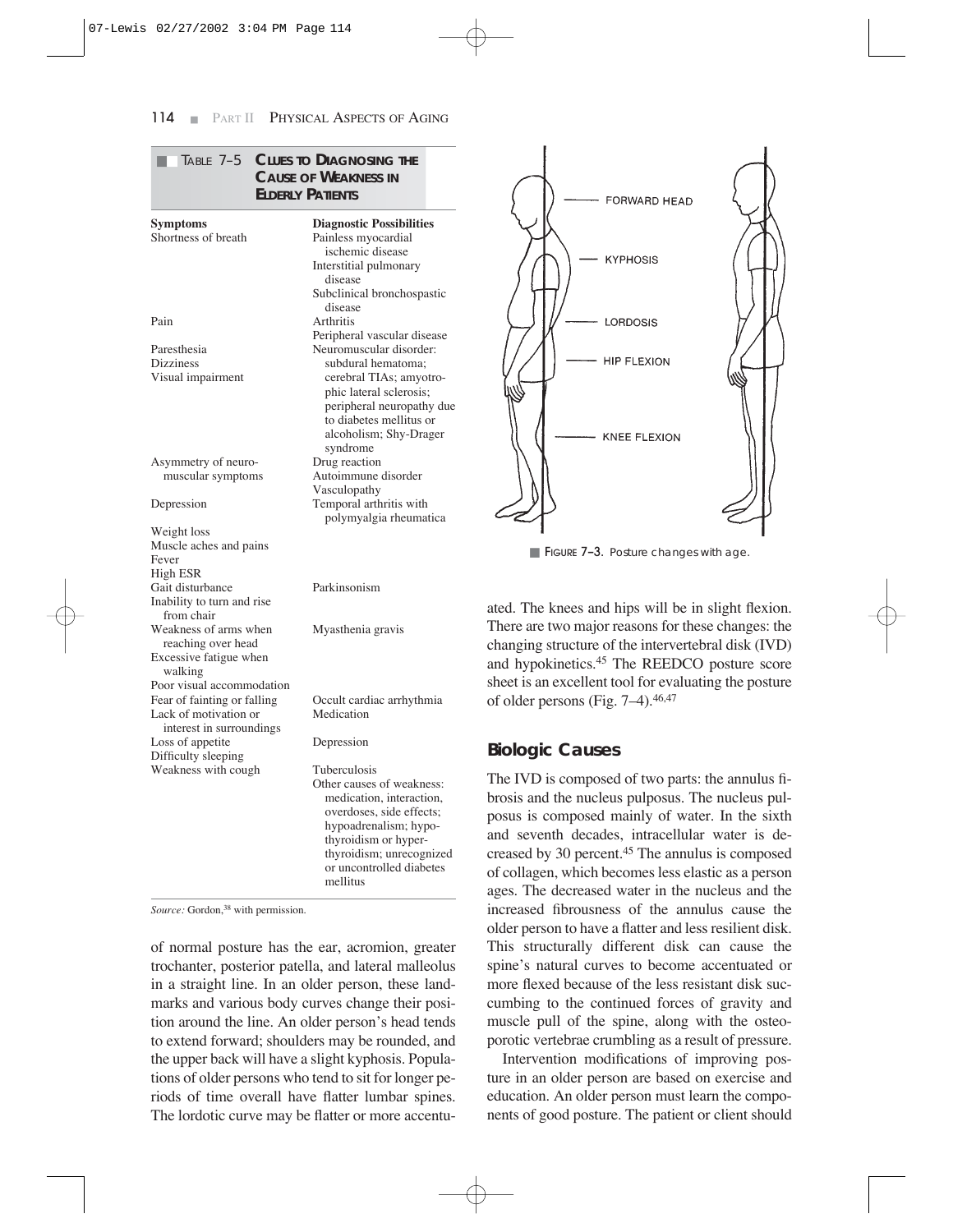| <b>POSTURE</b><br><b>SCORE</b>       | Name,                                                                     |                                                                        |                                                        | <b>SCORING DATES</b> |  |  |  |
|--------------------------------------|---------------------------------------------------------------------------|------------------------------------------------------------------------|--------------------------------------------------------|----------------------|--|--|--|
| SHEET                                | $GOOD - 10$                                                               | $FAIR \rightarrow 5$                                                   | $POOR - 0$                                             |                      |  |  |  |
| <b>HEAD</b><br>LEFT<br>RIGHT         | 1.<br>HEAD ERECT GRAVITY LINE<br>CENTER                                   | PASSES DIRECTLY THROUGH HEAD TWISTED OR TURNED<br>TO ONE SIDE SLIGHTLY | HEAD TWISTED OR TURNED<br>TO ONE SIDE MARKEDLY         |                      |  |  |  |
| <b>SHOULDERS</b><br>LEFT<br>RIGHT    | ,,<br>SHOULDERS LEVEL<br>(HORIZONTALLY)                                   | ONE SHOULDER SLIGHTLY<br>HIGHER THAN OTHER                             | ONE SHOULDER MARKEDLY<br>HIGHER THAN OTHER             |                      |  |  |  |
| <b>SPINE</b><br><b>LEFT</b><br>RIGHT | SPINE STRAIGHT                                                            | SPINE SLIGHTLY CURVED<br>LATERALLY                                     | SPINE MARKEDLY CURVED<br>LATERALLY                     |                      |  |  |  |
| <b>HIPS</b><br>LEFT<br><b>RIGHT</b>  | HIPS LEVEL (HORIZONTALLY)                                                 |                                                                        | ONE HIP SLIGHTLY HIGHER ONE HIP MARKEDLY HIGHER        |                      |  |  |  |
| ANKLES                               | FEET POINTED<br>STRAIGHT AHEAD                                            | FEET POINTED OUT                                                       | FEET POINTED OUT MARKEDLY<br>ANKLES SAG IN (PRONATION) |                      |  |  |  |
| <b>NECK</b>                          | NECK ERECT,<br>CHIN IN, HEAD<br>IN BALANCE<br>DIRECTLY ABOVE<br>SHOULDERS | NECK SLIGHTLY<br>FORWARD, CHIN<br>SLIGHTLY OUT                         | NECK MARKEDLY<br>FORWARD, CHIN<br>MARKEDLY OUT         |                      |  |  |  |
| <b>UPPER BACK</b>                    | <b>UPPER BACK</b><br>NORMALLY<br>ROUNDED<br>١                             | <b>UPPER BACK</b><br><b>SLIGHTLY</b><br>MORE ROUNDED                   | <b>UPPER BACK</b><br>MARKEDLY<br>ROUNDED               |                      |  |  |  |
| TRUNK                                | <b>TRUNK ERECT</b>                                                        | TRUNK INCLINED<br>TO REAR<br>SLIGHTLY                                  | TRUNK INCLINED<br>TO REAR<br>MARKEDLY                  |                      |  |  |  |
| ABDOMEN                              | ABDOMEN FLAT                                                              | ABDOMEN<br>PROTRUDING                                                  | ABDOMEN<br><b>PROTRUDING</b><br><b>AND</b><br>SAGGING  |                      |  |  |  |
| LOWER BACK                           | <b>LOWER BACK</b><br>NORMALLY<br>CURVED                                   | LOWER BACK<br>SLIGHTLY<br><b>HOLLOW</b>                                | <b>LOWER BACK</b><br>MARKEDLY<br>HOLLOW                |                      |  |  |  |
|                                      |                                                                           |                                                                        | <b>TOTAL</b><br><b>SCORES</b>                          |                      |  |  |  |

■ FIGURE 7-4. REEDCO Posture Sheet (From REEDCO Research,<sup>42</sup> with permission.)

then receive information on how his or her posture deviates from this model. Simple stretching exercises can be given along with instruction in adapting daily activity for improving posture. A simple exercise for a forward head is axial extensions (Fig. 7–5).48 These exercises should be done 3 to 5 times twice daily. Trunk strengthening, specifically of the extensor groups and abdominal muscles, can be helpful in increasing lordosis and preventing the "flexed" posture associated with aging.

Hyperextension exercises can be tried for a decrease in lordosis. Because the elderly population spends so much time in flexed positions, resulting in kyphotic or decreased lordotic curves, these exercises may prove beneficial (Figs. 7–6 and 7–7). For the wheelchair-bound person, a towel roll in the lumbar area or a McKenzie pillow can help restore the lumbar curve and decrease pain.<sup>48</sup> Pectoral stretches can also be very beneficial in stretching muscles that are commonly tight in an older person (Fig. 7–8).49

Recreation classes should encourage good posture in exercise programs. Rehabilitation professionals should not assume that recreational specialists or activity directors understand the components of good posture. Often rehabilitation professionals can visit these classes as guest lecturers on the topic of good posture.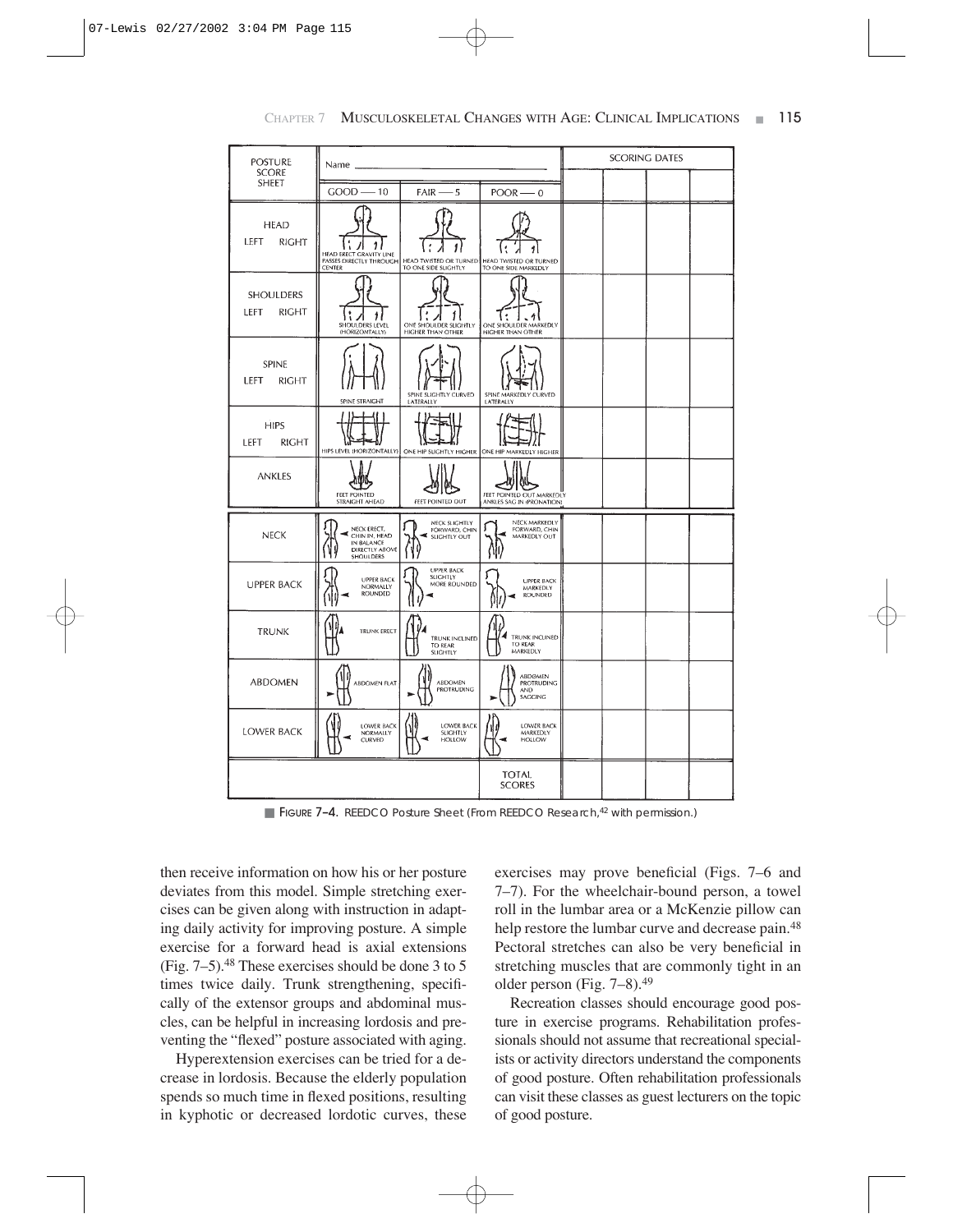

■ FIGURE 7-5. A simple stretching exercise can help reduce "forward neck." (From Lewis and Campanelli, 43 with permission.)

#### **Functional Causes**

Hypokinesis affects posture. Older persons sit for longer periods of time, whether in job situations or during leisure-time activities. The body's flexor muscles shorten because sitting requires bent hips and knees, decreases lordosis, and increases kyphosis. A clear relationship has been established between osteoporosis and inactivity. Increased stress on bone stimulates bone growth; lack of stress results in decreased bone formation and increased resorption. This is hypothesized to be the result of the piezoelectric effect of stress on crystals. In the case of human bone, weight-bearing produces stress, and the collagen acts as the crystal that transforms the stimulus into an osteoblastic effect. Bone tissue is laid down along the lines of stress. Lack of muscular stress on bone, as well as of a weight-bearing stimulus, will facilitate osteoporosis. Fracture of vertebral bodies will add to the postural deformities associated with aging.3

Treatment considerations are obvious. Increased activity in positions other than sitting are mandatory. Weight-bearing activities should be encouraged to obtain and to maintain extensor strength and bone health. The suggestions for hypokinesis presented earlier in both the strength and flexibility sections can be implemented here.

#### **Pathologic Causes**

Any neurologic disease, arthritic involvement, or cardiopulmonary decrement may affect posture. Muscle imbalance caused by neurologic disease

can be examined and appropriate interventions instituted. Pain and joint limitation caused by arthritis can also be examined and intervention implemented, as can chest cavity limitations caused by cardiopulmonary complications. Any disease entity may cause a postural change in an older person; therefore, contributing factors of multiple disease should be analyzed and corrected.

Even though poor posture may not directly impede an older person's functional activity, it is worth the small effort required for examination, evaluation, instruction, and treatment intervention. The approach of decreasing postural abnormalities not only has the possibility of preventing increased disability but also encourages improved self-image, body awareness, and body language.

The human body is most efficient in its upright state, allowing maximum length and contraction of its muscles and joints.

### **CHANGES IN GAIT**

The functional application of motion is gait. Just as balance, strength, and flexibility provide for proper posture, so do these three elements provide the background to ensure adequate walking in a person of any age. Figure 7–9 depicts the normal gait cycle. Within this cycle are numerous changes with age as follows:

- Mild rigidity, proximal greater than distal (there will be less body motion)
- Fewer automatic movements, decreased in amplitude and speed (for example, arm swing will be less)
- Less ability to use gravity, thus increasing muscle work
- Less accuracy and speed, especially seen in the hip muscles
- Shorter steps, to ensure safety
- Stride width broader for a more stable base, to ensure safety
- Decrease in swing-to-stance ratio (this, too, improves safety by allowing more time in the phase of double support)
- Decrease in vertical displacement (this is usually secondary to stiffness)
- Decrease in excursion of leg during swing phase (the free leg extends to a lesser degree)
- Decrease in heel-to-floor angle (this may be due to the lack of flexibility of the plantar flexor muscles)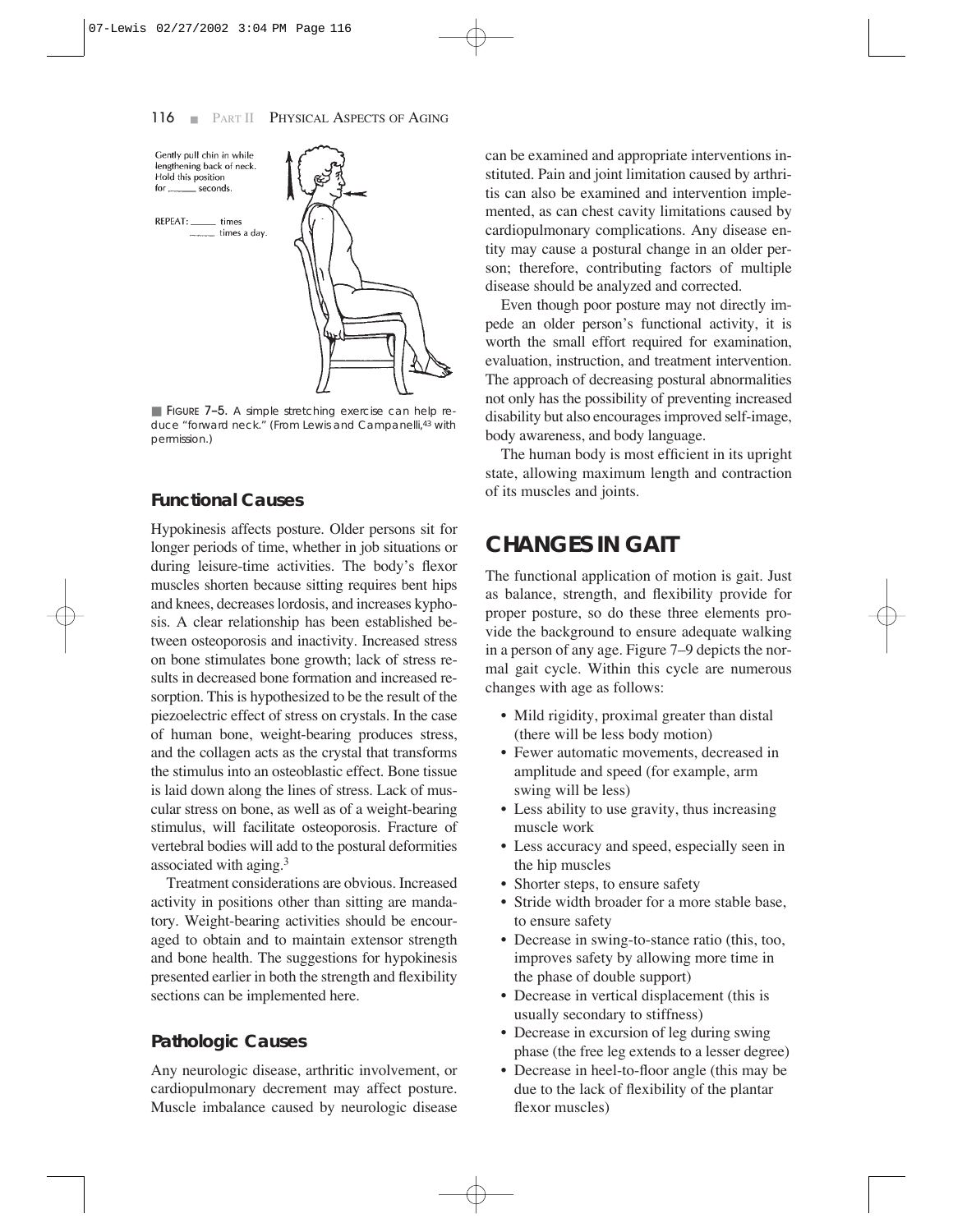

■ FIGURE 7-6. Hyperextension exercises. (A) Place hands in small of the back and gently bend backward from the waist. Hold 10 seconds and stand up straight. Repeat 5 times. (*B*) Lying on the stomach, slowly raise the trunk and head and prop on the elbows. Hold 10 seconds; then return to starting position. Repeat 5 times.

- Slower cadence (a slower gait is also another assurance of safety)
- Decrease in rotation of the hip and shoulder (the person appears to have a very stiff, unidimensional gait)
- Decrease in velocity of limb motions (arms

and legs move at a slower rate when walking)<sup>50</sup>

Gait is simply the manner or style of walking. Momentum and the use of gravity are important aspects of effective, effortless walking. Many gait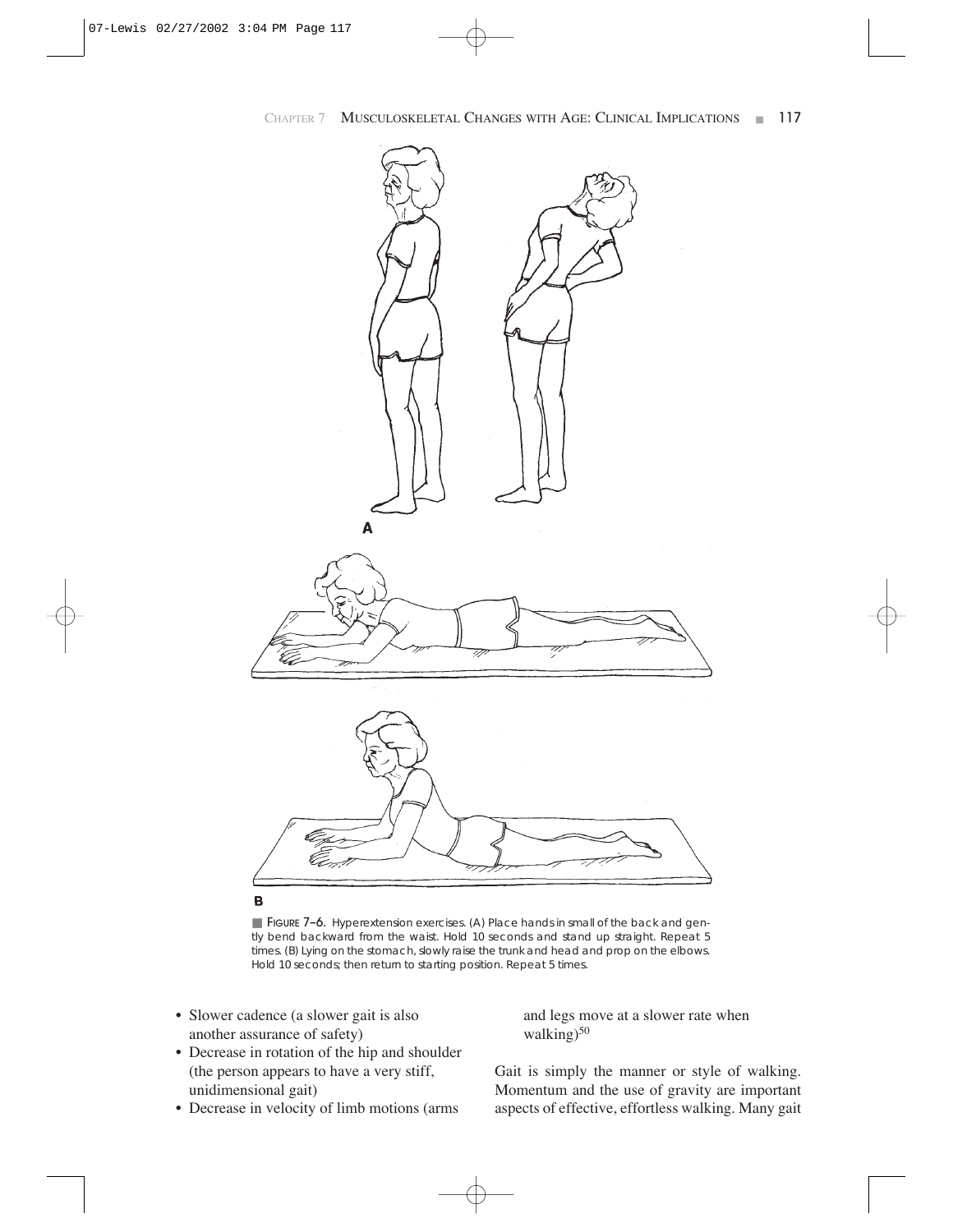#### 118 **BELLET PHYSICAL ASPECTS OF AGING**



problems due to loss and recovery of balance among elderly persons are related to the inability to maximize momentum and the use of gravity.

#### **Biologic Causes**

A combination of biologic causes of flexibility, strength, and posture limitations contribute to gait changes with age. Stiffness caused by decreased

■ FIGURE 7-7. Other extension exercises for improving posture. (*A*) The chin tuck helps improve axial extension. (*B*) The elbows-back exercise can help in combating postural effects of osteoporosis as can (*C*) back wall slides and (*D*) arm reaches. (From Lewis and Campanelli,43 with permission.)

collagen mobility in joint and muscles will cause shorter strides, decreased ancillary limb movements, and less efficient use of gravity and momentum.50 Decreased strength caused by chemical or circulatory deficiencies causes a shuffling gait with a dangerously decreased heel-to-floor angle that may cause an older person to fall and thus sustain a fracture.<sup>51</sup> Poor posture caused by changes in the internal structure of the bones or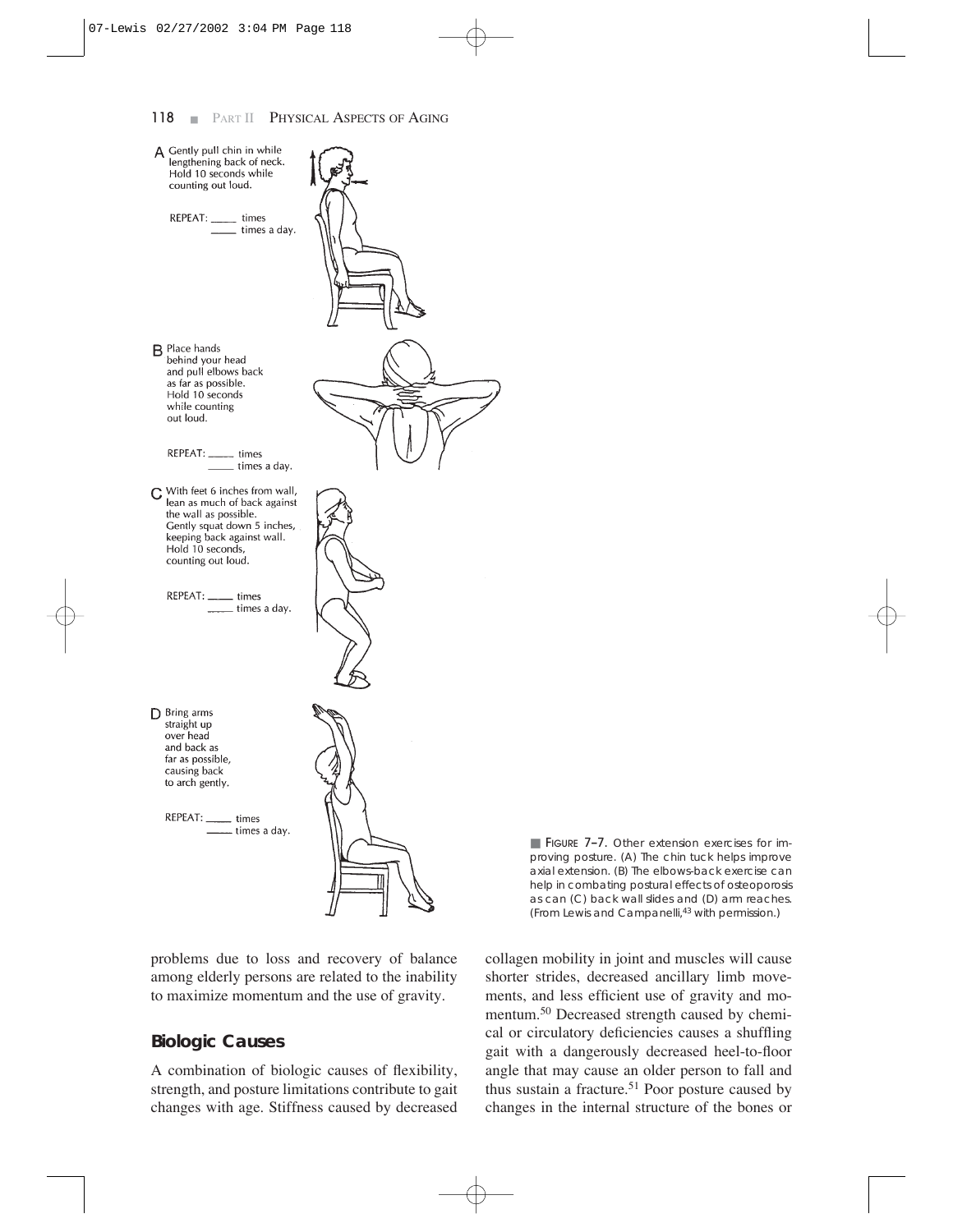

■ FIGURE 7-8. Pectoral stretch exercises can help stretch tight muscles commonly found in older individuals. (From Lewis and Campanelli,<sup>43</sup> with permission.)

disks enhances the decreased vertical displacement as well as the slower cadence.50

Stretching, strengthening, and positioning techniques that closely resemble the deficient phase of gait can be implemented for these biologic changes. For example, standing someone with shortened hip flexors in a position of exaggerated hip extension will help increase the range of hip extension in the push-off phase of the gait cycle.

#### **Functional Causes**

Functional causes are related directly to hypokinesis. Gait can be affected by ill-fitting, nonsupportive shoes as well as by bony changes in the foot, influencing the normal biomechanics of the foot during gait. As an elderly person shuffles along and becomes less confident of the base of support because of balance, flexibility, and strength changes, his or her entire gait pattern becomes less than efficient. Proper-fitting shoes and orthotics should be used to maximize the stability of the foot. Foot comfort can greatly affect the amount and intensity of ambulation activities. Starting with the foot and working up the kinetic chain during examination addressing muscle imbalance and loss of flexibility—will improve efficiency and enhance activity. Tightness and weakness in the flexor muscles compound the inefficient gait of elderly clients.

Daily routines of exaggerated hip extension, hip rotation, and arm movements practiced regularly will enhance the gait pattern.

#### **Pathologic Causes**

"By supporting a newborn infant on his feet, steppage movements can be elicited; however, the mechanism of antigravity support, postural function, and control of equilibrium takes time to develop. These responses depend on the integrity of many interrelated neurological mechanisms and final integration at the cerebral cortical level. Therefore, it is not surprising that performance in this area deteriorates with age and that this deterioration is accelerated by pathology changes."51 (For specific information on nervous and sensory effects on gait, see Chap. 8.)

The particular type of patient or client who will be discussed here is a geriatric person with an amputation. A geriatric person with an amputation is considered to be anyone older than 55 years of age. These older persons stand out because they are more likely than their younger counterparts to have complications or associated problems. Some common complications are residual limb contractures, atrophy, skin breakdown, and difficulties with the other limb. Problems that a geriatric person with an amputation may have to cope with are financial problems, general weakness, arteriosclerosis, diabetes, and cardiovascular and neurologic deficits, in addition to decreased sensory input, difficulty with balance, and change in posture. Such a patient or client poses a tremendous challenge and is a prime candidate for continuous examination and prevention measures.

Ninety percent of persons older than 55 years with amputations have had the amputation as a result of a disease.52 Seventy percent of the same population have had limbs amputated as a result of arterial disease.52 These statistics point out how important it is in the rehabilitation process to consider an entire person with all the concurrent diagnoses and intervening variables.

The following are some treatment modifications to use when working with someone who is older and has had an amputation. If the therapist is fortunate and is able to see a patient before surgery, he or she should perform an examination to establish baseline abilities. A patient should not be allowed to drop below the baseline after surgery. In the case of lower-extremity amputation, you should check a person and teach transfer skills and three-point ambulation with a walker in preparation for postoperative programming.52

In prosthetic fitting, there are several rules to follow. The therapist should be cognizant of any belts or straps because they can possibility rub on various scars or pressure areas. An older person's skin is fragile—especially if that person is diabetic—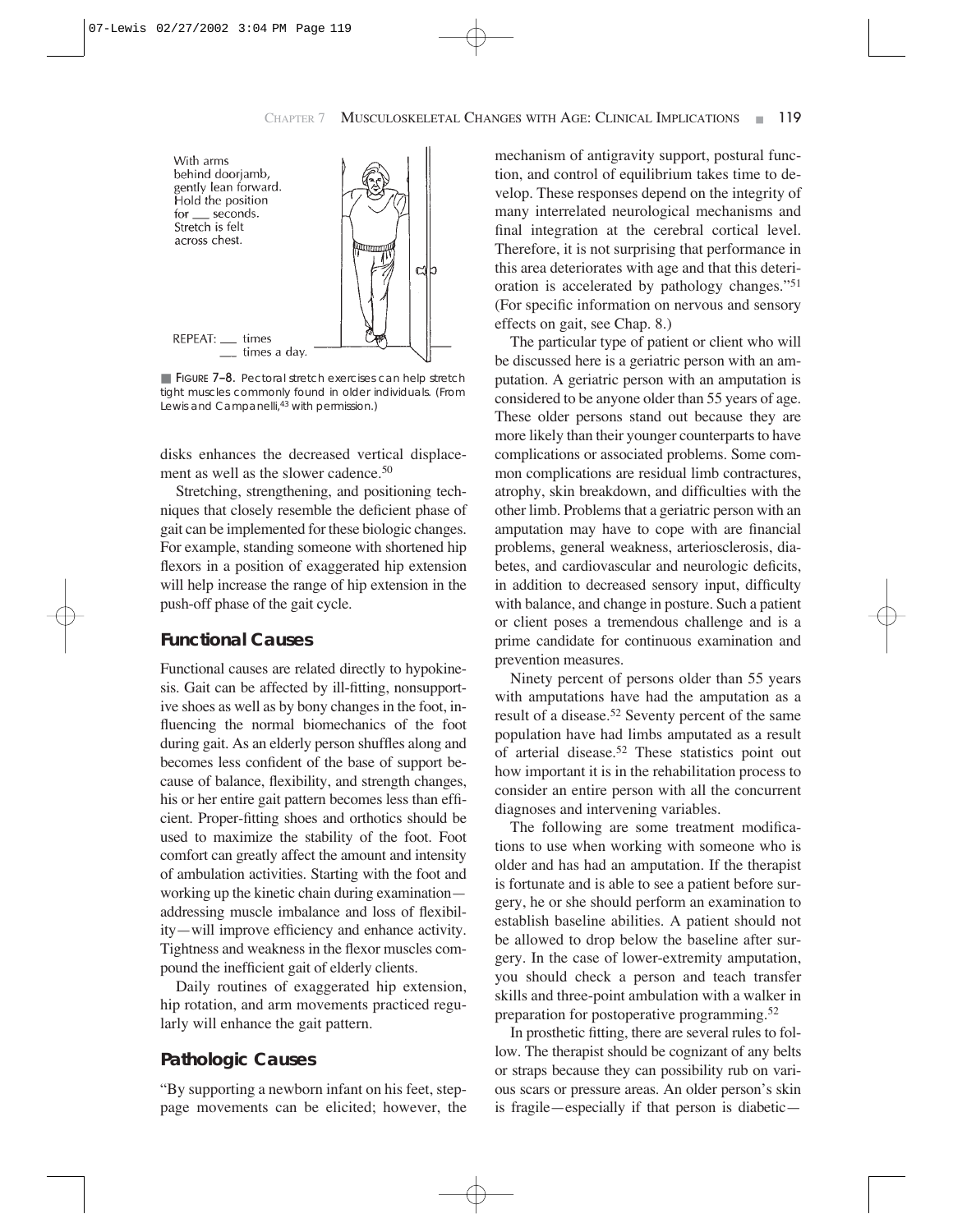

**FIGURE 7-9.** The normal gait cycle.

and breaks down quickly. Remember also—owing to an older person's decreased reporting of pain he or she may not report pain until a sore has already developed.52

The prosthesis itself should be easy to maneuver in gait and application. Many times arthritis of the hands can lead to difficulties in using buckles and straps. Therefore, alternative methods of fastening, such as Velcro or a suction socket, may be needed. A prosthesis should be as light as possible because of an older person's decreased strength; however, the lightness should not compromise security.

The most critical phase of a gait cycle in a geriatric person with an amputation is at the point of heel contact and immediately following. This phase relates directly to the stability of the knee. Two fac-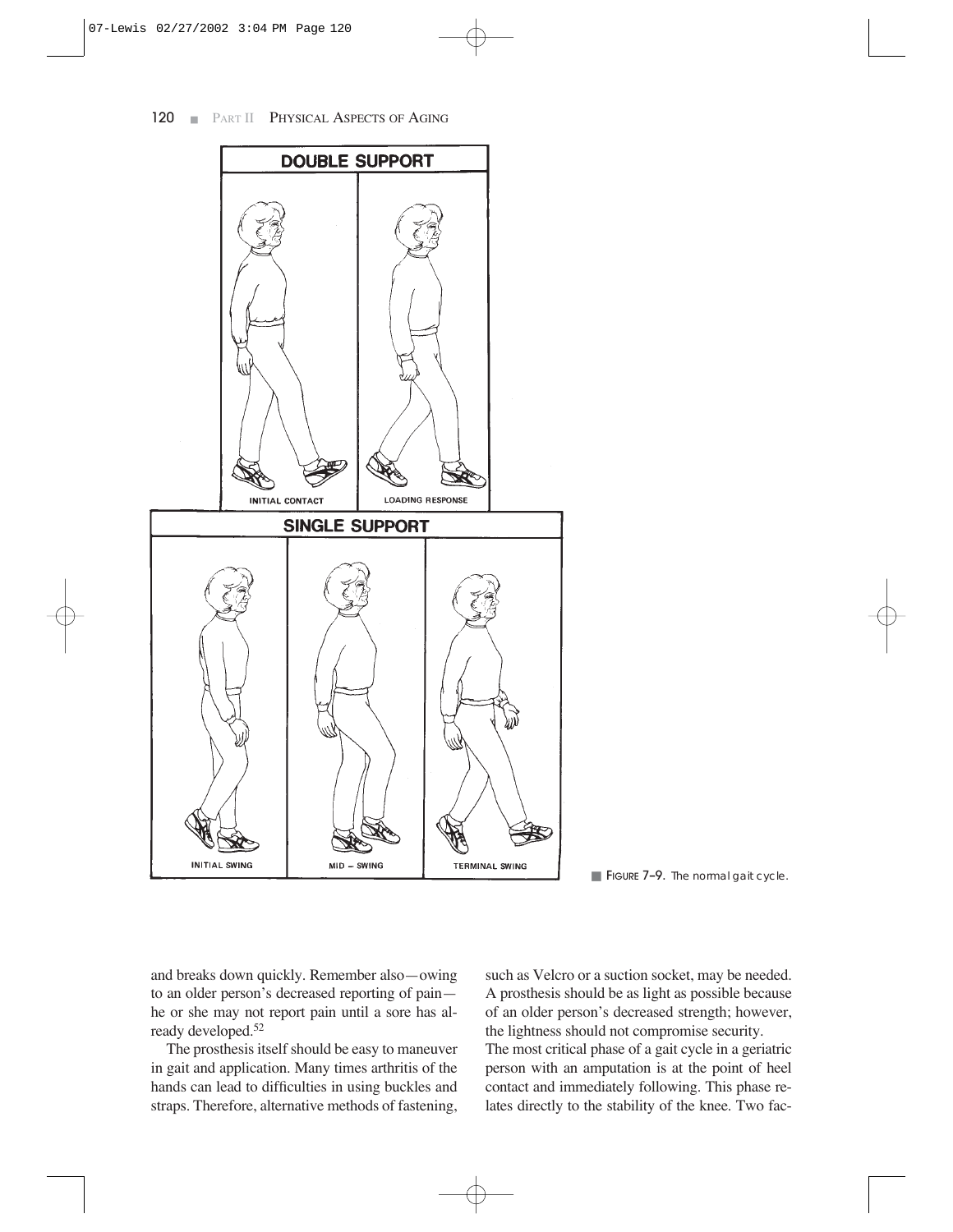tors can cause instability of the knee in a prosthesis. One is the loss of extensor power. This instability can be compensated as follows:

- Exercising to increase the quadriceps strength
- Redesigning the prosthesis
- Changing the body alignment
- Attaching elastic to help pull the knee into extension
- Using a knee  $lock^{51}$

The second factor causing instability at heel contact is too much plantar flexion. Using a soft-SACH heel or a single-axis heel can alleviate this instability.

The older person's energy expenditure in using a prosthesis is also an important variable. It has been shown that the energy expenditures required for an elderly person to walk with an above-knee prosthesis is 55 percent greater than that for a normal elderly person.53 Remember too that a large portion of this energy is being expended by the upper extremities. Any time the upper extremities are used in an activity, there is a tendency for systolic blood pressure to rise.<sup>51</sup> If a patient already has difficulties with cardiovascular compromise, an upper-extremity stress test should be done to evaluate the his or her ability to ambulate successfully with the prosthesis.

Finally, in working with a geriatric person with an amputation, it is extremely important to have a team approach. Encourage frequent and intensive follow-ups, and define success of prosthetic wear in terms of functional usage and psychosocial support for the patient. Ideally, an internist should be part of the rehabilitation process of an older person because of the numerous complications he or she may face. The team is extremely useful if it can encourage and perpetuate ongoing patient and client groups for those having similar amputation and prosthetics challenges. There are numerous psychological and social problems that are faced by persons with amputations, despite their ages. The ability to participate, learn, and share with others who may have similar problems can be very helpful. Frequent and intensive follow-ups are very important in this population because of their continual change in status. Such problems as arthritis, cerebrovascular accidents, weight change, and vascular problems can cause severe complications if assessment is not done frequently.

The success of a patient's prosthesis must be judged not only in terms of its aid in enhancing the patient's functional ambulation but also in terms of its enhancing the patient's quality of life. If wearing the prosthesis improves a wheelchairbound person's self-esteem and social participation, then that prosthesis is not only functional but, in the long run, cost-effective. In many instances, because a person has "two legs," he or she will do his or her own dressing, feeding, and daily hygiene without fear of social rejection. Using this independent functioning instead of relying on costly personnel to help with these endeavors can be very cost-effective. Providing a prosthetic device to someone without adequate mentality, motivation, or vigor is inappropriate; however, if the person can appreciate how this device improves the quality of life, the device's worth is unquestionable.

A geriatric person with an amputation requires special care. Modifying the examination procedure to include specific aging variables, along with altering the intervention programs to fit the pace and complications commonly occurring in older persons, is essential. The most important aspect of treatment, however, is a team approach that probes and encourages individual maximum functional independence.

### **PAIN**

In all the functional criteria previously mentioned, pain can be a limiting factor or the cause for functional limitations themselves.

#### **Biologic Causes**

There are two major causes of pain differences in older persons. One is the difficulty that older people have in localizing pain.54 Clinically, this difficulty should alert a practitioner to be very specific when asking an older person about pain. An elderly person should also be encouraged to point to the exact location of the pain.

The second difficulty involves the pain pathways. Associated with the pathway that sends most of the chronic pain messages, the *spinothalamic pathway,* are a number of cells that secrete enkephalin. *Enkephalins* are the body's own opiates, or painkillers. In older patients, the production and liberation of enkephalin are reduced, and chronic discomfort becomes more of a problem.54

Clinically, you should use techniques for relieving chronic pain before acute interventions. Such programs as visual imagery, relaxation, and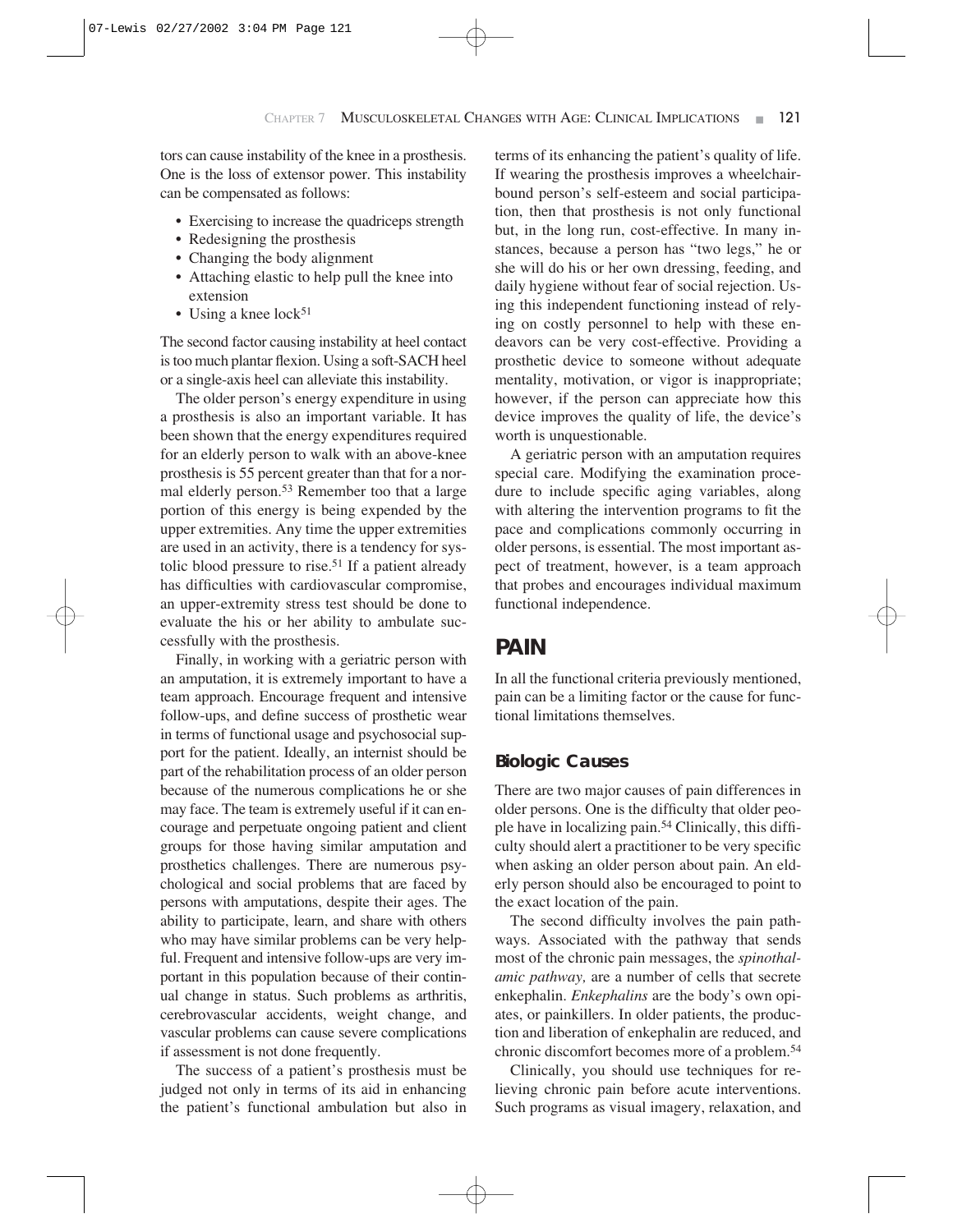biofeedback transcutaneous electrical nerve stimulation (TENS) can be very effective with older clients in the treatment of chronic pain.55

#### **Functional Causes**

The primary functional difference in the ways that younger and older clients react to pain is social origin. An older person does not want to complain about pain. Older people as well as younger people adhere to the stereotype of "the complaining old crock." To avoid fitting into this mold, older persons tend not to report pain as often as do their younger counterparts.

Any complaints of pain expressed by an older person should receive very serious attention from the health professional. Knowing that an older person complains of pain less should encourage the practitioner to solicit responses from older persons about their feelings of pain through specific questioning techniques.

#### **Pathologic Causes**

The two most common disease-induced causes of pain in elderly persons are fractures and arthritis. Fractures in an older person are more common for a number of reasons. On the physiologic level, the osteoporotic bone fractures with significantly less force. An older person's equilibrium and vision may be poorer. These decrements make daily activities less safe for older people and make them more likely candidates for falls.<sup>56</sup>

The most common areas for fractures in an older person are the hips and wrists.56 The increased incidence of fracture in these areas is directly related to falls. A wrist fracture usually occurs because an older person attempts to catch himself or herself on an extended wrist. The increased incidence of hip fractures often occurs because of the position of the fall and the less efficient kinesiologic leverage of the elderly person's hip joint.

A fracture in an older person differs from that in a younger person for several reasons. First, an older person heals more slowly. Second, an older person is more prone to developing complications during the healing process.<sup>56</sup> Some common complications are pneumonia, osteoporosis, decubiti, and mental status problems. An older person may also have fewer support systems (family and friends) to aid in the rehabilitation process.

When examining an elderly person with a hip fracture, include very specific questions about complaints of pain. Also include evaluation of his or her equilibrium, five senses, strength, flexibility, posture, and gait.

Pain in a fractured hip should subside in a few days or, at most, in a week. If a person still complains of pain, the problem should receive additional consideration to determine the source of the pain. Pain in a fractured hip, for example, could be attributed to nonunion, osteomyelitis, aseptic necrosis, displaced fixation device, bursitis, referred pain from the hip or spine, or fibrositis.57 This list has specific implications for modification of interventions.58 For example, a person may need an additional intervention for bursitis that developed as a result of a new gait compensation.59 It is important that the underlying cause of pain be found and treated so that the person can resume exercise and ambulation activities.

Stress fracture can occur easily with daily activities. The signs of stress fracture are unusual complaints of pain after an exercise, local tenderness, and local swelling.45

In working with an older person who is suspected of having a stress fracture, encourage activity as long as it does not cause pain from the suspected fracture site. It is important that an older person stay as active as possible to avoid future complications. Caution must be taken, however, in any activity to avoid any undue strain on the possible fracture site. In other words, an elderly person can exercise as long as no pain is elicited from the suspected fracture site. (This last bit of information may be very helpful for persons working in facilities that seem to take forever to get the needed physician services.)

Arthritis can cause pain because of the presence of osteophytes that stretch the periosteum and that may stretch, pinch, or wear nerve endings. Finally, muscle spasms can compound the effects of this pain.58

Interventions for the treatment of osteoarthritis begin by incorporating some of the drugs prescribed by a physician. These drugs do not cure osteoarthritis, but they can relieve the symptoms. The interventions that can be used by an older person in a home program with instruction from a rehabilitation professional are heat, cold, and exercise. Heat can be applied in the simplest forms for relief of pain and for relaxation. Caution should be stressed in checking for burns. Heat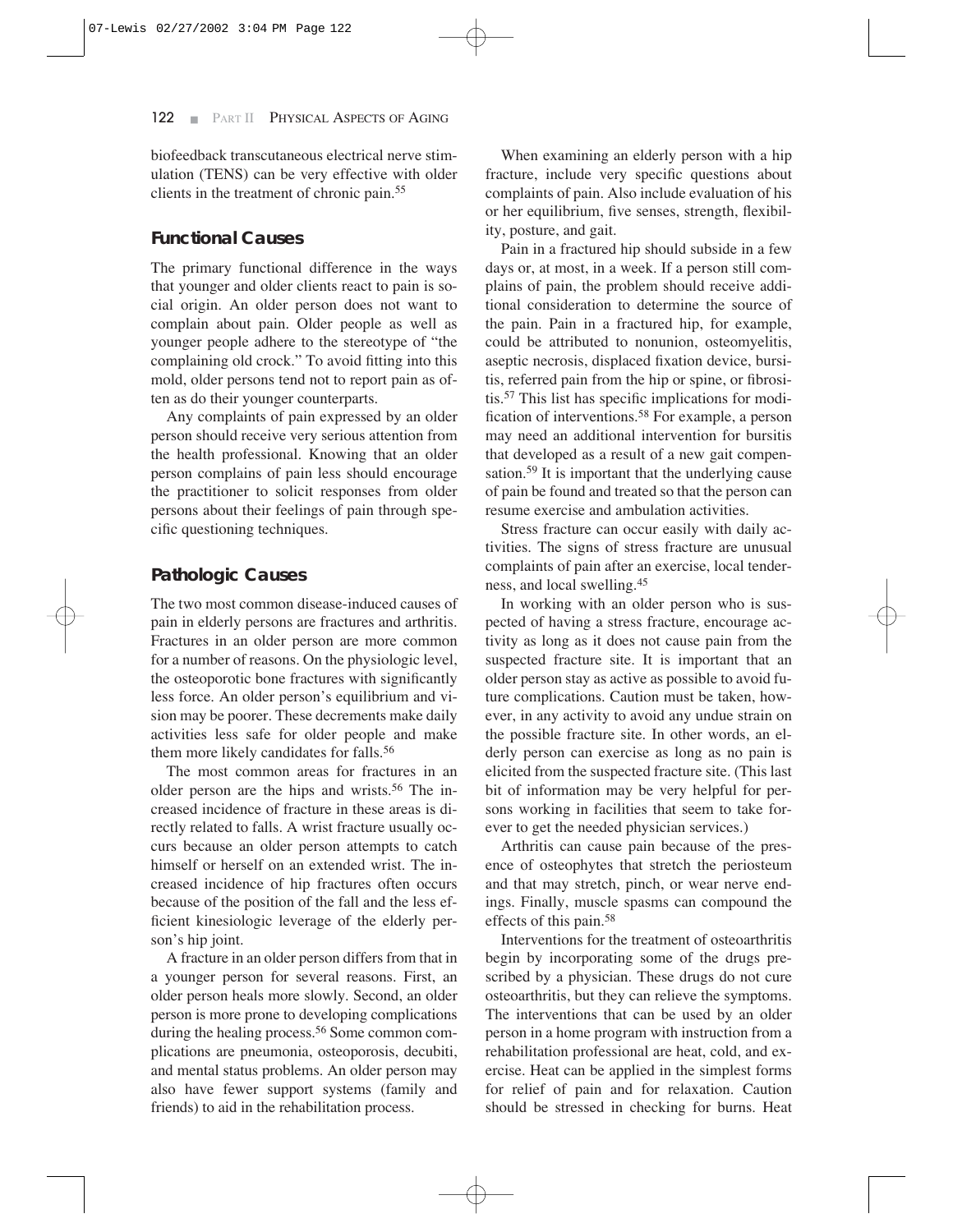pads should never be turned above low for home use. An older person should be warned about the dangers of sleeping with heat on a body part. Bandages may be advantageous as a form of superficial heat. They are easy for an older person to apply, and they keep in the body heat. The bandages should be checked to ensure enough looseness so that there is no restriction of motion or compromise of the venous system. Many older persons also use liniments as a form of heat. This practice need not be discouraged if the person receives benefits. Many times liniments act as a counterirritant and may work as well as more expensive interventions. The application of cold, if tolerated by an older person, works to decrease pain and in many cases allows better joint mobilization than does heat.

When exercise is used as an intervention, it can do more than just increase ROM. Increasing strength around a weight-bearing joint can help decrease the shock on that joint during weightbearing activitiess. A study done by Radin<sup>59</sup> found that active contraction of a muscle against tension can absorb tremendous amounts of stress. Therefore, strengthening programs are very important, especially in the weight-bearing joints, to aid in relieving stress and improve function.

Mobilization techniques can be used with an older person who has osteoarthritis; however, care should be used. Carefully consider the person's ability to assess and report pain accurately. Inaccurate reporting of pain can lead to possible damage of fragile joint structure during a mobilization technique.

Some additional intervention comments on osteoarthritis are specific to the different body parts. Osteoarthritis of the shoulder in an older person is usually rare.<sup>60</sup> There is not much degeneration in the shoulder joint, but there is frequently degeneration of the rotator cuff muscles and capsulitis, which may be the cause of pain and limitation. These pathologies respond extremely well to a program of ultrasound, exercise, and mobilization.

The problem of hip pain should instantly alert the rehabilitation professional to make a thorough investigation of a person's daily activities. Too often, older people do not complain of hip pain and continue to walk beyond their pain limits. This actually aggravates the pain, degeneration, and limitation associated with osteoarthritis. The person is putting more stress on an already stressed joint, and he or she should be instructed to follow an incremental ambulation program and perform nonweight-bearing exercises. Older persons can have bursitis. The intertrochanteric bursa is a very common place for inflammation. Many times bursitis around the hips mimics deep joint pain; therefore, careful examination is needed. Hip bursitis responds well to rest and use of heat, ultrasound, and cold applications.

Osteoarthritis in the knee relates strongly to a person's past or present weight and occupation.<sup>61</sup> This inflammation is usually very localized. Ultrasound and cold applications for 20 minutes 3 times a day, along with exercises to strengthen muscles and decrease stress, may be very helpful. Weight reduction is imperative to help decrease the stress on the knee joint.<sup>61</sup> Again, non-weightbearing exercises are extremely beneficial in providing the shock-absorbing mechanism discussed earlier.62

An older person's cervical region presents quite an enigma in many instances. Lehman<sup>63</sup> claims that there is no such thing as disk herniation in an older person, and yet, there are frequent reports of older persons complaining of radiculitis. Because osteoarthritis of the cervical spine is a continuous process beginning at maturity, it is common to see osteophyte formation at the apophyseal joints that may impinge on the intervertebral foramina or any other pain-sensitive structure in the cervical spine. There may also be hyperostosis at the vertebral margins, especially at C-5 and C-6, which may cause neurologic involvement.63 Any of the above dysfunctions can be exacerbated by a recent injury, such as whiplash. A recent trauma may also bring out an asymptomatic spondylosis in the cervical spine. If a person's pain relates to an acute incident, then rest, positioning, and use of a collar are indicated until the acute episode subsides. Once the person has received some mild relief or is in a chronic stage of pain, such interventions as heat, ultrasound, traction (beginning gently), and slow ROM exercises are indicated. When the older person finally has little or no pain, teach a regular and gradual strengthening and posture program before discharge. The strengthening exercises will aid in strengthening muscles to prevent future injuries and complications. The common hyperostosis in the cervical area needs special mention in regard to a very common problem in elderly persons—falling. Because disks are smaller and the vertebral margins are larger because of hyperostosis, the vertebral arteries begin to pursue a very tortuous path. These ar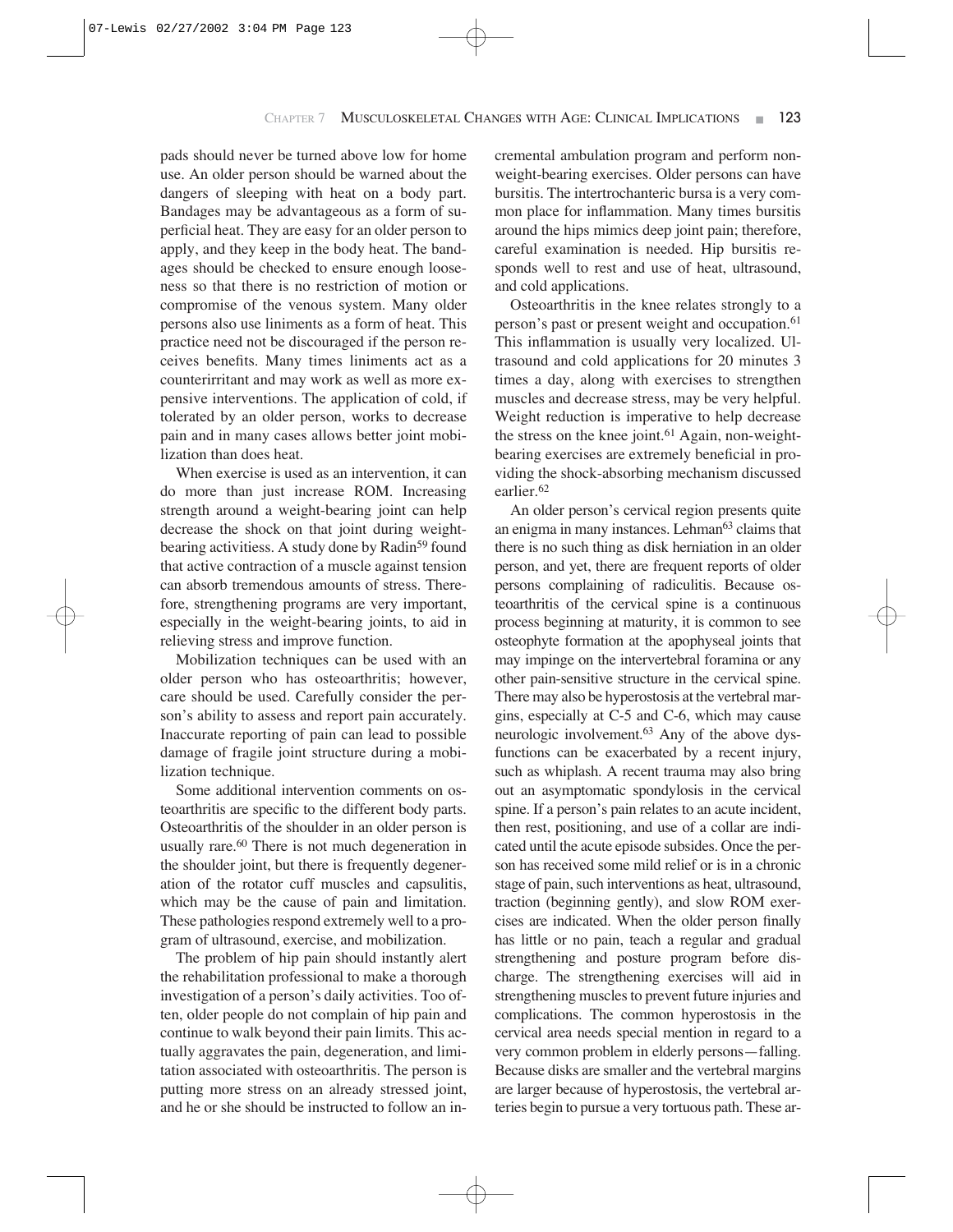teries can be compromised by even a simple motion, such as neck extension or rotation. One of these motions and its effect on the artery can cause decreased blood flow to the brain, and a person may fall or become dizzy. The therapist should check supine head movements in extension and rotation to be sure that a person who falls subsequent to head movements does not have vertebral artery syndrome.

### **SUMMARY**

Looking back on our meeting of Emily and Rachel, we now see two patients at two stages of aging. We understand how and where they differ on some functional criteria. Now we can modify our intervention and examination strategies accordingly and also become more adept at outlining the best plan of care for a geriatric client.

# **Case Study**

#### **HISTORY**

Mr. Phillips is an 89-year-old retired schoolteacher who has come to the skilled nursing physical therapy department with a diagnosis of a vertebral compression fracture of T-6 and T-7. During the initial examination, he reports that he began to experience extreme pain in the middle of his back 2 months ago while rising from a chair. He states the radiograph revealed compression fractures of two vertebrae. Subsequently, he has had difficulty sitting and has had relief of symptoms only when lying down. Mr. Phillips states that he continues to experience extreme pain when moving from a sitting to a standing position as well as when sitting. However, once he is in a standing position, he is more comfortable than when he is sitting. He also complains of tenderness in the thoracic musculature. His reported goals are to decrease thoracic pain and restore ability to sit without pain.

#### **PHYSICAL FINDINGS**

On objective examination with the REEDCO chart, it is observed that Mr. Phillips has a severe forward head of 0/10, rounded shoulders of 0/10, and flat lumbar spine of 5/10. The ROM of the neck assessed goniometrically is limited to 15 degrees of flexion, 28 degrees of extension, and lateral rotation of 20 degrees bilaterally. Trunk flexion is 10 degrees with pain, and trunk extension is 5 degrees and pain-free. Palpation reveals moderate muscle spasm in the paraspinal musculature in the thoracic and lumbar region. The patient

ambulates independently with a walker. Using a scale from 0 to 10, he rates the pain with sitting and bending as a 10/10 and walking and turning a 7/10.

What are your goals for this patient? The goals are to decrease pain to 0/10, decrease muscle spasm completely, improve posture of forward head and rounded shoulders to 5/10 on the REEDCO Scale, create an independent home exercise program, increase sitting tolerance to 2 hours pain-free, and increased ROM to 50 degrees trunk flexion and extension.

#### **PLAN**

- 1. Hot pack and electrical stimulation to T-4 to T-8
- 2. Sitting with a towel roll in lumbar area
- 3. Progressive thoracic extension exercises:
	- Rhomboid pinches
	- Theraband rows
	- Body extension
	- Chair extension
	- Alternate arm extension
- 4. Body mechanics to limit flexion when rising from a chair and bed

Raise walker height to encourage extension

#### **References**

- 1. Wilmore, J: The aging of bone and muscle. Clinics in Sports Medicine 10(2):231–43, 1991.
- 2. Nelson, CL, and Dwyer, AP (eds): The Aging Musculoskeletal System. Physiological and Pathological Problems. DC Health, Lexington, Mass., 1984.
- 3. Ross, P, et al: Pre-existing fractures and bone mass predict vertebral fracture incidence in women. Ann Intern Med 114(11):919–23, 1991.
- 4. Barrett-Connor, E: Post-menopausal estrogen and prevention bias. Ann Intern Med 115(6):455–56, 1991.
- 5. Bloomfield, SA, et al: Non-weight-bearing exercise may increase lumbar spine bone mineral density in healthy postmenopausal women. Am J Phys Med Rehabil 72:204–09, 1993.
- 6. Napier, K, and Dunkin, M: Osteoporosis: Resisting the silent crippler. Arthritis Today. March/April, 18–24, 1994.
- 7. Agnew, L (ed): Dorland's Illustrated Medical Dictionary, ed 24. WB Saunders, Philadelphia, 1965.
- 8. Smith, E, and Serfass, R: Exercise and Aging: The Scientific Basis. Enslow Publishers, Hillside, N.J., 1981.
- 9. Bick, EM: Aging in the connective tissues of the human musculoskeletal system. Geriatrics 11:445, 1971.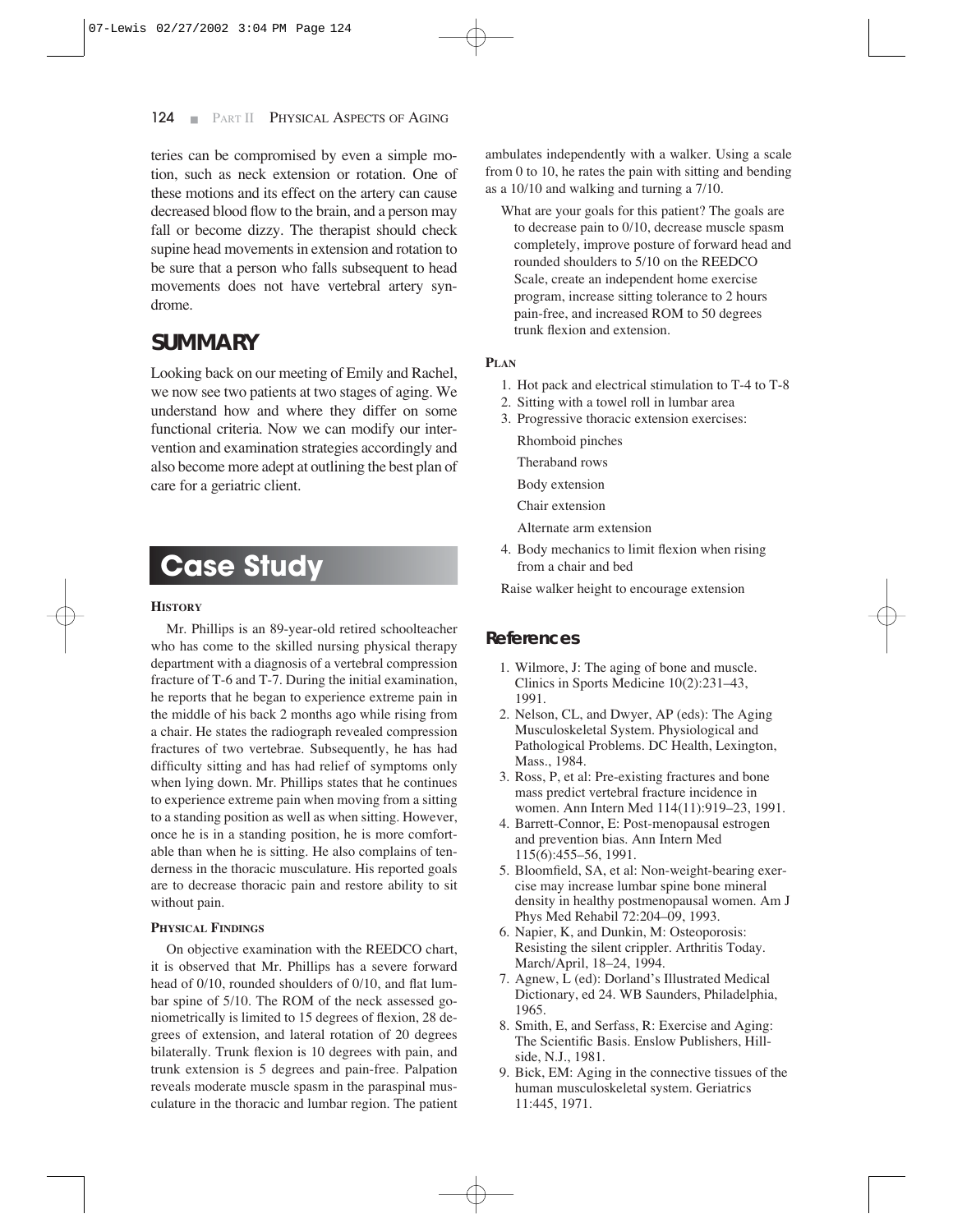- 10. Robertson, WVB: The biochemical role of ascorbic acid in connective tissue. Ann NY Acad Sci 258:159–67, 1975.
- 11. Schneider, WL: Nutrition: Basic Concepts and Applications. McGraw-Hill, New York, 1983.
- 12. Roe, DA: Geriatric Nutrition. Prentice Hall, Englewood Cliffs, N.J., 1983.
- 13. Leslie, D, and Frekaney, G: Effects of an exercise program on selected flexibility measurements of senior citizens. Gerontologist 15:182, 1975.
- 14. Lentell, G, et al: The use of thermal agents to influence the effectiveness of low-load prolonged stretch. JOSPT 16(5):200–07, 1992.
- 15. James, B, and Parker, AW: Active and passive mobility of lower limb joints in elderly men and women. Am J Phys Rehabil 68:162–67, 1994.
- 16. Young, A: Exercise in geriatric practice. Acta Med Scand 711:227–32, 1986.
- 17. Rodman, G: Primer on the rheumatic diseases. J Am Geriatr Soc 224:5, 1973.
- 18. Mitolo, M: Electromyography on aging. Gerontology 14:54, 1968.
- 19. Carlson, KE, et al: Electromyographic study of aging in skeletal muscle. Am J Phys Med 43:141, 1964.
- 20. Gutmann, E, and Hanzlikova V: Fast and slow motion units in aging. Gerontology 22:280, 1976.
- 21. Fries, JF: Aging, natural death and the compression of morbidity. N Engl J Med 309:130–35, 1980.
- 22. Schneider, EL, and Brody, JA: Aging, natural death, and the compression of morbidity: Another view. N Engl J Med 309:854–56, 1983.
- 23. Basu, NM, and Biswas, P: The influence of ascorbic acid on contractions and the incidence of fatigue of different types of muscles. Indian J Med Res 28:405–17, 1940.
- 24. Basu, NM, and Ray, GK: The effect of vitamin C on the incidence of fatigue in human muscle. Indian J Med Res 28:419–26, 1940.
- 25. Riccitella, ML: Vitamin C therapy in geriatric practice. J Am Geriartr Soc 20(1):34–42, 1972.
- 26. Kutsky, RJ: Handbook of Vitamins, Minerals and Hormones, ed 2. Van Nostrand Reinhold, New York, 1981.
- 27. Hamilton, EM, and Whitney, E: Nutrition: Concepts and Controversies, ed 2. West, 1982.
- 28. Isaacson, A, and Sandow, A: Effects of zinc on responses of skeletal muscle. J Gen Physiol 46:655–77, 1978.
- 29. Krotkiewki, M, et al: Zinc's relationship to muscle strength and endurance. Acta Physiol Scand 116:309–11, 1982.
- 30. Murray, P: Strength of isometric and isokinetic contractions in knee muscles of men aged 20 to 86. Phys Ther 60:4, 1980.
- 31. Browse, N: The Physiology and Pathology of Bed Rest. Charles C Thomas, Springfield, Ill., 1965.
- 32. Bohannon, RW, et al: Decrease in timed balance

test scores with aging. Phys Ther 649(7):1067–70, 1984.

- 33. Newcomer, KL, et al: Validity and reliability of the timed-stands test for patients with rheumatoid arthritis and other chronic diseases. J Rheumatol 20:21–7, 1993.
- 34. Csuka, M, and McCarty, DJ: Simple method for measurement of lower extremity muscle strength. Am J Med 78:77–81, 1977.
- 35. Andrews, et al: Phys Ther March 76(3), 1996.
- 36. Pollock, ML, et al: Resistance exercise in individuals with and without cardiovascular disease: Benefits, rationale, safety, and prescription. Circulation 101:828–33, 2000.
- 37. Kelley, GA, and Kelley KS: Progressive resistance exercise and resting blood pressure: A meta-analysis of randomized controlled trials. Hypertension35:838–43, 2000.
- 38. Evans, WJ: Exercise training guidelines for the elderly. Med Sci Sports Exerc 31(1):12–17, 1999.
- 39. Starckey, D, et al: Effect of resistance training volume on strength and muscle thickness. Med Sci Sports Exerc28(10):1311–20, 1996.
- 40. Atha, J: Strengthening muscle. Exercise and Sport Science in Review 9:1–73, 1981.
- 41. Fonterra, WR, et al: Strength training and determinants of  $VO<sub>2</sub>$  max in older men. J Appl Physiol 68(1):329–33, 1990.
- 42. Hicks, J: Exercise in patients with inflammatory arthritis and connective tissue disease. Rheum Dis Clin North Am 16(4):845–76, 1990.
- 43. Gordon, M: Differential diagnosis of weakness: A common geriatric symptom. Geriatrics 41(4):75–80, 1986.
- 44. Kendall, H, and Kendall, F: Posture and Pain. Williams & Wilkins, Baltimore, 1980.
- 45. Borenstein, DG, and Burton, JR: Lumbar spine disease in the elderly. J Am Geriatr Soc 41(2):167–75, 1993.
- 46. O'Neil, M, et al: Physical therapy assessment and treatment protocol for nursing home residents. Phys Ther 72(8):596–603, 1992.
- 47. REEDCO Research: REEDCO Posture Score Sheet. Auburn, NY, 1974.
- 48. Lewis, C, and Campanelli, L: VHI Geriatric Exercise and Rehabilitation: Exercise Kit. Visual Health/Stretching Charts, Takoma, WA, 1993.
- 49. McKenzie, R: The Lumbar Spine. Spinal Publications, Waekanae, New Zealand, 1981.
- 50. Imns, F, and Edholm, F: The assessment of gait and mobility in the elderly. Age Aging 8:261, 1979.
- 51. Adams, G: Essentials of Geriatric Medicine. Oxford Univ. Pr., New York, 1977.
- 52. Pedersen, H: The Geriatric Amputee: Principles of Management. Government Printing Office, Washington, DC, 1971.
- 53. Ebert, H: The Geriatric Amputee. National Academy of Sciences, National Research Council, Washington, D.C., 1961.
- 54. Herr, K, and Mobly, PR: Complexities of pain